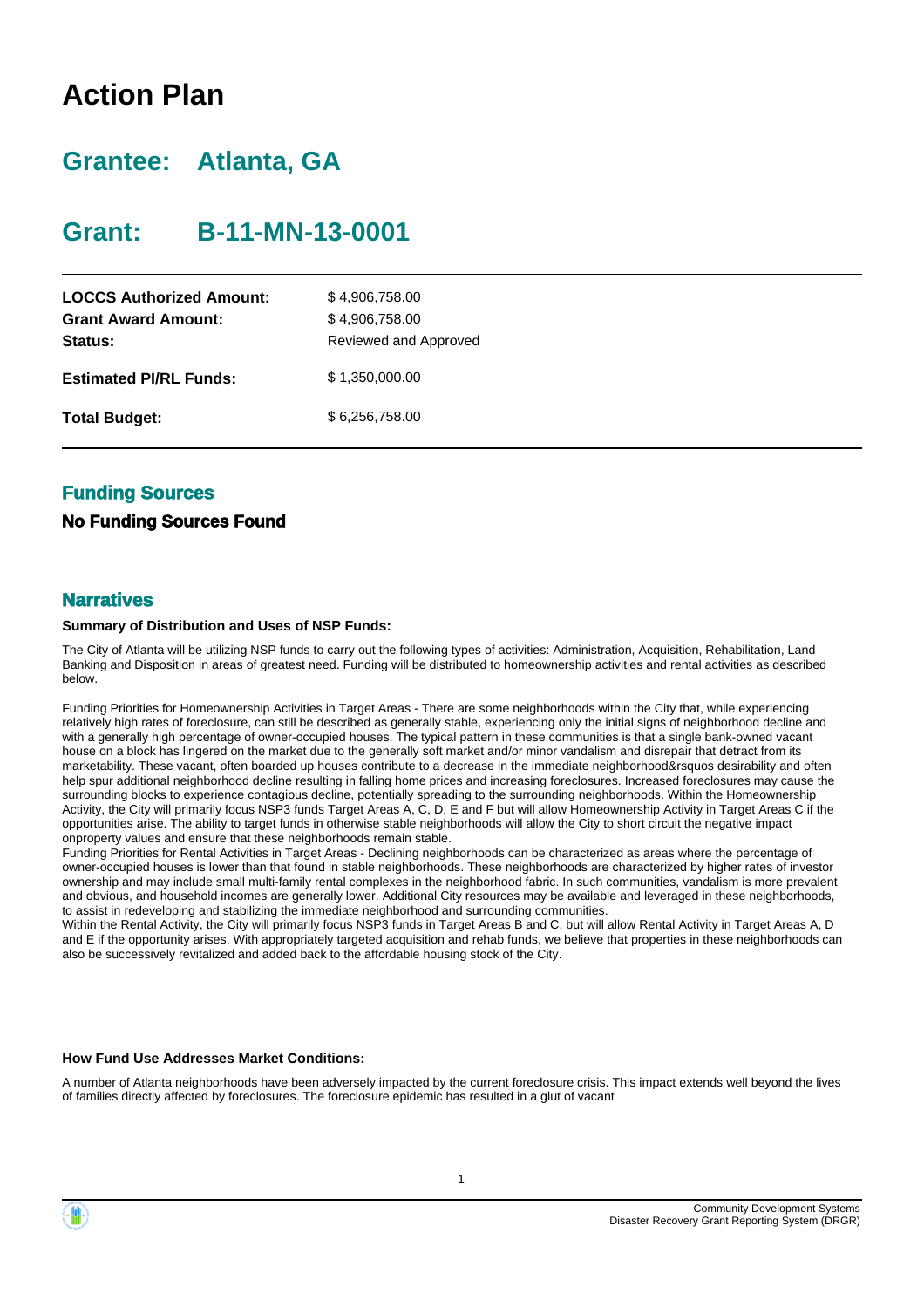bank-owned homes in many once-stable neighborhoods. Concentrations of empty foreclosed homes have lead to a downward cycle of blight, vandalism, abandonment, increased crime, declining property values, shrinking tax bases and community asset deterioration. Many fear that this mortgage crisis threatens to undo much of the tremendous progress made by community-based organizations in the last few decades to revitalize Atlanta&rsquos low- and moderate-income neighborhoods. HUD's Neighborhood Stabilization Program (NSP), offers financial resources to assist in the redevelopment of these abandoned and foreclosed homes. Under NSP1, Atlanta received an award of \$12,316,082 in HUD NSP funds and \$3,988,317 in the Georgia Department of Community Affairs (DCA) NSP funds and was successful in impacting 376 foreclosed, vacant and/or blighted housing units in numerous neighborhoods with the NSP1 target areas. While NSP3 funding can be used for a variety of activities the City took into consideration market conditions, housing goals, available funding and capacity when designing the NSP3 program and determining the NSP3 target areas. The City's funding priorities are 1) rehabilitation of existing small multifamily projects in declining markets; 2) acquisition/rehabilitation of foreclosed and vacant properties for Homeownership in stable markets; and 3) land banking of undeveloped residential subdivisions for future use in stable and declining markets.Within NSP3, the City received an allocation of \$4,906,758 to support redevelopment efforts in five (5) target areas. The selected NSP3 Target Areas consists of 10 census tracts as identified by neighborhood, block group, zip code, NSP3 Risk Score and Impact Score. Foreclosure Filings & Pre-Foreclosures The City of Atlanta has collected data from Equity Depot, a foreclosure listing service, on the number of foreclosure filings per zip code within the City limits in calendar year 2006 - 2010. During this period, 20,627 filings occurred within the five (5) zip codes within the target areas. Atlanta Zip Codes , , 303072006 - 922007 - 1042008 - 1352009 - 1792010 - 237Total - 747 , 303082006 - 872007 - 1242008 - 2092009 - 4662010 - 496Total - 1,382 , 303142006 - 9872007 - 10132008 - 10582009 - 9492010 - 626Total - 4,633 , 303152006 - 11012007 - 12012008 - 15212009 - 13822010 - 1074Total - 6,279 , 303312006 - 8622007 - 11172008 - 14902009 - 19192010 - 2198Total - 7,586 , Annual Totals2006 - 3,1292007 - 3,5592008 - 4,4132009 - 4,8952010 - 4,631Total - 20,627 , , Source: Equity Depot There has been a 48% increase in the number of foreclosure filings between 2006 and 2010. While the target areas exhibited a 5% decline between 2009 and 2010, the number of foreclosure filings is still significantly higher than in 2006 and 2007 the five zip codes experienced increase year-over-year in the number of feclosure filings. More specifically,identified that during the past 12 months, 293 properties received foreclosure notices within onehalf mile of the target areas. , , Target Area A# Properties Receiving Foreclosure Notices: 46 , Target Area B# Properties Receiving Foreclosure Notices: 53 , Target Area C# Properties Receiving Foreclosure Notices: 121 , Target Area D# Properties Receiving Foreclosure Notices: 37 , Target Area E# Properties Receiving Foreclosure Notices: 36 , , Source: RealValuator Home Stat Report Current Property ListingsThe City of Atlanta has collected data from RealValuator and the Office of Code Compliance to identify the current availability of properties eligible for NSP3 funding. The bullets below identifies the # of current listings, the # of foreclosed properties currently available and the # of properties currently qualified as abandoned

#### **Ensuring Continued Affordability:**

The use of the NSP funds will aid to stabilize deteriorating neighborhoods within the City of Atlanta and provide a mechanism to enhance the availability of affordable housing for our residents. With the NSP funding, the City will seek to ensure the availability of affordable housing for both homeownership and rental housing options.

Homeownership. For single-family housing redeveloped for home-ownership opportunities, the City of Atlanta will maintain the same affordability period as implemented in NSP1. Affordability period will be based on the NSP Direct Subsidy provided to the homebuyer and will be secured by a security deed and homebuyer written agreement. Homeowners who do not maintain ownership during the affordability period will be subject to the recapture of all or a portion of the NSP investment. NSP Direct Subsidy Affordability Period

,  $\cdot$  <\$15,000 - 5 years

,

,

,

,

, ,

,

,

,

,

- \$15,000-\$40,000 10 years
- \$40,000> 15 years

, Rental. For single family and multifamily housing redeveloped for rental the City of Atlanta will maintain the same affordability period as implemented in NSP1. The affordability period will be based on the total NSP investment provided to each unit. Resale restrictions will be placed on the property in the form of a covenant to run with the land. Rents will be set in accordance with the definition of affordable rents described above. The City or its designated agency will monitor the rental developments that are assisted with NSP funds during the affordability period every 3 years to ensure that the units are affordable and that the property continues to meet the minimum housing quality standards or any additional housing inspection standards the City of Atlanta deems necessary. Affordability Period - NSP Subsidy per Unit for Single Family Properties (1-4 units)

- $\cdot$  <\$15,000 5 years
- \$15,000-\$40,000 10 years
- \$40,000> 15 years

, Affordability Period - NSP Subsidy per Unit for Multifamily Properties (5+ units)

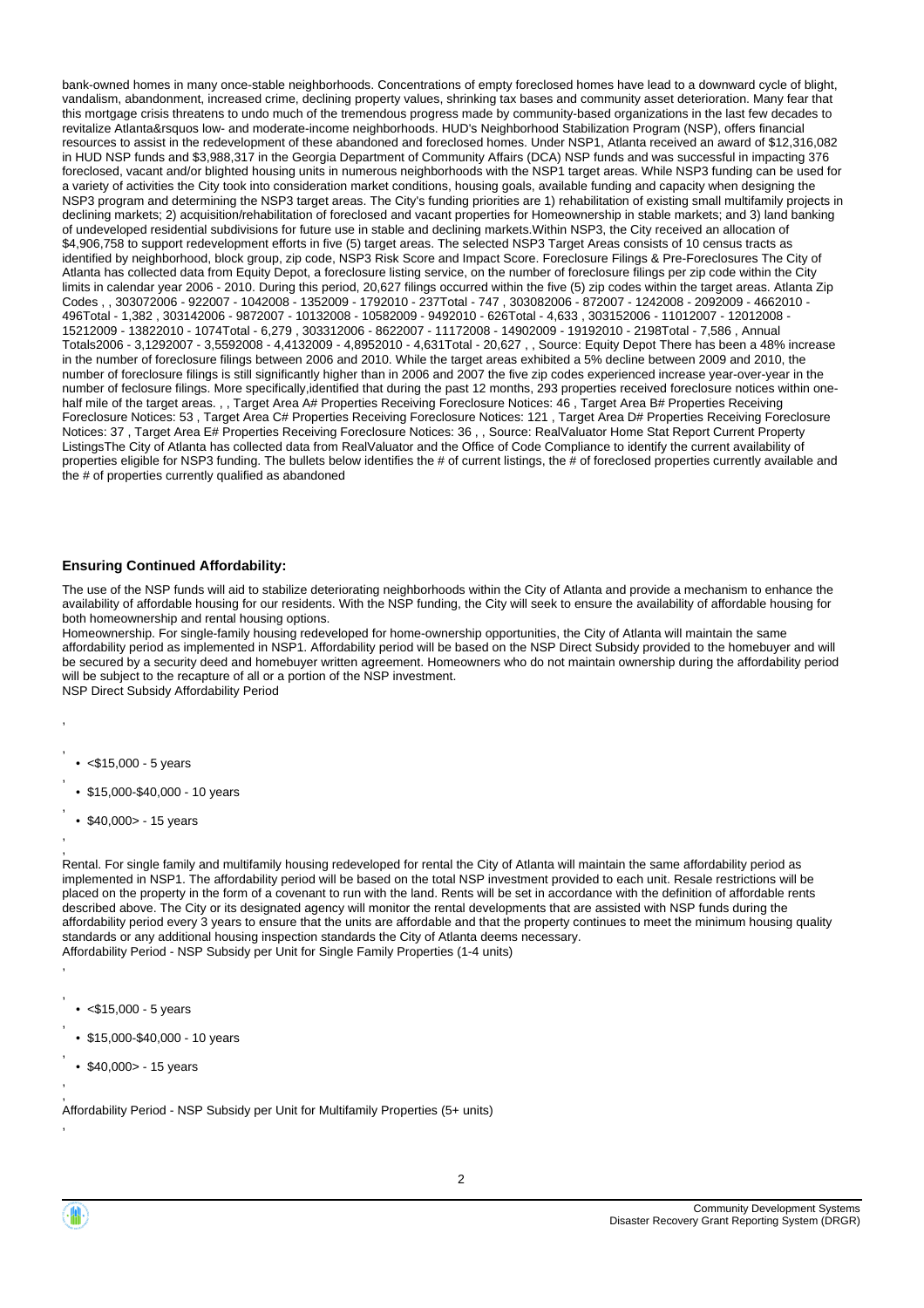• Any Amount - 20 years

,

,

, ,

,

,

,

#### **Definition of Blighted Structure:**

The State of Georgia defines blight as a developed property that is conducive to ill health, transmission of disease, infant mortality, or crime in the immediate proximity of the property and represents at least two of the following conditions:

- Uninhabitable, unsafe, or abandoned structures;
- Inadequate provisions for ventilation, light, air, or sanitation;

 • An imminent harm to life or other property caused by fire, flood, hurricane, tornado, earthquake, storm, or other natural catastrophe respecting which the Governor has declared a state of emergency under state law or has certified the need for disaster assistance under federal law; provided, however, this division shall not apply to property unless the relevant public agency has given notice in writing to the property owner regarding specific harm caused by the property and the owner has failed to take reasonable measures to remedy the harm;

, • A site identified by the federal Environmental Protection Agency as a Superfund site pursuant to 42 U.S.C. Section 9601, et seq., or environmental contamination to an extent that requires remedial investigation or a feasibility study;

- , • Repeated illegal activity on the individual property of which the property owner knew or should have known; or
- , • The maintenance of property is below state, county, or municipal codes for at least one year after notice of the code violation

#### **Definition of Affordable Rents:**

Households at 0-50%: Affordable rents for households with incomes less than 50% of the Area Median Income are defined as the HOME Low Rents, established for the Atlanta area, published annually by HUD. The HOME Low Rent must be reduced by the annual utility allowance, published by the Atlanta Housing Authority or Georgia Department of Community Affairs. Utility allowances do not include telephone or cable. Households at 51-80%: Affordable rents for households with incomes greater than 50% but not exceeding 80% of the Area Median Income are defined as the Fair Market Rents (FMR), established for the Atlanta area, published annually by HUD. The FMR must be reduced by the annual utility allowance, published by the Atlanta Housing Authority or Georgia Department of Community Affairs. Utility allowances do not include telephone or cable.

Households at 81-120%: Affordable rents for households with incomes that are greater than 80% but not exceeding 120% of the Area Median income must be the lesser of the annual Fair Market Rents (FMR) established for the Atlanta area, published annually by HUD or 30 percent of the adjusted gross income of the family.

#### **Housing Rehabilitation/New Construction Standards:**

The City of Atlanta will utilize the Office of Housing's Lead Based Reduction & Rehabilitation Standards to ensure that each property is up to the Atlanta Housing Code. These rehab standards have been modified for the purposes of the NSP program to incorporate some energy efficiency features and marketability upgrades. Either City of Atlanta staff, or third-party contractors, will inspect each property and develop a detailed scope of work for each unit. During the rehabilitation, either City of Atlanta staff and/or third-party contractors will inspect each property to ensure the rehabilitation work being undertaken meets City building code standards and is in line with the scope of work.

#### **Vicinity Hiring:**

To ensure that the NSP3 Vicinity Hiring requirement is met, the Office of Housing will work with the City's Office of Contract Compliance and Atlanta Workforce Development Agency to ensure that businesses and residents located within the NSP3 target areas register to receive notification of employment opportunities created through NSP3. Additionally the Office of Housing will ensure the NSP Developer and LBA provide a preference to those who reside or are located within the NSP3 target areas when employment opportunities arise.

#### **Procedures for Preferences for Affordable Rental Dev.:**

Declining neighborhoods can be characterized as areas where the percentage of owner-occupied houses is lower than that found in stable neighborhoods. These neighborhoods are characterized by higher rates of investor ownership and may include small multi-family rental complexes in the neighborhood fabric. In such communities, vandalism is more prevalent and obvious, and household incomes are generally lower. Additional City resources may be available and leveraged in these neighborhoods, to assist in redeveloping and stabilizing the immediate neighborhood and surrounding communities.

Within the Rental Activity(ies), the City will primarily focus NSP3 funds in Target Areas B and C, but will allow Rental Activity in Target Areas A, D and E if the opportunity arises. With appropriately targeted acquisition and rehab funds, we believe that properties in these neighborhoods can also be successively revitalized and added back to the affordable housing stock of the City.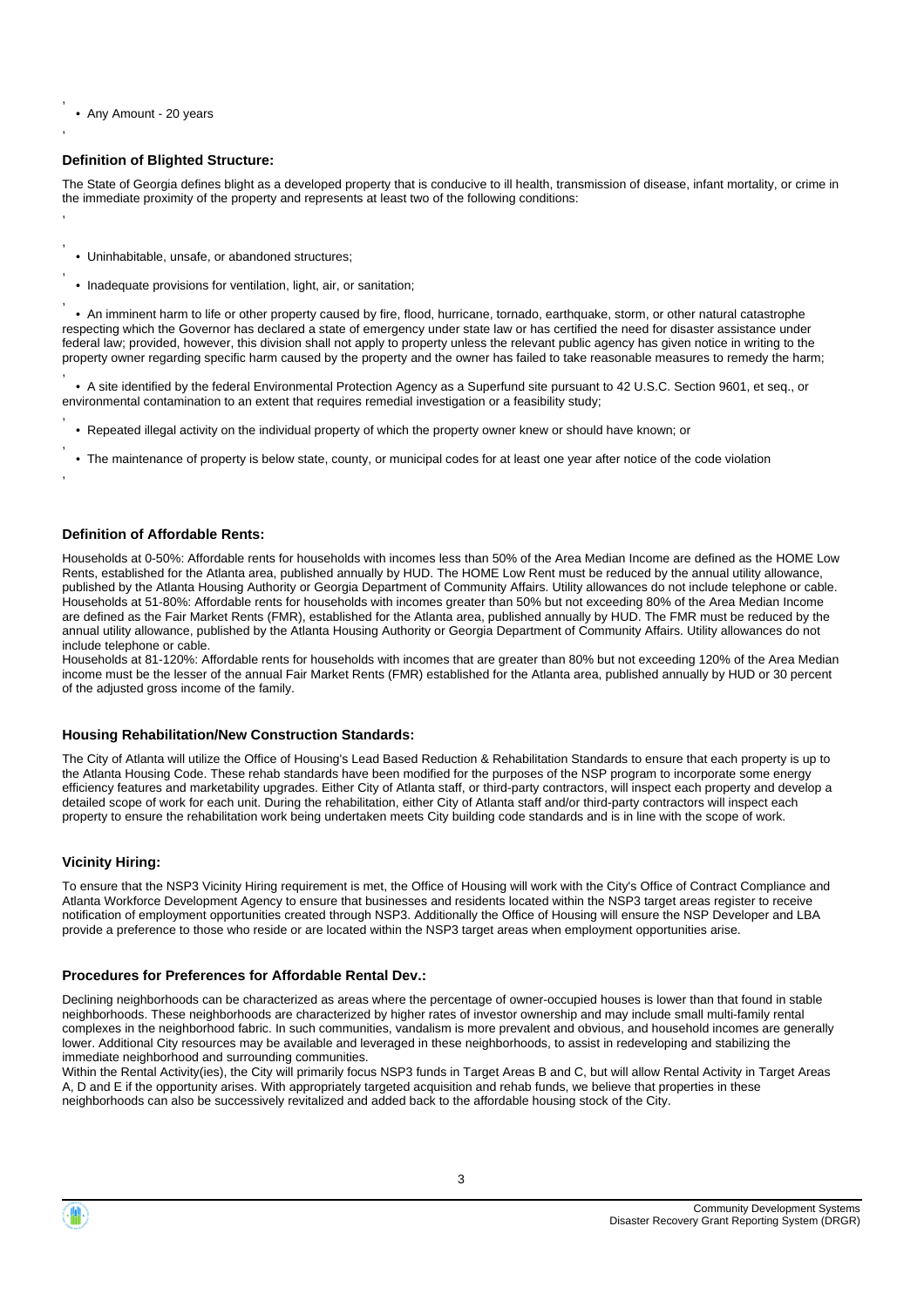#### **Grantee Contact Information:**

Christina Cummings Office of Housing 55 Trinity Ave, Suite 3500 Atlanta, GA 30303 (404) 330-6390

# **Project Summary**

| Project #           | <b>Project Title</b>           | <b>Grantee Activity #</b>      | <b>Activity Title</b>                  |
|---------------------|--------------------------------|--------------------------------|----------------------------------------|
| 2011-NSP3-ADM       | Administration                 | 68-101-ADMIN                   | Administration                         |
| 2011-NSP3-ARD       | Acquisition/Rehab/Disposition  | 59-102-LMMI                    | 876 Washington Street (MF Rental-LMMI) |
|                     |                                | 59-103-LMMI                    | 954 Washington Street (MF Rental-LMMI) |
|                     |                                | 59-104-LMMI                    | 2000 Chicago Avenue (MF Rental-LMMI)   |
|                     |                                | 62-102-LH25                    | 876 Washington Street (MF Rental-LH25) |
|                     |                                | 62-103-LH25                    | 954 Washington Street (MF Rental-LH25) |
|                     |                                | 62-104-LH25                    | 2000 Chicago Avenue (MF Rental-LH25)   |
|                     |                                | 62-105-LH25                    | 340 Holly Street (MF Rental-LH25)      |
|                     |                                | 64-101-LMMI                    | Homeownership                          |
|                     |                                | 66B-101-LH25                   | Homeownership Set-aside                |
| 2011-NSP3-LBA       | Land Banking                   | No activities in this project  |                                        |
| 2011-NSP3-RDV       | Redevelopment                  | 61-102-LMMI                    | 339 Holly Street (MF Rental-LMMI)      |
|                     |                                | 63-102-LH-25 Synergy           | Synergy 903 Smith                      |
|                     |                                | 63-102-LH25                    | 339 Holly Street (MF Rental-LH25)      |
|                     |                                | 65-101-LMMI                    | Homeownership                          |
|                     |                                | 66E-101-LH25                   | Homeownership Set-aside (E)            |
| 9999                | <b>Restricted Balance</b>      | No activities in this project  |                                        |
| DELETED-ACTIVITIES  | DELETED-ACTIVITIES (Temporary) | 59-105-LMMI-<br>11192018180808 | 340 Holly Street (MF Rental-LMMI)      |
|                     |                                | 67-101-LB-11192018180909       | Land Banking                           |
| <b>RLF #1 (RLF)</b> | NSP3 Cash on Hand              | No activities in this project  |                                        |



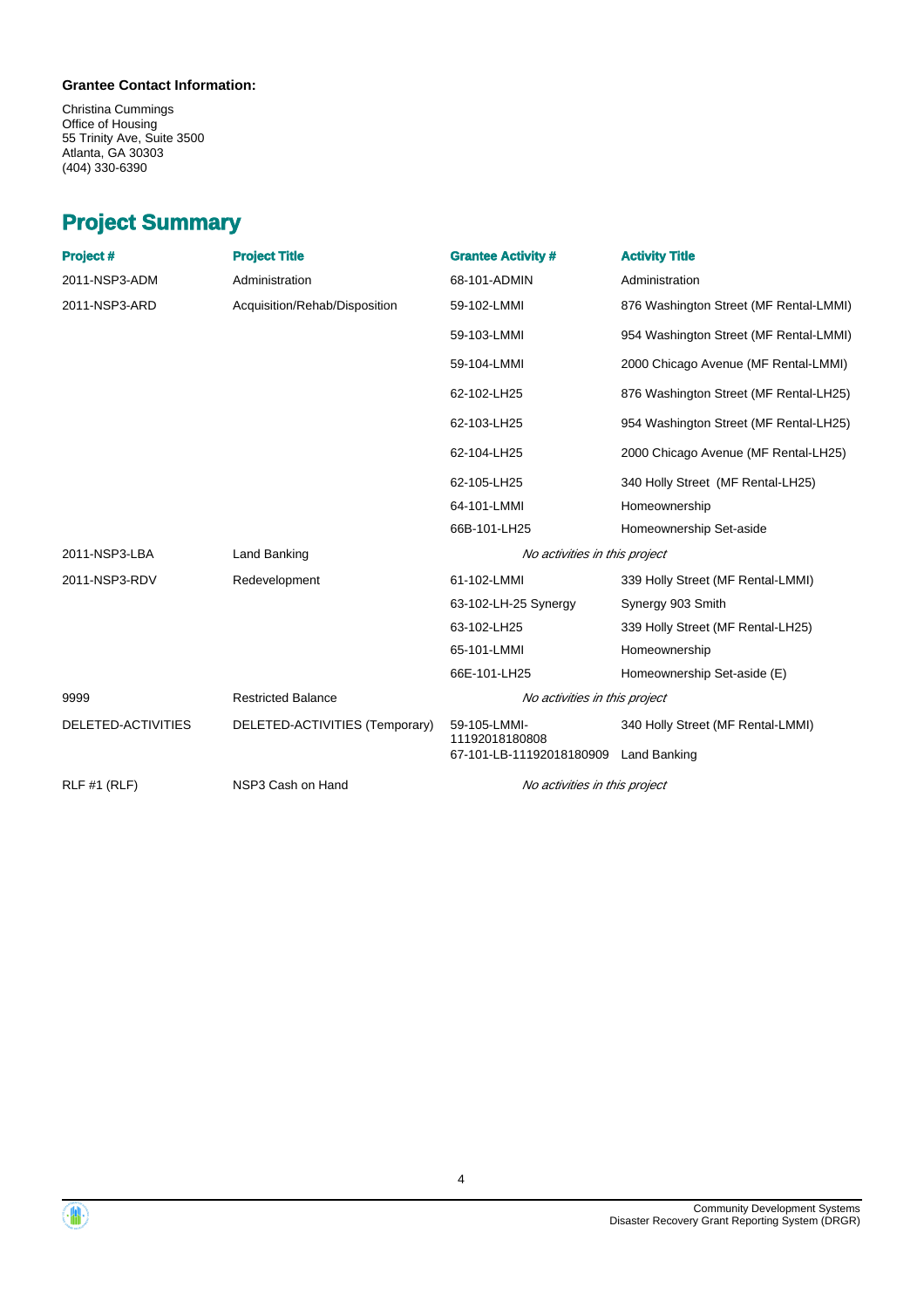# **Activities**

# **Project # / 2011-NSP3-ADM / Administration**

| <b>Grantee Activity Number:</b><br><b>Activity Title:</b>                                   | 68-101-ADMIN<br><b>Administration</b> |                                                  |                  |
|---------------------------------------------------------------------------------------------|---------------------------------------|--------------------------------------------------|------------------|
| <b>Activity Type:</b><br>Administration                                                     |                                       | <b>Activity Status:</b><br>Under Way             |                  |
| <b>Project Number:</b><br>2011-NSP3-ADM                                                     |                                       | <b>Project Title:</b><br>Administration          |                  |
| <b>Projected Start Date:</b><br>03/08/2011                                                  |                                       | <b>Projected End Date:</b><br>12/31/2019         |                  |
| <b>Project Draw Block by HUD:</b><br>Not Blocked                                            |                                       | Project Draw Block Date by HUD:                  |                  |
| <b>Activity Draw Block by HUD:</b><br>Not Blocked                                           |                                       | <b>Activity Draw Block Date by HUD:</b>          |                  |
| <b>Block Drawdown By Grantee:</b><br>Not Blocked                                            |                                       | <b>Total Budget:</b><br><b>Most Impacted and</b> | \$320,973.85     |
| <b>National Objective:</b><br>Not Applicable - (for Planning/Administration or Unprogrammed |                                       | <b>Distressed Budget:</b><br><b>Other Funds:</b> | \$0.00<br>\$0.00 |
| Funds only)                                                                                 |                                       | <b>Total Funds:</b>                              | \$320,973.85     |
| <b>Benefit Report Type:</b><br><b>NA</b>                                                    |                                       | <b>Program Income Account:</b><br>COA NSP3 PI    |                  |

No **Activity is being carried out by**

# **Organization carrying out Activity:**

COA, Office of Housing

#### **Proposed budgets for organizations carrying out Activity:**

#### **Responsible Organization Organization Type Proposed Budget**

COA, Office of Housing Local Government \$ 320,973.85

#### **Location Description:**

**Activity is being carried out through:**

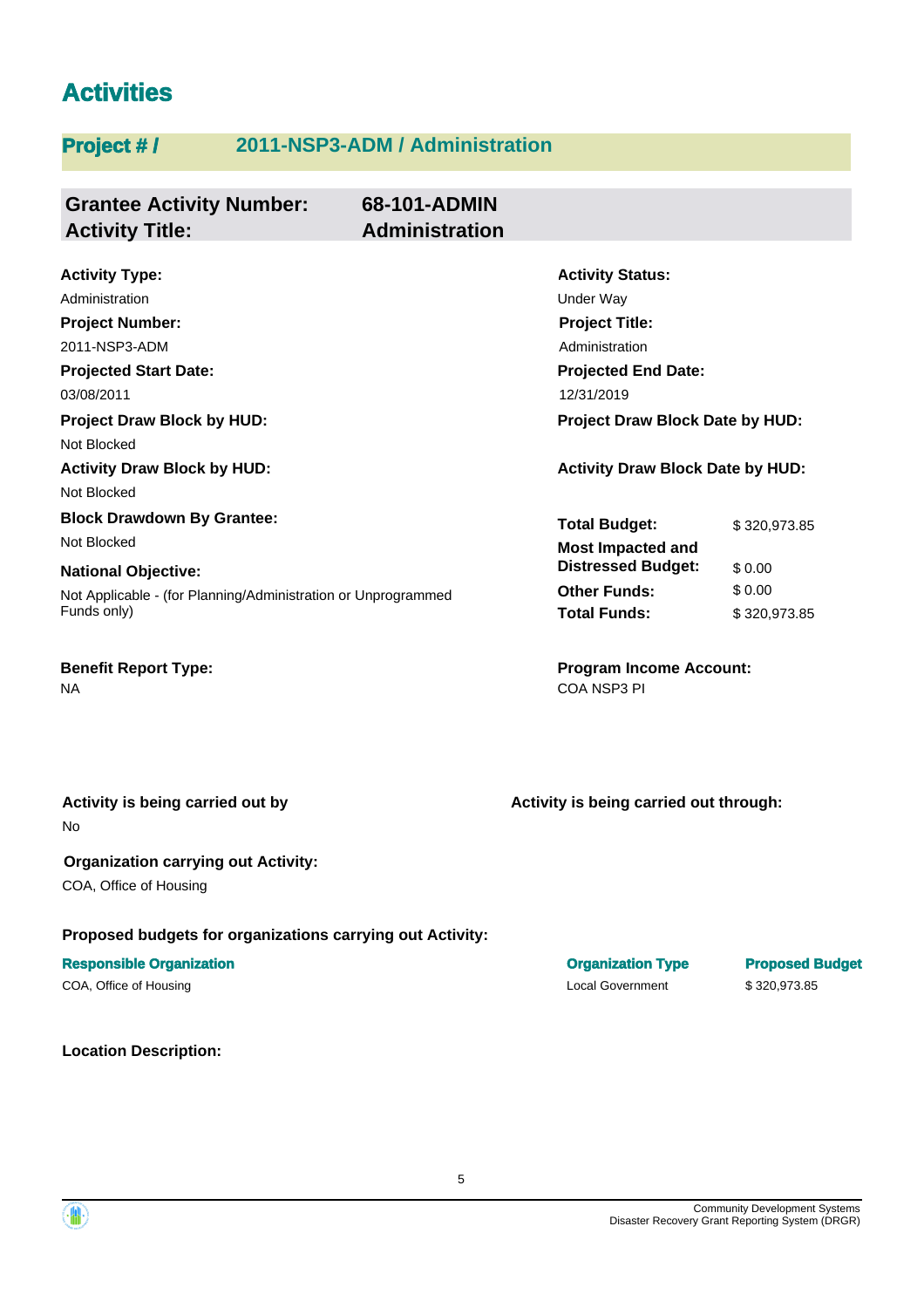Target Area A is located in Census Tract 78.05 and 78.06. Target Area B is located in Census Tract 83.01, 83.02 and 84. Target Area C is located in Census Tracts 55.01 and 56. Target Area D is located in Census Tracts 17 and 18.Target Area E is located in Census Tracts 205, 206 and 207.

#### **Activity Description:**

The City of Atlanta's Department of Planning and Community Development (DPCD) will be responsible for the administration of the NSP3 Program. As part of that Department, the City's Office of Housing will assume responsibility for the day-to-day management of the Program. The Office of Housing will maintain the primary responsibility for the management of NSP3. The Office of Housing will engage the necessary resources to develop policies and program manuals, monitor NSP Developers, process financial payments and report performance measurements. As a part of adminstering the program, the City of Atlanta on 05/16/19,deobligated \$169,701.95 per the OIG HUD instructions.

#### **Environmental Assessment:**

**Environmental** None

# **Project # / 2011-NSP3-ARD / Acquisition/Rehab/Disposition**

| <b>Grantee Activity Number:</b><br><b>Activity Title:</b>    | 59-102-LMMI<br>876 Washington Street (MF Rental-LMMI) |                                         |              |
|--------------------------------------------------------------|-------------------------------------------------------|-----------------------------------------|--------------|
|                                                              |                                                       |                                         |              |
| <b>Activity Type:</b>                                        |                                                       | <b>Activity Status:</b>                 |              |
| Rehabilitation/reconstruction of residential structures      |                                                       | Under Way                               |              |
| <b>Project Number:</b>                                       |                                                       | <b>Project Title:</b>                   |              |
| 2011-NSP3-ARD                                                |                                                       | Acquisition/Rehab/Disposition           |              |
| <b>Projected Start Date:</b>                                 |                                                       | <b>Projected End Date:</b>              |              |
| 03/08/2011                                                   |                                                       | 12/31/2018                              |              |
| <b>Project Draw Block by HUD:</b>                            |                                                       | <b>Project Draw Block Date by HUD:</b>  |              |
| Not Blocked                                                  |                                                       |                                         |              |
| <b>Activity Draw Block by HUD:</b>                           |                                                       | <b>Activity Draw Block Date by HUD:</b> |              |
| Not Blocked                                                  |                                                       |                                         |              |
| <b>Block Drawdown By Grantee:</b>                            |                                                       | <b>Total Budget:</b>                    | \$305,136.17 |
| Not Blocked                                                  |                                                       | <b>Most Impacted and</b>                |              |
| <b>National Objective:</b>                                   |                                                       | <b>Distressed Budget:</b>               | \$0.00       |
| LMMI: Low, Moderate and Middle Income National Objective for |                                                       | <b>Other Funds:</b>                     | \$0.00       |
| NSP Only                                                     |                                                       | <b>Total Funds:</b>                     | \$305,136.17 |

#### **Benefit Report Type:**

Direct (Households)



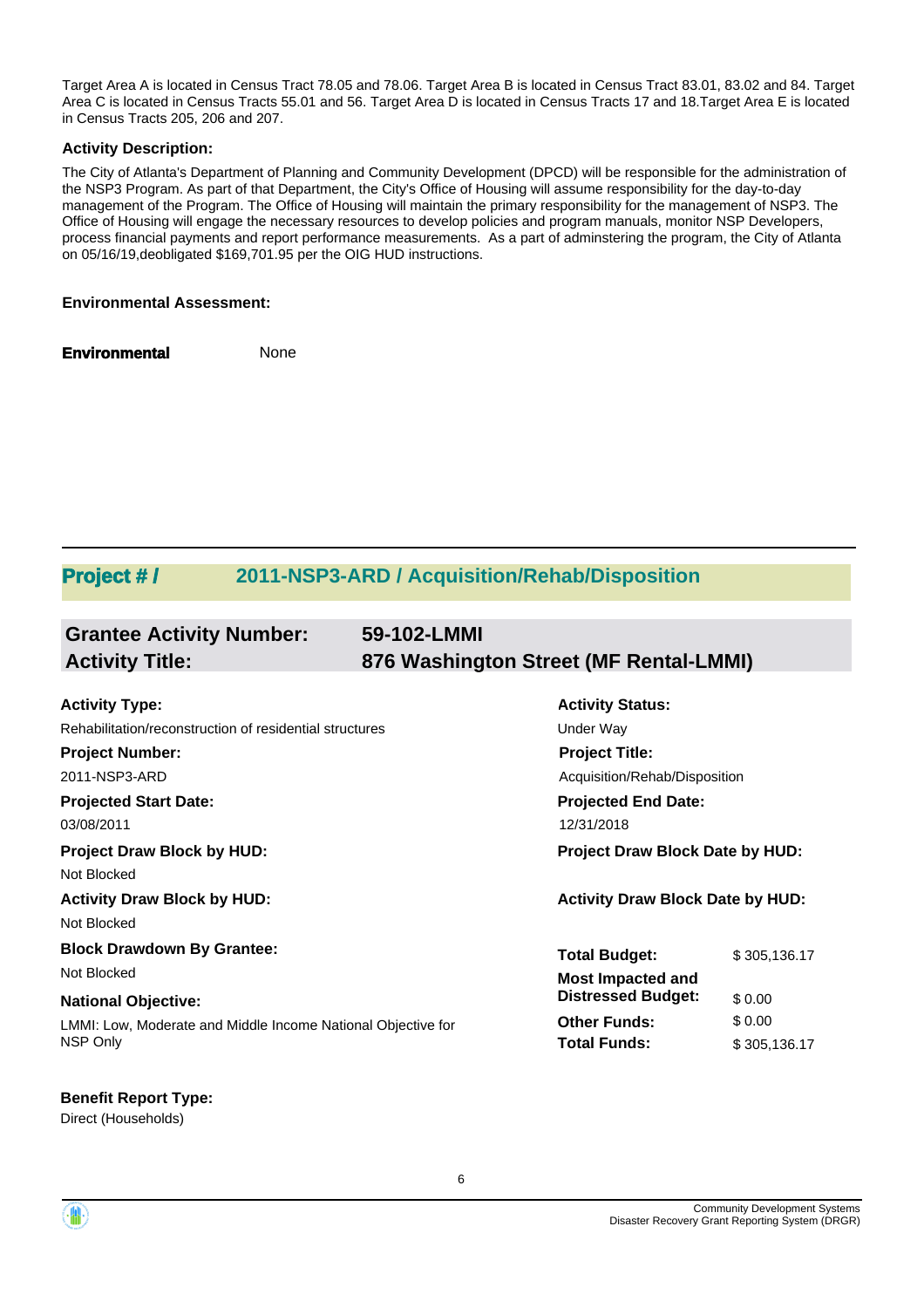| <b>Proposed Beneficiaries</b>       | <b>Total</b> | Low          | <b>Mod</b> | Low/Mod% |
|-------------------------------------|--------------|--------------|------------|----------|
| # Renter Households                 | 5            |              |            | 0.00     |
| # of Households                     | 5            |              |            | 0.00     |
| <b>Proposed Accomplishments</b>     |              | <b>Total</b> |            |          |
| # of Multifamily Units              |              | 5            |            |          |
| # of Housing Units                  |              | 5            |            |          |
| #Units ¿ other green                |              | 5            |            |          |
| #Units with bus/rail access         |              | 5            |            |          |
| #Low flow showerheads               |              | 5            |            |          |
| #Low flow toilets                   |              | 5            |            |          |
| #Refrigerators replaced             |              | 5            |            |          |
| #Light fixtures (outdoors) replaced |              | 5            |            |          |
| #Light Fixtures (indoors) replaced  |              | 5            |            |          |
| #Efficient AC added/replaced        |              | 5            |            |          |
| #Additional Attic/Roof Insulation   |              | 5            |            |          |
| # of Properties                     |              | 1            |            |          |

| Activity is being carried out by |  |
|----------------------------------|--|
|                                  |  |

**Activity is being carried out through:**

No

#### **Organization carrying out Activity:**

COA/Fulton County Land Bank Authority

#### **Proposed budgets for organizations carrying out Activity:**

| <b>Responsible Organization</b>       | <b>Organization Type</b> | <b>Proposed Budget</b> |
|---------------------------------------|--------------------------|------------------------|
| COA/Fulton County Land Bank Authority | Non-Profit               | \$7.200.00             |
| Real Estate Alliance Partners Group   | <b>For Profit</b>        | \$297.936.17           |

#### **Location Description:**

876 Washington Street, SW is located in the City Limits of Atlanta and within the Peoplestown neighborhood. This multifamily property is located in NSP3 Target Area C, Census Track 56 and Block Group 1005.

#### **Activity Description:**

The intent of the Rental Activity is to support the redevelopment of existing foreclosed, abandoned and/or vacant single family and multifamily (5+ units) residential properties that will assist in stabilizing the target neighborhood. All multifamily units will be marketed for lease to households with incomes less than 120% of the Atlanta Area Median Income. The Rental Activity will allow:

- Acquisition of foreclosed, abandoned and existing single family and multifamily residential properties;
- Performance of a physical needs assessment and financial feasibility analysis to determine the redevelopment strategy;
- Rehabilitation of foreclosed, abandoned and existing multifamily and single family residential properties up to code and integrate green and energy efficiencies into the rehabilitation;
	- Maintenance and security of property from point of acquisition through rehabilitation and occupancy; and
	- Re-population of existing single family and multifamily complexes with eligible households whose incomes

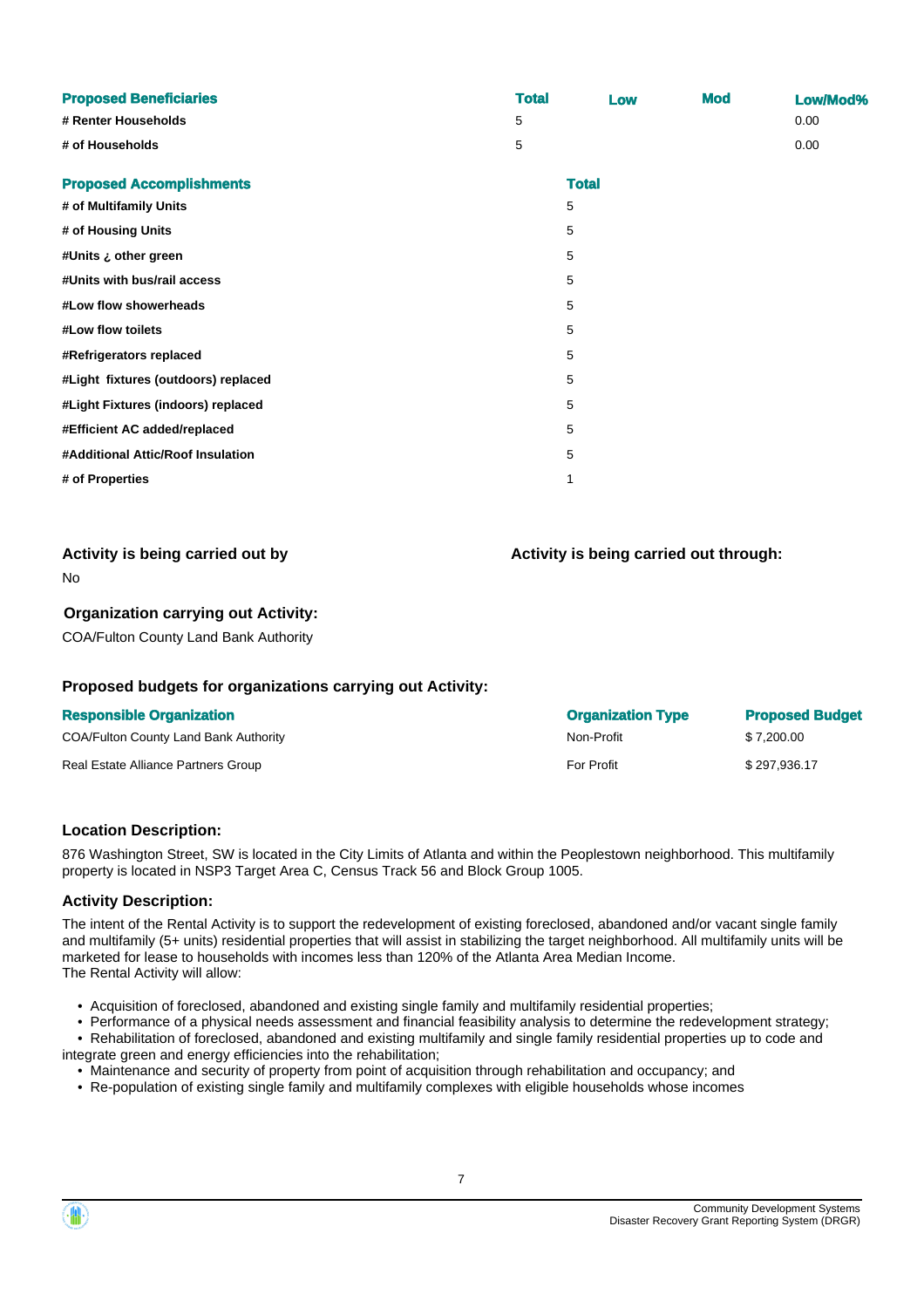are at or below 120% of AMI.

The City's Office of Housing and the Fulton County/City of Atlanta Land Bank Authority (LBA) will operate and manage the Rental Activity. LBA, as Community Coordinator will be responsible for working directly with the REOs and sellers to negotiate and secure ownership of selected properties, secure and maintain acquired properties, and manage the disposition of the properties to a qualified developer through an RFP (Request for Proposal). The selected developer(s) will be responsible for owning, rehabilitating, maintain and managing the property.

Multifamily rental housing properties must be affordable for a minimum of 20 years, while single family rental housing properties must be affordable 5-15 years based on the NSP investment. Resale restrictions will be placed on the property in the form of a covenant to run with the land. Rents will be set in accordance with the definition of affordable rents described above. NSP3 funds provided will be in the form of a 0-3% interest rate loan based on project feasibility and viability. The Office of Housing will maintain the right to forgive all or a portion of the NSP3 funds upon the completion of the affordability period and verification of property compliance with the NSP regulations. The Office of Housing will provide direct oversight and monitor the LBA to ensure that all acquisition and disposition related NSP requirements are met. The Office of Housing and/or their 3rd party consultant will provide direct oversight to the NSP Developer(s) to ensure that all NSP rehabilitation requirements are met. The Office of Housing will also monitor the rental project during the affordability period every 3 years to ensure that the units are affordable and that the property continues to meet the minimum housing quality standards or any additional housing inspection standards, the City of Atlanta deems necessary.

To ensure that the NSP3 Vicinity Hiring requirement is met, the Office of Housing will work with the City's Office of Contract Compliance and Atlanta Workforce Development Agency to ensure that businesses and residents located within the NSP3 target areas register to receive notification of employment opportunities created through NSP3. Additionally the Office of Housing will ensure the NSP Developer and LBA provide a preference to those who reside or are located within the NSP3 target areas when employment opportunities arise.

To meet the condensed three-year timeline to expend 100% NSP3 funds, LBA, will primarily focus on the redevelopment efforts of existing NSP1 multifamily properties located in Target Areas B and C, however the Office of Housing and LBA will also examine the acquisition and redevelopment of additional multifamily properties that are located within all NSP3 target areas.

**Environmental Assessment:**



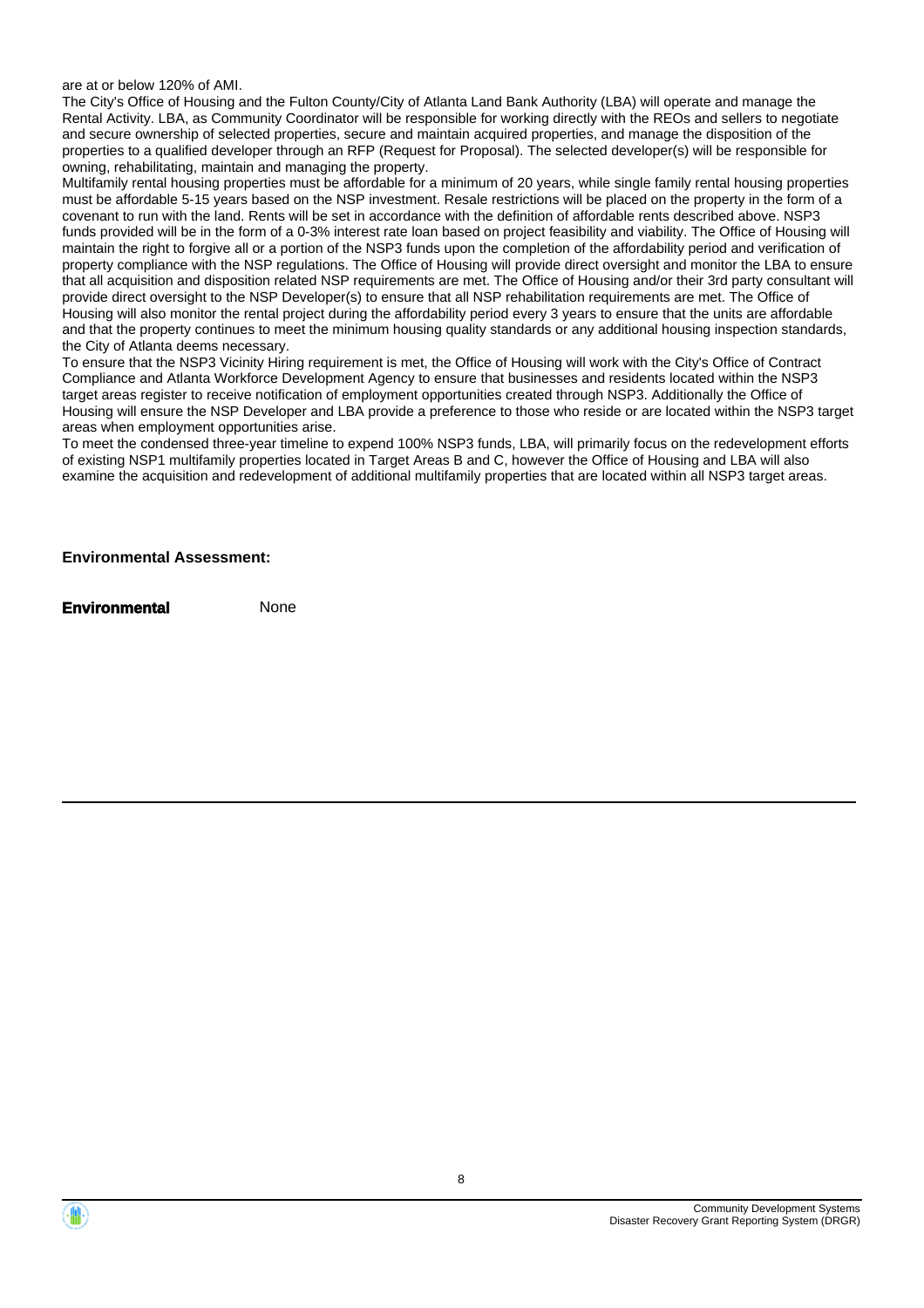**Grantee Activity Number:**

# **59-103-LMMI Activity Title: 954 Washington Street (MF Rental-LMMI)**

**Activity Status:**

**Project Title:**

**Projected End Date:**

Acquisition/Rehab/Disposition

**Total Budget:** \$ 329,732.10

**Other Funds:** \$ 0.00 **Total Funds:** \$ 329,732.10

**Distressed Budget:** \$ 0.00

#### **Activity Type:**

Rehabilitation/reconstruction of residential structures Theorem Constructure Under Way

**Project Number:**

2011-NSP3-ARD

**Projected Start Date:**

03/08/2011 12/31/2018

**Project Draw Block by HUD: Project Draw Block Date by HUD:**

Not Blocked

**Activity Draw Block by HUD: Activity Draw Block Date by HUD:** Not Blocked

**Block Drawdown By Grantee:** Not Blocked **Most Impacted and** 

#### **National Objective:**

LMMI: Low, Moderate and Middle Income National Objective for NSP Only

#### **Benefit Report Type:**

#### Direct (Households)

| <b>Proposed Beneficiaries</b>       | <b>Total</b> | Low          | <b>Mod</b> | Low/Mod% |
|-------------------------------------|--------------|--------------|------------|----------|
| # Renter Households                 | 6            |              |            | 0.00     |
| # of Households                     | 6            |              |            | 0.00     |
| <b>Proposed Accomplishments</b>     |              | <b>Total</b> |            |          |
| # of Multifamily Units              |              | 6            |            |          |
| # of Housing Units                  |              | 6            |            |          |
| #Units ¿ other green                |              | 6            |            |          |
| #Units with bus/rail access         |              | 6            |            |          |
| #Low flow showerheads               |              | 6            |            |          |
| #Low flow toilets                   |              | 6            |            |          |
| #Dishwashers replaced               |              | 6            |            |          |
| #Refrigerators replaced             |              | 6            |            |          |
| #Light fixtures (outdoors) replaced |              | 6            |            |          |
| #Light Fixtures (indoors) replaced  |              | 6            |            |          |
| #Replaced thermostats               |              | 6            |            |          |
| #Efficient AC added/replaced        |              | 6            |            |          |
| #Additional Attic/Roof Insulation   |              | 6            |            |          |
| # of Properties                     |              | $\mathbf{1}$ |            |          |
|                                     |              |              |            |          |



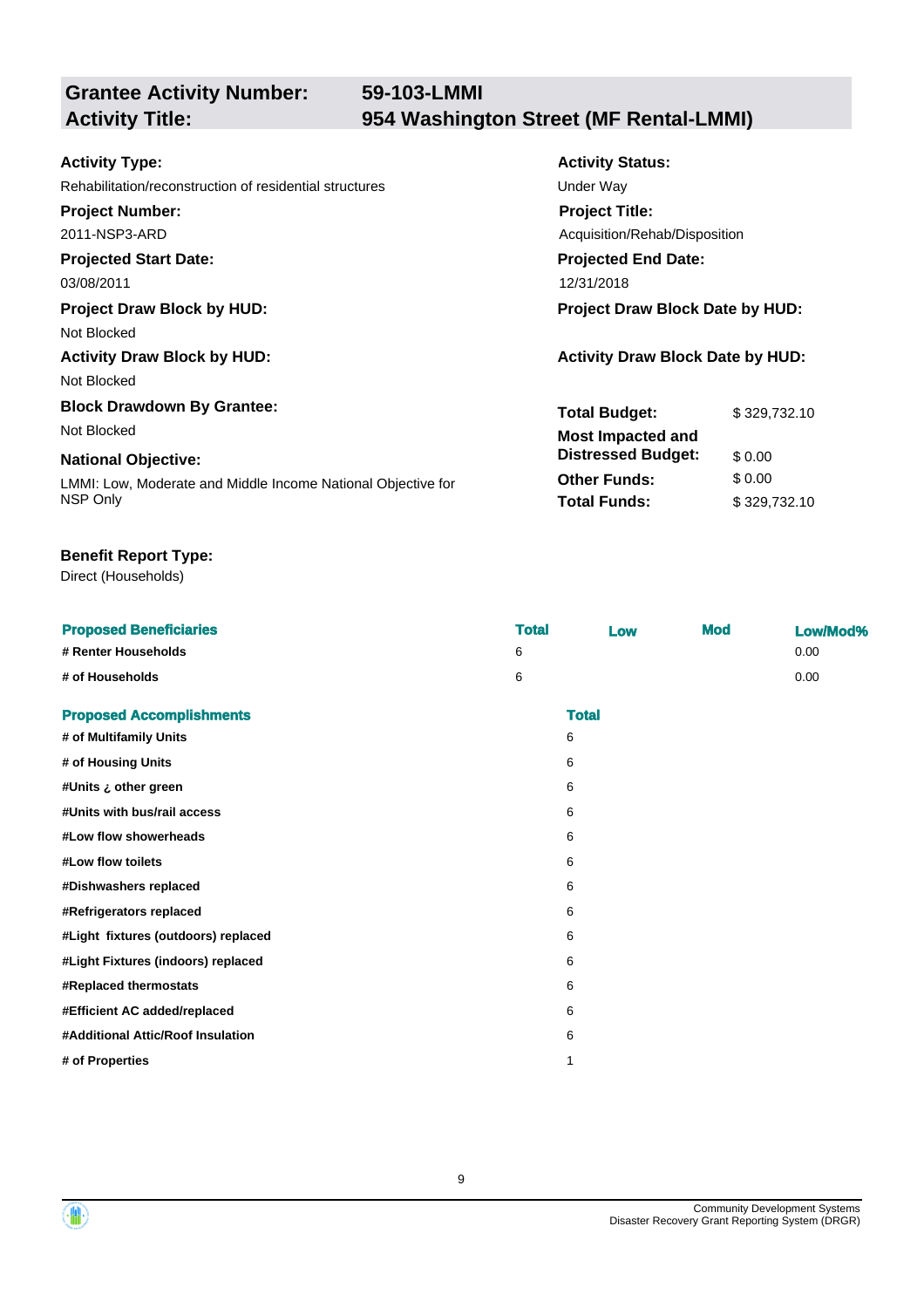#### **Activity is being carried out by**

No

#### **Organization carrying out Activity:**

COA/Fulton County Land Bank Authority

#### **Proposed budgets for organizations carrying out Activity:**

|  | <b>Responsible Organization</b> |
|--|---------------------------------|
|  |                                 |

| <b>Responsible Organization</b>       | <b>Organization Type</b> | <b>Proposed Budget</b> |
|---------------------------------------|--------------------------|------------------------|
| COA/Fulton County Land Bank Authority | Non-Profit               | \$7.200.00             |
| Real Estate Alliance Partners Group   | For Profit               | \$339.345.30           |

#### **Location Description:**

954 Washington Street,SW is located in the City Limits of Atlanta and within the Peoplestown neighborhood. This multifamily project is located within NSP3 Target Area C, Census Track 56 and Block Group 1008.

#### **Activity Description:**

The intent of the Rental Activity is to support the redevelopment of existing foreclosed, abandoned and/or vacant single family and multifamily (5+ units) residential properties that will assist in stabilizing the target neighborhood. All multifamily units will be marketed for lease to households with incomes less than 120% of the Atlanta Area Median Income.

The Rental Activity will allow:

- \* Acquisition of foreclosed, abandoned and existing single family and multifamily residential properties;
- \* Performance of a physical needs assessment and financial feasibility analysis to determine the redevelopment strategy;

 \* Rehabilitation of foreclosed, abandoned and existing multifamily and single family residential properties up to code and integrate green and energy efficiencies into the rehabilitation;

Maintenance and security of property from point of acquisition through rehabilitation and occupancy; and

 \* Re-population of existing single family and multifamily complexes with eligible households whose incomes are at or below 120% of AMI.

The City's Office of Housing and the Fulton County/City of Atlanta Land Bank Authority (LBA) will operate and manage the Rental Activity. LBA, as Community Coordinator will be responsible for working directly with the REOs and sellers to negotiate and secure ownership of selected properties, secure and maintain acquired properties, and manage the disposition of the properties to a qualified developer through an RFP (Request for Proposal). The selected developer(s) will be responsible for owning, rehabilitating, maintain and managing the property.

Multifamily rental housing properties must be affordable for a minimum of 20 years, while single family rental housing properties must be affordable 5-15 years based on the NSP investment. Resale restrictions will be placed on the property in the form of a covenant to run with the land. Rents will be set in accordance with the definition of affordable rents described above. NSP3 funds provided will be in the form of a 0-3% interest rate loan based on project feasibility and viability. The Office of Housing will maintain the right to forgive all or a portion of the NSP3 funds upon the completion of the affordability period and verification of property compliance with the NSP regulations. The Office of Housing will provide direct oversight and monitor the LBA to ensure that all acquisition and disposition related NSP requirements are met. The Office of Housing and/or their 3rd party consultant will provide direct oversight to the NSP Developer(s) to ensure that all NSP rehabilitation requirements are met. The Office of Housing will also monitor the rental project during the affordability period every 3 years to ensure that the units are affordable and that the property continues to meet the minimum housing quality standards or any additional housing inspection standards, the City of Atlanta deems necessary.

To ensure that the NSP3 Vicinity Hiring requirement is met, the Office of Housing will work with the City's Office of Contract Compliance and Atlanta Workforce Development Agency to ensure that businesses and residents located within the NSP3 target areas register to receive notification of employment opportunities created through NSP3. Additionally the Office of Housing will ensure the NSP Developer and LBA provide a preference to those who reside or are located within the NSP3 target areas when employment opportunities arise.

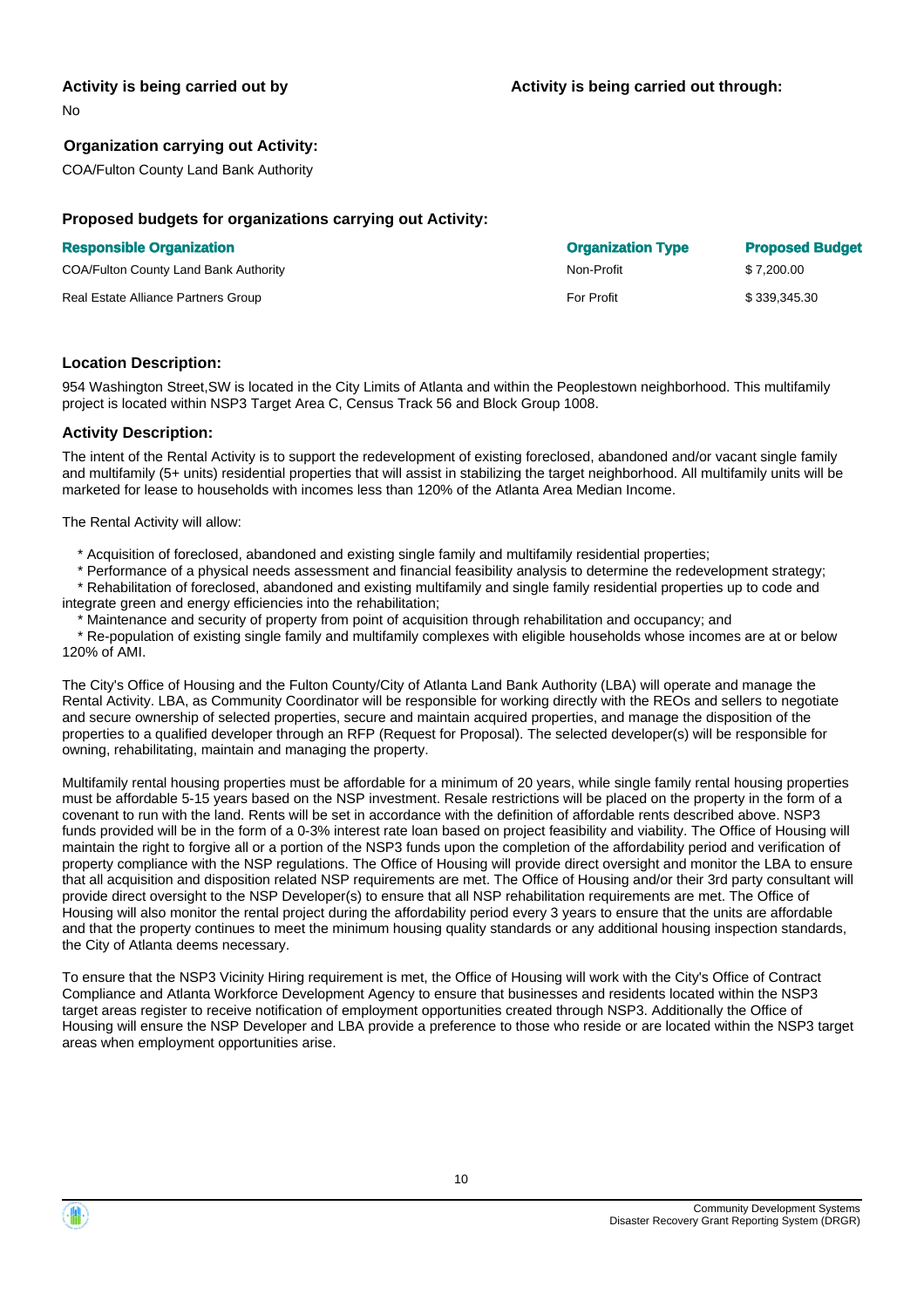To meet the condensed three-year timeline to expend 100% NSP3 funds, LBA, will primarily focus on the redevelopment efforts of existing NSP1 multifamily properties located in Target Areas B and C, however the Office of Housing and LBA will also examine the acquisition and redevelopment of additional multifamily properties that are located within all NSP3 target areas.

#### **Environmental Assessment:**



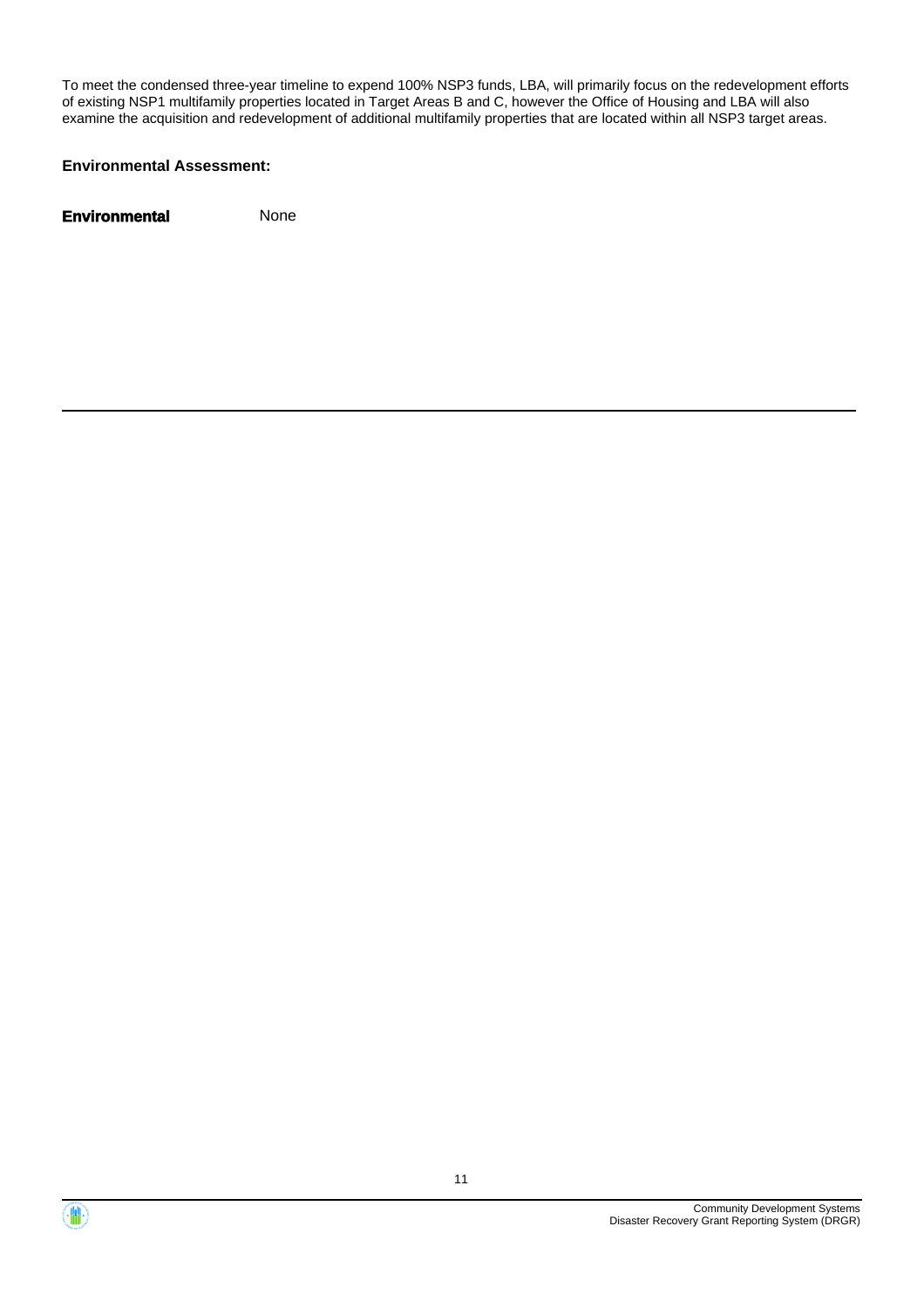**Grantee Activity Number:**

| <b>Activity Type:</b>                                        | <b>Activity Status:</b>                 |             |  |
|--------------------------------------------------------------|-----------------------------------------|-------------|--|
| Rehabilitation/reconstruction of residential structures      | <b>Under Way</b>                        |             |  |
| <b>Project Number:</b>                                       | <b>Project Title:</b>                   |             |  |
| 2011-NSP3-ARD                                                | Acquisition/Rehab/Disposition           |             |  |
| <b>Projected Start Date:</b>                                 | <b>Projected End Date:</b>              |             |  |
| 03/08/2011                                                   | 12/31/2018                              |             |  |
| <b>Project Draw Block by HUD:</b>                            | Project Draw Block Date by HUD:         |             |  |
| Not Blocked                                                  |                                         |             |  |
| <b>Activity Draw Block by HUD:</b>                           | <b>Activity Draw Block Date by HUD:</b> |             |  |
| Not Blocked                                                  |                                         |             |  |
| <b>Block Drawdown By Grantee:</b>                            | <b>Total Budget:</b>                    | \$73,570.91 |  |
| Not Blocked                                                  | <b>Most Impacted and</b>                |             |  |
| <b>National Objective:</b>                                   | <b>Distressed Budget:</b>               | \$0.00      |  |
| LMMI: Low, Moderate and Middle Income National Objective for | <b>Other Funds:</b>                     | \$0.00      |  |
| NSP Only                                                     | <b>Total Funds:</b>                     | \$73,570.91 |  |

#### **Benefit Report Type:**

Direct (Households)

| <b>Proposed Beneficiaries</b>       | <b>Total</b> | Low          | <b>Mod</b> | Low/Mod% |
|-------------------------------------|--------------|--------------|------------|----------|
| # Renter Households                 |              |              |            | 0.00     |
| # of Households                     |              |              |            | 0.00     |
| <b>Proposed Accomplishments</b>     |              | <b>Total</b> |            |          |
| # of Multifamily Units              | 1            |              |            |          |
| # of Housing Units                  | 1            |              |            |          |
| #Units ¿ other green                | 1            |              |            |          |
| #Low flow showerheads               | 1            |              |            |          |
| #Low flow toilets                   | 1            |              |            |          |
| #Dishwashers replaced               | 1            |              |            |          |
| #Refrigerators replaced             | 1            |              |            |          |
| #Light fixtures (outdoors) replaced | 1            |              |            |          |
| #Light Fixtures (indoors) replaced  | 1            |              |            |          |
| #Replaced hot water heaters         | 1            |              |            |          |
| #Replaced thermostats               | 1            |              |            |          |
| #Efficient AC added/replaced        | 1            |              |            |          |
| #Additional Attic/Roof Insulation   | 1            |              |            |          |
| #Energy Star Replacement Windows    | 1            |              |            |          |
| # of Properties                     | 1            |              |            |          |
|                                     |              |              |            |          |



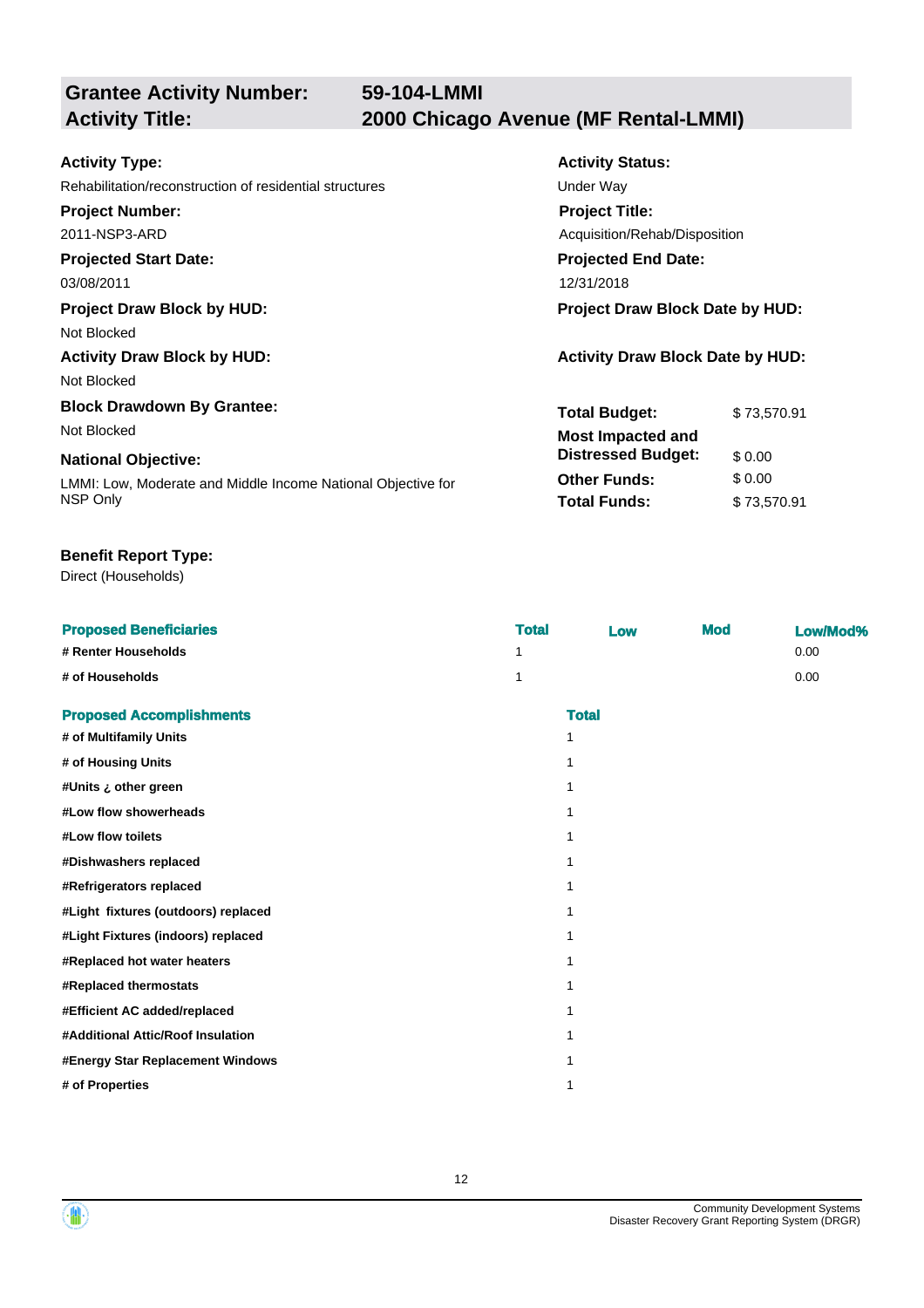#### **Activity is being carried out by**

No

#### **Organization carrying out Activity:**

COA/Fulton County Land Bank Authority

#### **Proposed budgets for organizations carrying out Activity:**

#### **Responsible Organization**

| APD Solutions Fulton, LLC             | <b>For Profit</b> | \$73,240.98 |
|---------------------------------------|-------------------|-------------|
| COA/Fulton County Land Bank Authority | Non-Profit        | \$8,000.00  |

| <b>Organization Type</b> | <b>Proposed Budget</b> |
|--------------------------|------------------------|
| For Profit               | \$73,240.98            |
| Non-Profit               | \$8.000.00             |

#### **Location Description:**

2000 Chicago Avenue, NW is located in the City Limits of Atlanta wihtin the Grove Park Neighborhood. This multifamily project is located within NSP3 Target Area B, Census Track 8301 and Block Group 1016.

#### **Activity Description:**

The intent of the Rental Activity is to support the redevelopment of existing foreclosed, abandoned and/or vacant single family and multifamily (5+ units) residential properties that will assist in stabilizing the target neighborhood. All multifamily units will be marketed for lease to households with incomes less than 120% of the Atlanta Area Median Income.

The Rental Activity will allow:

\* Acquisition of foreclosed, abandoned and existing single family and multifamily residential properties;

 \* Performance of a physical needs assessment and financial feasibility analysis to determine the redevelopment strategy; \* Rehabilitation of foreclosed, abandoned and existing multifamily and single family residential properties up to code and

integrate green and energy efficiencies into the rehabilitation;

\* Maintenance and security of property from point of acquisition through rehabilitation and occupancy; and

 \* Re-population of existing single family and multifamily complexes with eligible households whose incomes are at or below 120% of AMI.

The City's Office of Housing and the Fulton County/City of Atlanta Land Bank Authority (LBA) will operate and manage the Rental Activity. LBA, as Community Coordinator will be responsible for working directly with the REOs and sellers to negotiate and secure ownership of selected properties, secure and maintain acquired properties, and manage the disposition of the properties to a qualified developer through an RFP (Request for Proposal). The selected developer(s) will be responsible for owning, rehabilitating, maintain and managing the property.

Multifamily rental housing properties must be affordable for a minimum of 20 years, while single family rental housing properties must be affordable 5-15 years based on the NSP investment. Resale restrictions will be placed on the property in the form of a covenant to run with the land. Rents will be set in accordance with the definition of affordable rents described above. NSP3 funds provided will be in the form of a 0-3% interest rate loan based on project feasibility and viability. The Office of Housing will maintain the right to forgive all or a portion of the NSP3 funds upon the completion of the affordability period and verification of property compliance with the NSP regulations. The Office of Housing will provide direct oversight and monitor the LBA to ensure that all acquisition and disposition related NSP requirements are met. The Office of Housing and/or their 3rd party consultant will provide direct oversight to the NSP Developer(s) to ensure that all NSP rehabilitation requirements are met. The Office of Housing will also monitor the rental project during the affordability period every 3 years to ensure that the units are affordable and that the property continues to meet the minimum housing quality standards or any additional housing inspection standards, the City of Atlanta deems necessary.

To ensure that the NSP3 Vicinity Hiring requirement is met, the Office of Housing will work with the City's Office of Contract Compliance and Atlanta Workforce Development Agency to ensure that businesses and residents located within the NSP3 target areas register to receive notification of employment opportunities created through NSP3. Additionally the Office of Housing will ensure the NSP Developer and LBA provide a preference to those who reside or are located within the NSP3 target areas when employment opportunities arise.



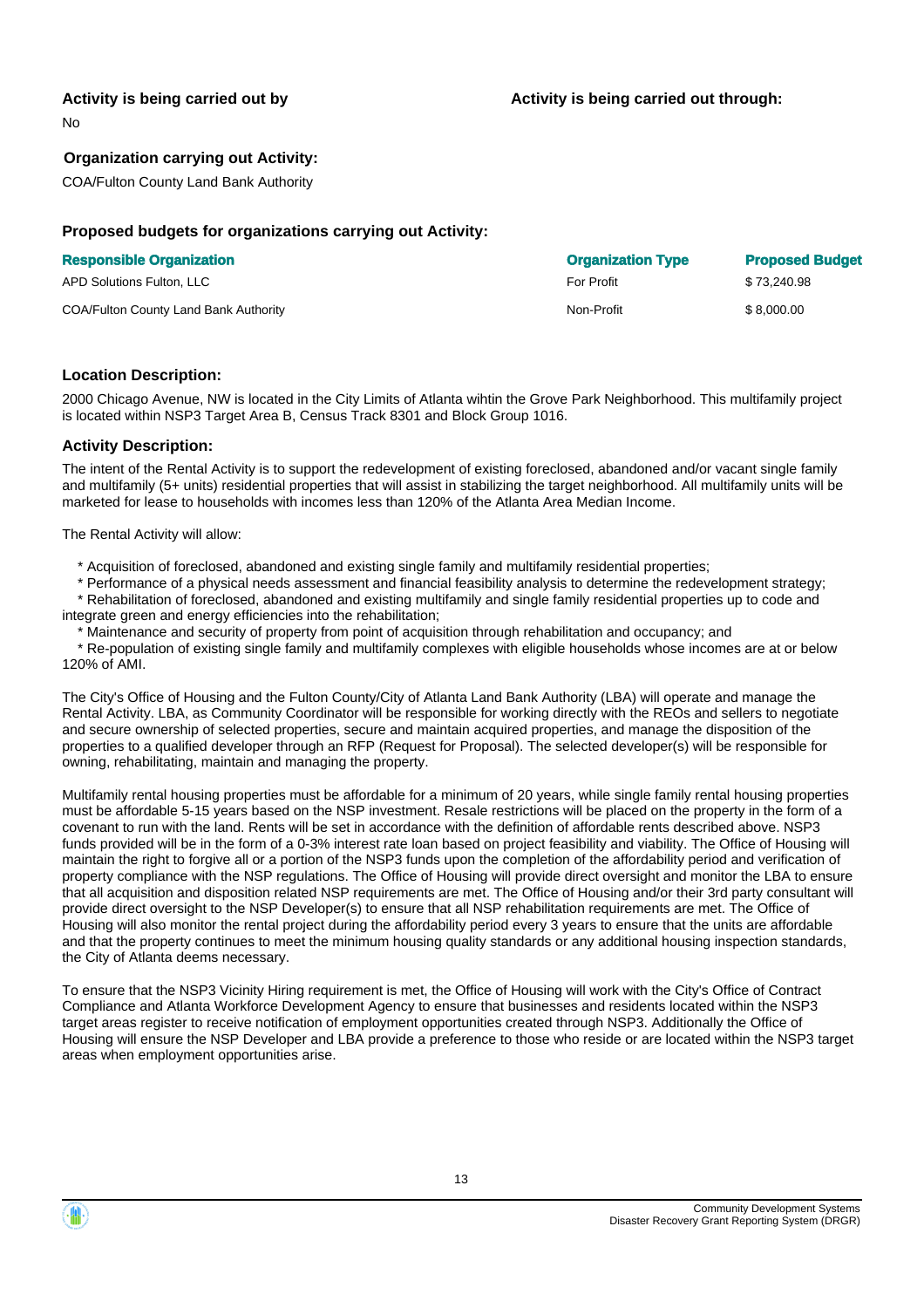To meet the condensed three-year timeline to expend 100% NSP3 funds, LBA, will primarily focus on the redevelopment efforts of existing NSP1 multifamily properties located in Target Areas B and C, however the Office of Housing and LBA will also examine the acquisition and redevelopment of additional multifamily properties that are located within all NSP3 target areas.

#### **Environmental Assessment:**



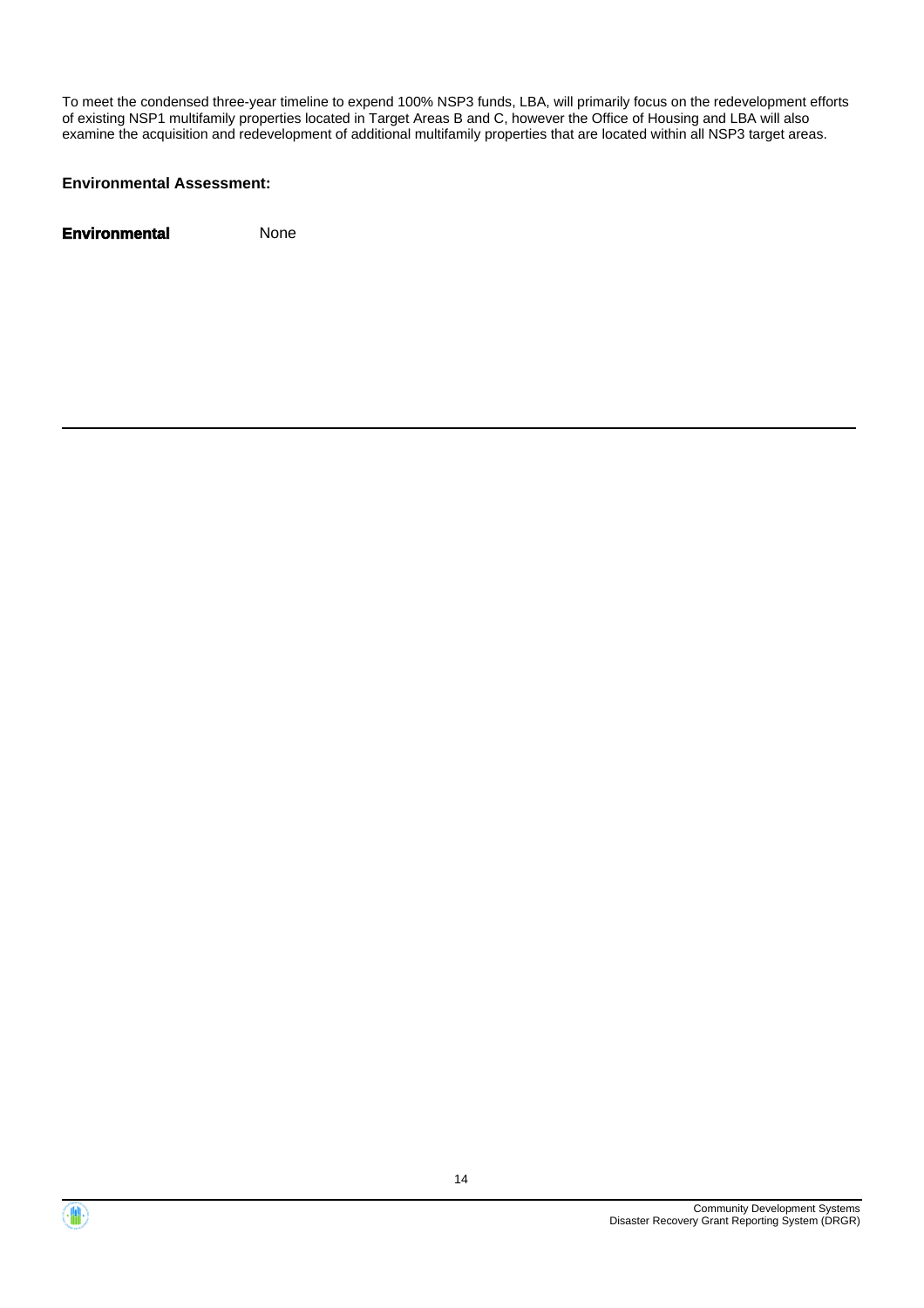**Grantee Activity Number:**

**Activity Status:**

**Project Title:**

**Projected End Date:**

Acquisition/Rehab/Disposition

**Total Budget:** \$ 204,437.52

**Other Funds:** \$ 0.00 **Total Funds:** \$ 204,437.52

**Distressed Budget:** \$ 0.00

### **Activity Type:**

Rehabilitation/reconstruction of residential structures Theorem Constructure Under Way

**Project Number:**

2011-NSP3-ARD

#### **Projected Start Date:**

03/08/2011 12/31/2018

#### **Project Draw Block by HUD: Project Draw Block Date by HUD:**

Not Blocked

# **Activity Draw Block by HUD: Activity Draw Block Date by HUD:**

Not Blocked

# **Block Drawdown By Grantee:**

Not Blocked **Most Impacted and** 

#### **National Objective:**

LH25: Funds targeted for housing for households whose incomes are at or under 50% Area Median Income.

#### **Benefit Report Type:**

Direct (Households)

| <b>Proposed Beneficiaries</b>       | <b>Total</b> |              | Low | <b>Mod</b> | Low/Mod% |
|-------------------------------------|--------------|--------------|-----|------------|----------|
| # Renter Households                 | 3            |              | 3   |            | 100.00   |
| # of Households                     | 3            |              | 3   |            | 100.00   |
| <b>Proposed Accomplishments</b>     |              | <b>Total</b> |     |            |          |
| # of Multifamily Units              |              | 3            |     |            |          |
| # of Housing Units                  |              | 3            |     |            |          |
| # ELI Households (0-30% AMI)        |              |              |     |            |          |
| #Units ¿ other green                |              | 3            |     |            |          |
| #Units with bus/rail access         |              | 3            |     |            |          |
| #Low flow showerheads               |              | 3            |     |            |          |
| #Low flow toilets                   |              | 3            |     |            |          |
| #Refrigerators replaced             |              | 3            |     |            |          |
| #Light fixtures (outdoors) replaced |              | 3            |     |            |          |
| #Light Fixtures (indoors) replaced  |              | 3            |     |            |          |
| #Efficient AC added/replaced        |              | 3            |     |            |          |
| #Additional Attic/Roof Insulation   |              | 3            |     |            |          |
| # of Properties                     |              |              |     |            |          |

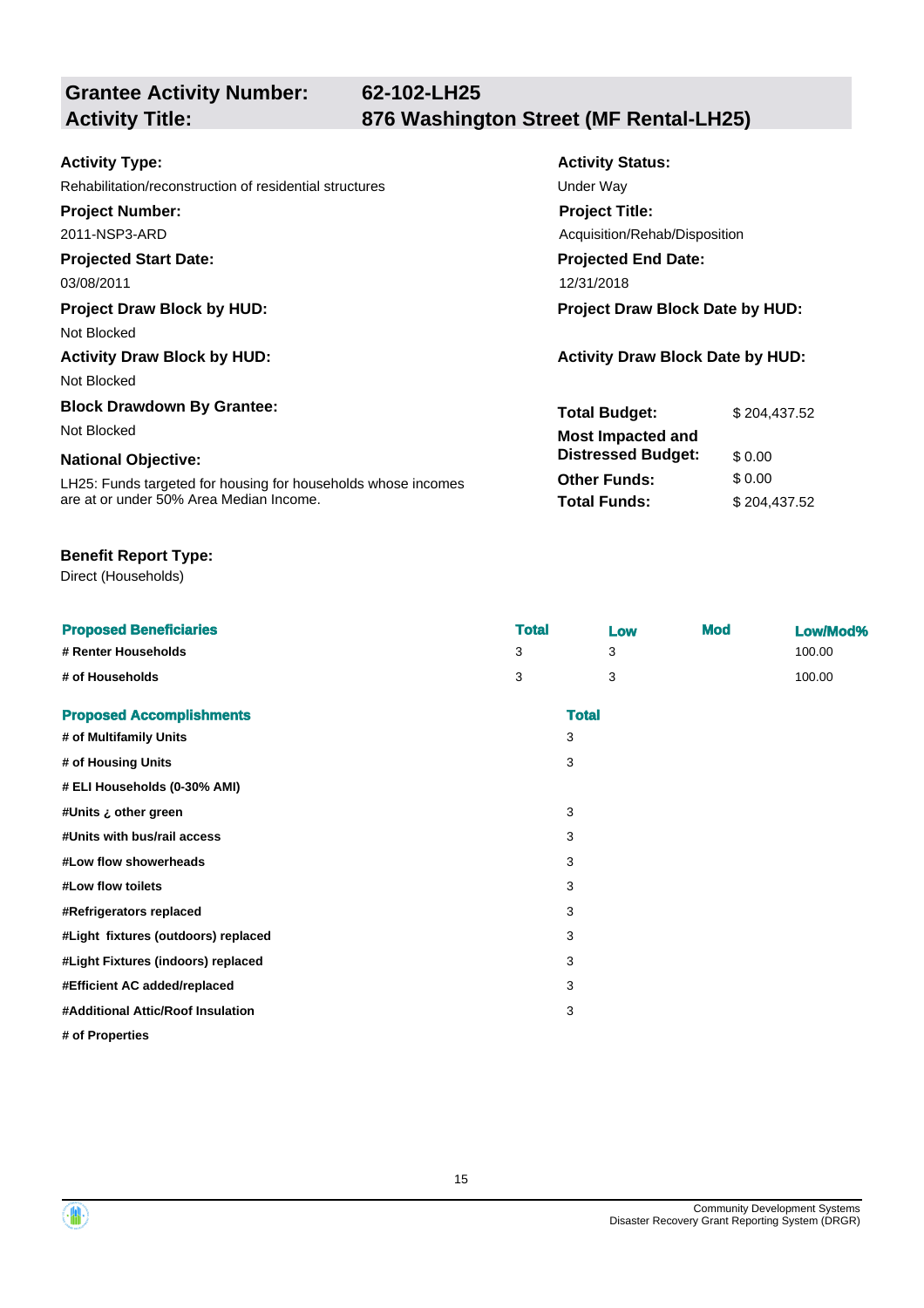#### **Activity is being carried out by**

No

#### **Organization carrying out Activity:**

COA/Fulton County Land Bank Authority

#### **Proposed budgets for organizations carrying out Activity:**

| <b>Responsible Organization</b>              | <b>Organization Type</b> | <b>Proposed Budget</b> |
|----------------------------------------------|--------------------------|------------------------|
| <b>COA/Fulton County Land Bank Authority</b> | Non-Profit               | \$4.800.00             |
| Real Estate Alliance Partners Group          | For Profit               | \$211.611.92           |

#### **Location Description:**

876 Washington Street, SW is located in the City Limits of Atlanta and within the Peoplestown neighborhood. This multifamily project is within NSP3 Target Area C, Census Track 56 and Block Group 1005.

#### **Activity Description:**

The intent of the Rental Set-aside Activity is similar to that of the Rental Activity in that it will support the redevelopment of existing foreclosed, abandoned and/or vacant multifamily (5+ units) residential properties that will assist in stabilizing the target neighborhood. However, funding from this allocation of NSP3 funds will be used for the portion of multifamily and single family units, set-aside for rent to households with incomes less than 50% of the Atlanta Area Median Income. The Rental Activity will allow:

- Acquisition of foreclosed, abandoned and existing multifamily and single family residential properties;
- Performance of a physical needs assessment and financial feasibility analysis to determine the redevelopment strategy;
- Rehabilitation of foreclosed, abandoned and existing multifamily and single family residential properties up to code and integrate green and energy efficiencies into the rehabilitation;

• Maintenance and security of property from point of acquisition through rehabilitation and occupancy; and

 • Re-population of existing multifamily and single family homes to eligible households whose incomes are at or below 50% of AMI

The City's Office of Housing and the Fulton County/City of Atlanta Land Bank Authority (LBA) will operate and manage the Rental Set-aside Activity. LBA, as Community Coordinator will be responsible for working directly with the REOs and sellers to negotiate and secure ownership of selected properties, secure and maintain acquired properties, and manage the disposition of the properties to a qualified developer through an RFP (Request for Proposal). The selected developer(s) will be responsible for owning, rehabilitating, maintain and managing the property.

Rental housing properties must be affordable for a minimum of 20 years, while single family properties must be affordable 5-15 years depending on NSP investment. Resale restrictions will be placed on the property in the form of a covenant to run with the land. Rents will be set in accordance with the definition of affordable rents described above. NSP3 funds provided will be in the form of a 0-3% interest rate loan based on project feasibility and viability. The Office of Housing will maintain the right to forgive all or a portion of the NSP3 funds upon the completion of the affordability period and verification of property compliance with the NSP regulations. The Office of Housing will provide direct oversight and monitor the LBA to ensure that all acquisition and disposition related NSP requirements are met. The Office of Housing will provide direct oversight to the NSP Developer(s) to ensure that all NSP rehabilitation requirements are met. The Office of Housing will also monitor the rental project during the affordability period every 3 years to ensure that the units are affordable and that the property continues to meet the minimum housing quality standards or any additional housing inspection standards, the City of Atlanta deems necessary. To ensure that the NSP3 Vicinity Hiring requirement is met, the Office of Housing will work with the City's Office of Contract Compliance and Atlanta Workforce Development Agency to ensure that businesses and residents located within the NSP3 target areas register to receive notification of employment opportunities created through NSP3. Additionally the Office of Housing will ensure the NSP Developer and LBA provide a preference to those who reside or are located within the NSP3 target areas when employment opportunities arise.

To meet the condensed three-year timeline to expend 100% NSP3 funds, LBA, will primarily focus the Rental Set-aside Activity of existing NSP1 multifamily properties located in Target Areas B and C, however the Office of Housing and LBA will also examine the acquisition and redevelopment of additional multifamily properties that are located within all NSP3 target

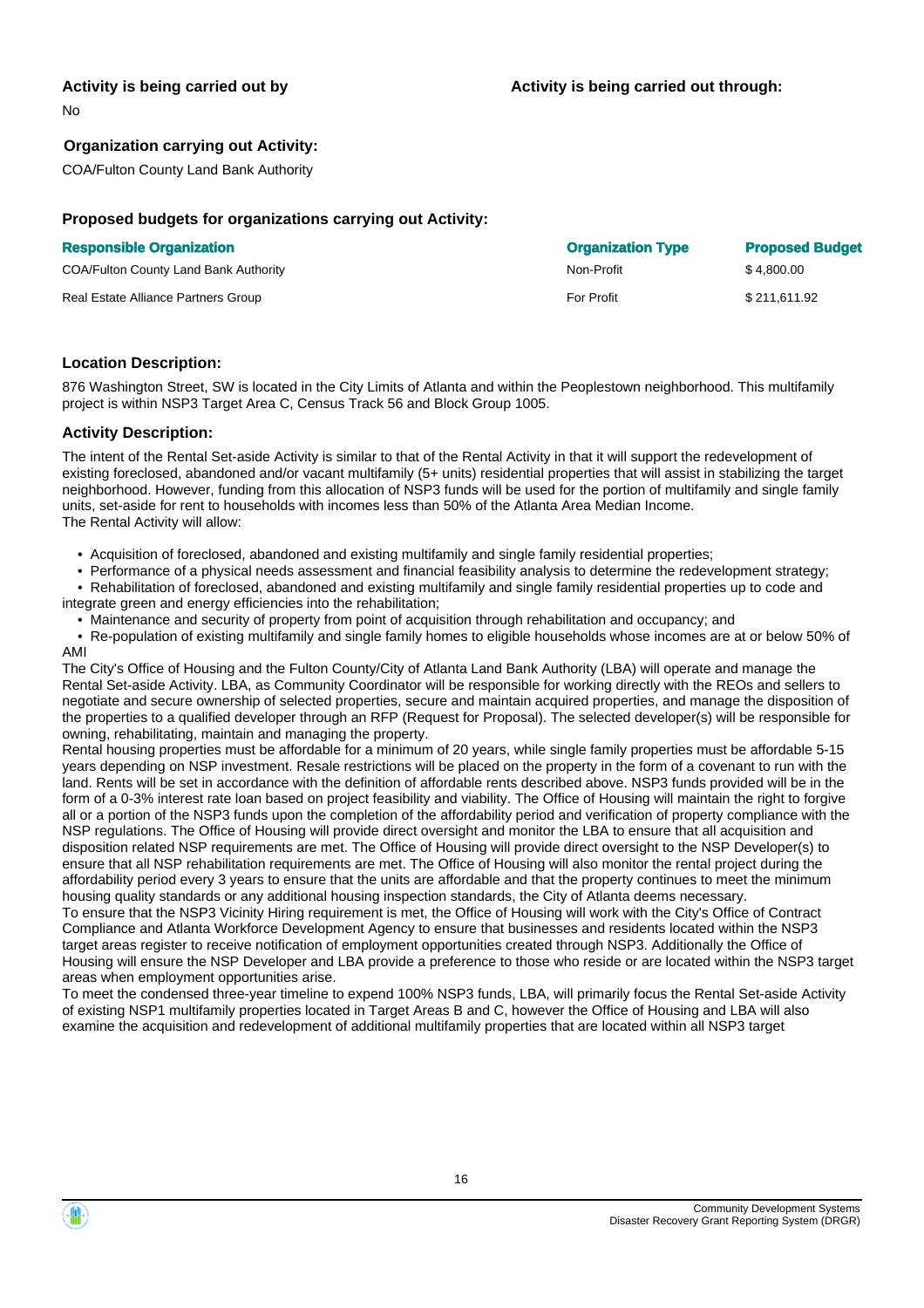areas.

#### **Environmental Assessment:**



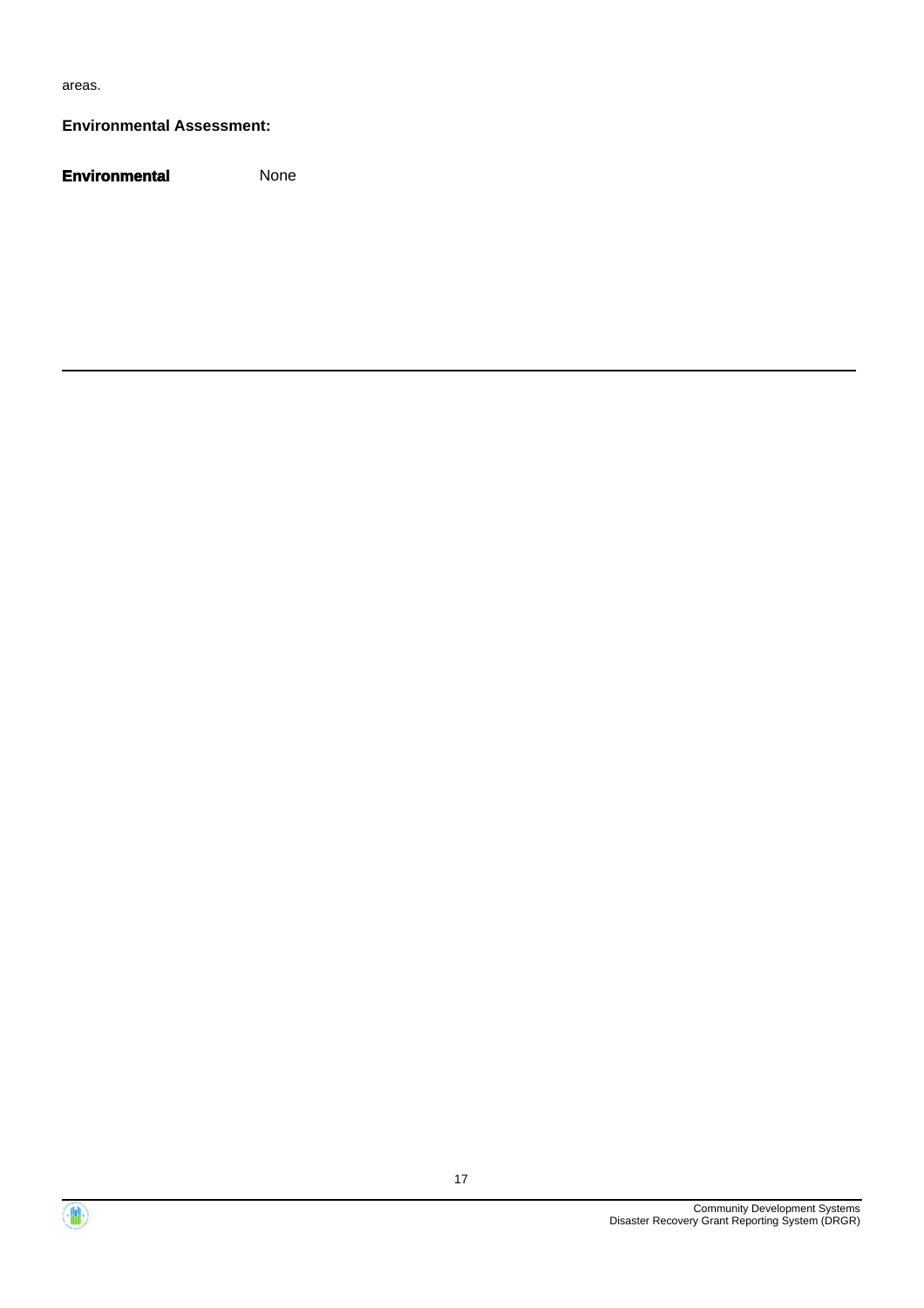**Grantee Activity Number:**

**Activity Status:**

**Project Title:**

**Projected End Date:**

Acquisition/Rehab/Disposition

**Total Budget:** \$ 228,591.56

**Other Funds:** \$ 0.00 **Total Funds:** \$ 228,591.56

**Distressed Budget:** \$ 0.00

### **Activity Type:**

Rehabilitation/reconstruction of residential structures Theorem Constructure Under Way

**Project Number:**

2011-NSP3-ARD

#### **Projected Start Date:**

03/08/2011 12/31/2018

#### **Project Draw Block by HUD: Project Draw Block Date by HUD:**

Not Blocked

# **Activity Draw Block by HUD: Activity Draw Block Date by HUD:**

Not Blocked

# **Block Drawdown By Grantee:**

Not Blocked **Most Impacted and** 

#### **National Objective:**

LH25: Funds targeted for housing for households whose incomes are at or under 50% Area Median Income.

#### **Benefit Report Type:**

Direct (Households)

|                                     | <b>Total</b> |              | <b>Mod</b> |          |
|-------------------------------------|--------------|--------------|------------|----------|
| <b>Proposed Beneficiaries</b>       |              | Low          |            | Low/Mod% |
| # Renter Households                 | 4            | 4            |            | 100.00   |
| # of Households                     | 4            | 4            |            | 100.00   |
| <b>Proposed Accomplishments</b>     |              | <b>Total</b> |            |          |
| # of Multifamily Units              |              | 4            |            |          |
| # of Housing Units                  |              | 4            |            |          |
| tUnits ¿ other green#               |              | 4            |            |          |
| #Units with bus/rail access         |              | 4            |            |          |
| #Low flow showerheads               |              | 4            |            |          |
| #Low flow toilets                   |              | 4            |            |          |
| #Dishwashers replaced               |              | 4            |            |          |
| #Refrigerators replaced             |              | 4            |            |          |
| #Light fixtures (outdoors) replaced |              | 4            |            |          |
| #Light Fixtures (indoors) replaced  |              | 4            |            |          |
| #Replaced thermostats               |              | 4            |            |          |
| #Efficient AC added/replaced        |              | 4            |            |          |
| #Additional Attic/Roof Insulation   |              | 4            |            |          |
|                                     |              |              |            |          |

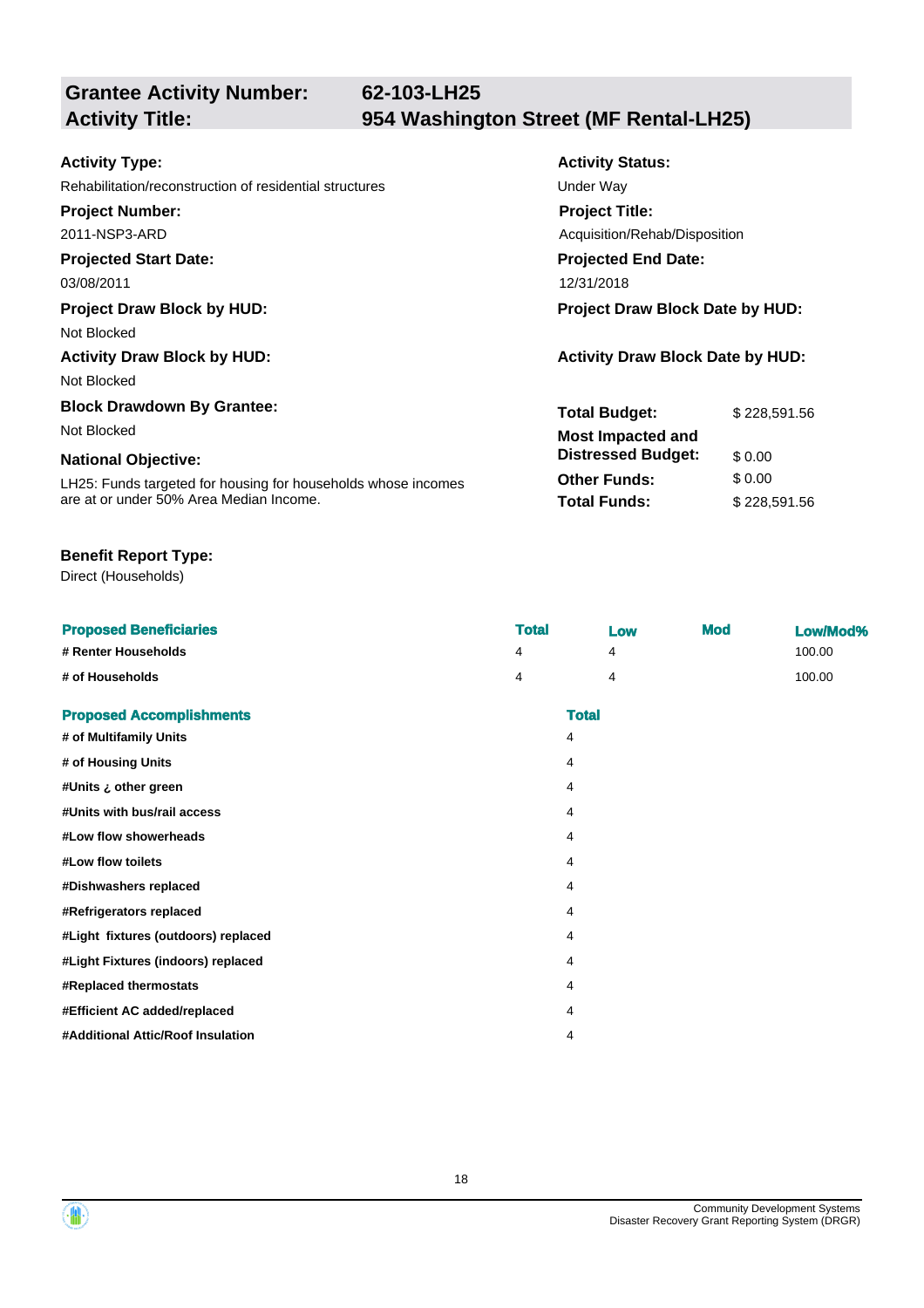#### **Activity is being carried out by**

No

#### **Organization carrying out Activity:**

COA/Fulton County Land Bank Authority

#### **Proposed budgets for organizations carrying out Activity:**

#### **Responsible Organization**

COA/Fulton County Land Bank Authority

Real Estate Alliance Partners Group

| <b>Organization Type</b> | <b>Proposed Budget</b> |
|--------------------------|------------------------|
| Non-Profit               | \$4.800.00             |
| For Profit               | \$225,990.20           |

#### **Location Description:**

954 Washington Street, SW is located in the City Limits of Atlanta and within the Peoplestown neighborhood. This multifamily property is located in NSP3 Target Area C, Census Track 56 and Block Group 1008.

#### **Activity Description:**

The intent of the Rental Activity is to support the redevelopment of existing foreclosed, abandoned and/or vacant single family and multifamily (5+ units) residential properties that will assist in stabilizing the target neighborhood. All multifamily units will be marketed for lease to households with incomes less than 120% of the Atlanta Area Median Income.

The Rental Activity will allow:

- \* Acquisition of foreclosed, abandoned and existing single family and multifamily residential properties;
- \* Performance of a physical needs assessment and financial feasibility analysis to determine the redevelopment strategy;
- \* Rehabilitation of foreclosed, abandoned and existing multifamily and single family residential properties up to code and integrate green and energy efficiencies into the rehabilitation;
- Maintenance and security of property from point of acquisition through rehabilitation and occupancy; and

 \* Re-population of existing single family and multifamily complexes with eligible households whose incomes are at or below 120% of AMI.

The City's Office of Housing and the Fulton County/City of Atlanta Land Bank Authority (LBA) will operate and manage the Rental Activity. LBA, as Community Coordinator will be responsible for working directly with the REOs and sellers to negotiate and secure ownership of selected properties, secure and maintain acquired properties, and manage the disposition of the properties to a qualified developer through an RFP (Request for Proposal). The selected developer(s) will be responsible for owning, rehabilitating, maintain and managing the property.

Multifamily rental housing properties must be affordable for a minimum of 20 years, while single family rental housing properties must be affordable 5-15 years based on the NSP investment. Resale restrictions will be placed on the property in the form of a covenant to run with the land. Rents will be set in accordance with the definition of affordable rents described above. NSP3 funds provided will be in the form of a 0-3% interest rate loan based on project feasibility and viability. The Office of Housing will maintain the right to forgive all or a portion of the NSP3 funds upon the completion of the affordability period and verification of property compliance with the NSP regulations. The Office of Housing will provide direct oversight and monitor the LBA to ensure that all acquisition and disposition related NSP requirements are met. The Office of Housing and/or their 3rd party consultant will provide direct oversight to the NSP Developer(s) to ensure that all NSP rehabilitation requirements are met. The Office of Housing will also monitor the rental project during the affordability period every 3 years to ensure that the units are affordable and that the property continues to meet the minimum housing quality standards or any additional housing inspection standards, the City of Atlanta deems necessary.

To ensure that the NSP3 Vicinity Hiring requirement is met, the Office of Housing will work with the City's Office of Contract Compliance and Atlanta Workforce Development Agency to ensure that businesses and residents located within the NSP3 target areas register to receive notification of employment opportunities created through NSP3. Additionally the Office of Housing will ensure the NSP Developer and LBA provide a preference to those who reside or are located within the NSP3 target areas when employment opportunities arise.

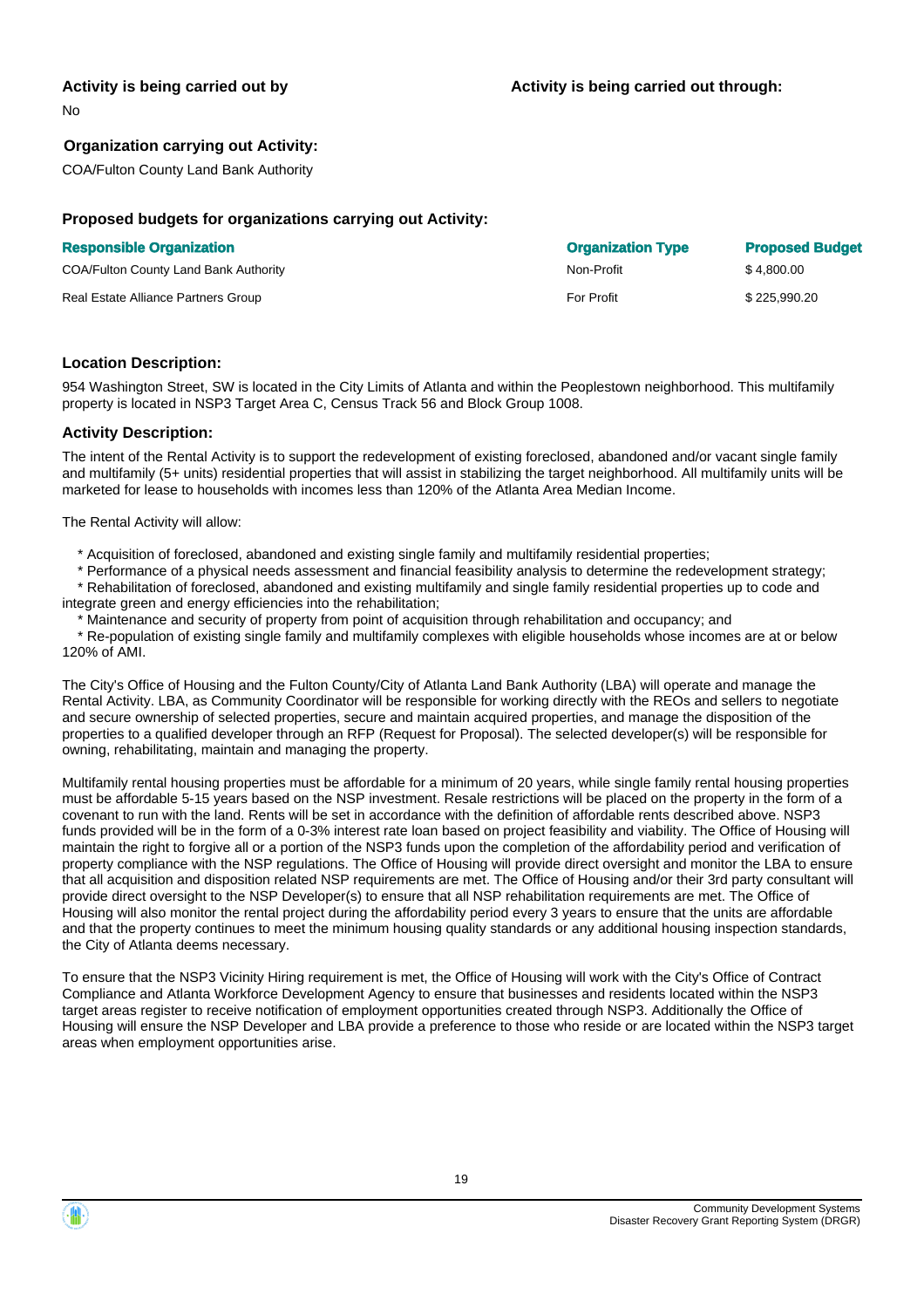To meet the condensed three-year timeline to expend 100% NSP3 funds, LBA, will primarily focus on the redevelopment efforts of existing NSP1 multifamily properties located in Target Areas B and C, however the Office of Housing and LBA will also examine the acquisition and redevelopment of additional multifamily properties that are located within all NSP3 target areas.

#### **Environmental Assessment:**



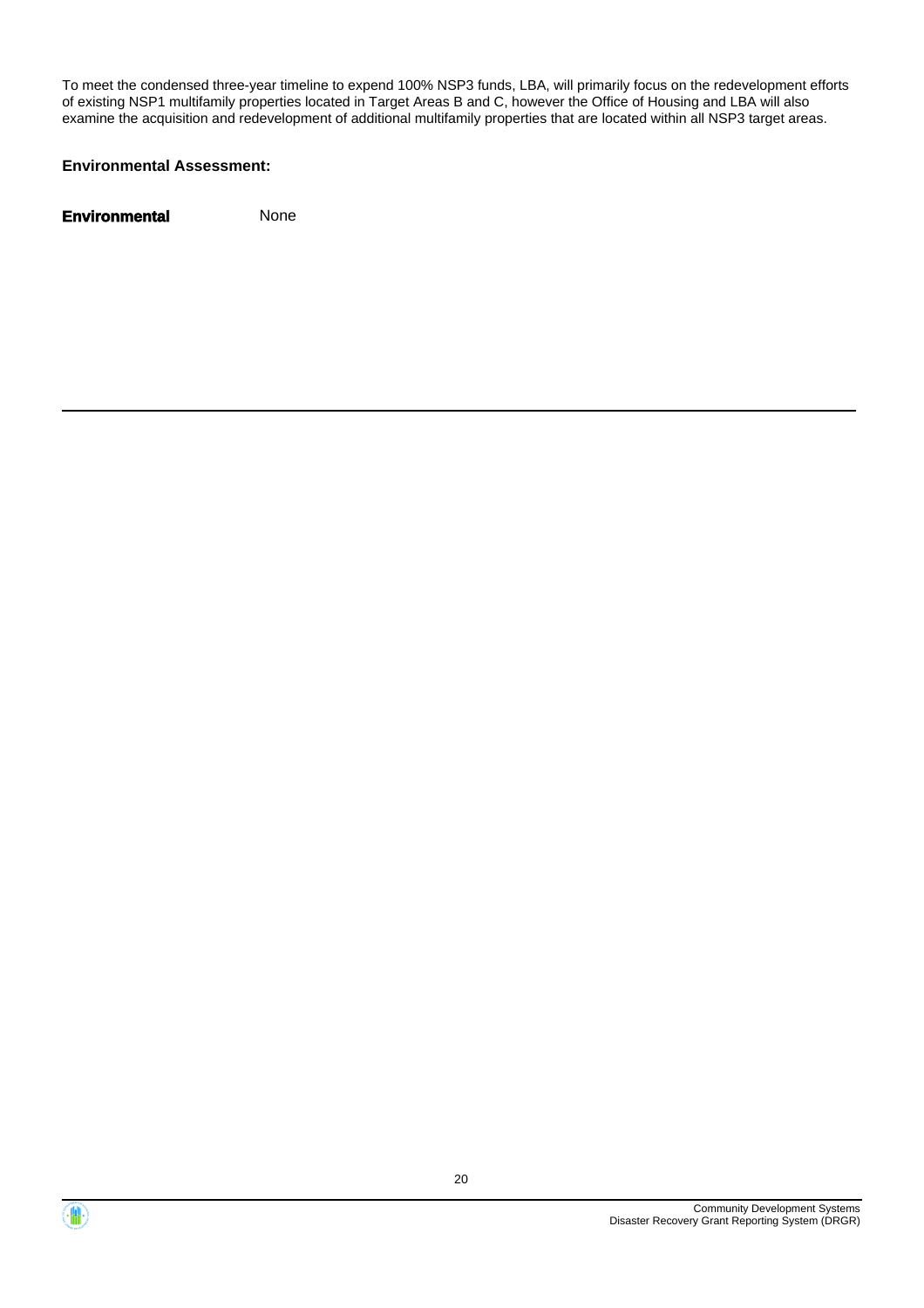**Grantee Activity Number:**

**Activity Status:**

**Total Budget:** \$ 151,181.19

**Other Funds:** \$ 0.00 **Total Funds:** \$151,181.19

**Distressed Budget:** \$ 0.00

| <b>Activity Type:</b>                                   | <b>Activity Status:</b>                 |  |  |
|---------------------------------------------------------|-----------------------------------------|--|--|
| Rehabilitation/reconstruction of residential structures | Under Way                               |  |  |
| <b>Project Number:</b>                                  | <b>Project Title:</b>                   |  |  |
| 2011-NSP3-ARD                                           | Acquisition/Rehab/Disposition           |  |  |
| <b>Projected Start Date:</b>                            | <b>Projected End Date:</b>              |  |  |
| 03/08/2011                                              | 12/31/2018                              |  |  |
| <b>Project Draw Block by HUD:</b>                       | Project Draw Block Date by HUD:         |  |  |
| Not Blocked                                             |                                         |  |  |
| <b>Activity Draw Block by HUD:</b>                      | <b>Activity Draw Block Date by HUD:</b> |  |  |

Not Blocked

**Block Drawdown By Grantee:** Not Blocked **Most Impacted and** 

#### **National Objective:**

LH25: Funds targeted for housing for households whose incomes are at or under 50% Area Median Income.

#### **Benefit Report Type:**

Direct (Households)

| <b>Proposed Beneficiaries</b>       | <b>Total</b> |                | Low | <b>Mod</b> | Low/Mod% |
|-------------------------------------|--------------|----------------|-----|------------|----------|
| # Renter Households                 | 2            |                | 2   |            | 100.00   |
| # of Households                     | 2            |                | 2   |            | 100.00   |
| <b>Proposed Accomplishments</b>     |              | <b>Total</b>   |     |            |          |
| # of Multifamily Units              |              | 2              |     |            |          |
| # of Housing Units                  |              | 2              |     |            |          |
| #Units ¿ other green                |              | 2              |     |            |          |
| #Low flow showerheads               |              | $\overline{2}$ |     |            |          |
| #Low flow toilets                   |              | $\overline{2}$ |     |            |          |
| #Dishwashers replaced               |              | $\overline{2}$ |     |            |          |
| #Refrigerators replaced             |              | $\overline{2}$ |     |            |          |
| #Light fixtures (outdoors) replaced |              | 2              |     |            |          |
| #Light Fixtures (indoors) replaced  |              | $\overline{2}$ |     |            |          |
| #Replaced thermostats               |              | 2              |     |            |          |
| #Efficient AC added/replaced        |              | $\overline{2}$ |     |            |          |
| #Additional Attic/Roof Insulation   |              | 2              |     |            |          |
| #Energy Star Replacement Windows    |              | $\overline{2}$ |     |            |          |



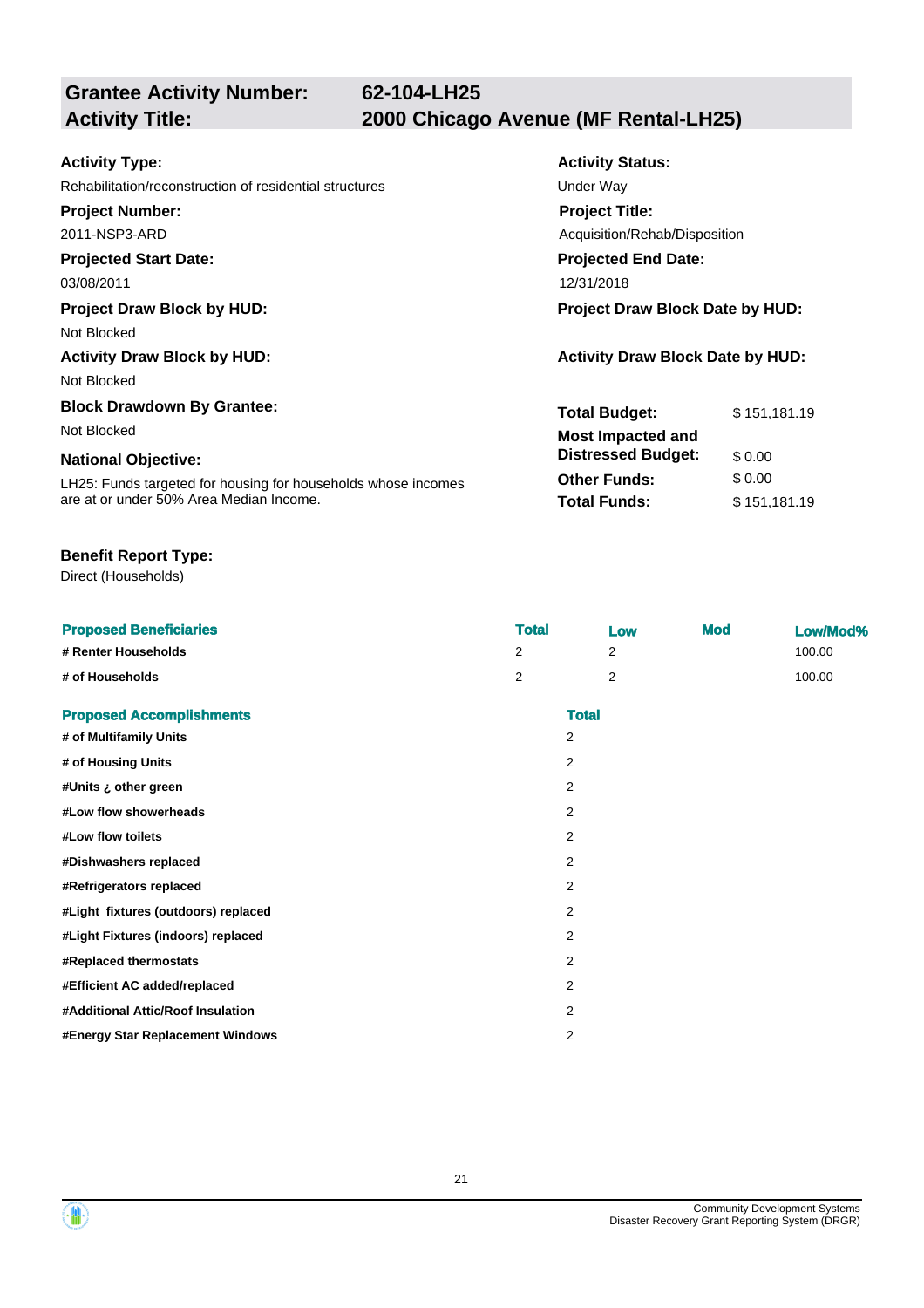#### **Activity is being carried out by**

No

#### **Organization carrying out Activity:**

COA/Fulton County Land Bank Authority

#### **Proposed budgets for organizations carrying out Activity:**

| <b>Responsible Organization</b>       | <b>Organization Type</b> | <b>Proposed Budget</b> |
|---------------------------------------|--------------------------|------------------------|
| APD Solutions Fulton, LLC             | <b>For Profit</b>        | \$68.718.10            |
| COA/Fulton County Land Bank Authority | Non-Profit               | \$4.000.00             |

#### **Location Description:**

2000 Chicago Avenue, NW is located in the City Limits of Atlanta and within the Grove Park neighborhood. This multifamily property is located in NSP3 Target Area B, Census Track 8301 and Block Group 1016.

#### **Activity Description:**

The intent of the Rental Activity is to support the redevelopment of existing foreclosed, abandoned and/or vacant single family and multifamily (5+ units) residential properties that will assist in stabilizing the target neighborhood. All multifamily units will be marketed for lease to households with incomes less than 120% of the Atlanta Area Median Income.

The Rental Activity will allow:

- \* Acquisition of foreclosed, abandoned and existing single family and multifamily residential properties;
- \* Performance of a physical needs assessment and financial feasibility analysis to determine the redevelopment strategy;

 \* Rehabilitation of foreclosed, abandoned and existing multifamily and single family residential properties up to code and integrate green and energy efficiencies into the rehabilitation;

Maintenance and security of property from point of acquisition through rehabilitation and occupancy; and

 \* Re-population of existing single family and multifamily complexes with eligible households whose incomes are at or below 120% of AMI.

The City's Office of Housing and the Fulton County/City of Atlanta Land Bank Authority (LBA) will operate and manage the Rental Activity. LBA, as Community Coordinator will be responsible for working directly with the REOs and sellers to negotiate and secure ownership of selected properties, secure and maintain acquired properties, and manage the disposition of the properties to a qualified developer through an RFP (Request for Proposal). The selected developer(s) will be responsible for owning, rehabilitating, maintain and managing the property.

Multifamily rental housing properties must be affordable for a minimum of 20 years, while single family rental housing properties must be affordable 5-15 years based on the NSP investment. Resale restrictions will be placed on the property in the form of a covenant to run with the land. Rents will be set in accordance with the definition of affordable rents described above. NSP3 funds provided will be in the form of a 0-3% interest rate loan based on project feasibility and viability. The Office of Housing will maintain the right to forgive all or a portion of the NSP3 funds upon the completion of the affordability period and verification of property compliance with the NSP regulations. The Office of Housing will provide direct oversight and monitor the LBA to ensure that all acquisition and disposition related NSP requirements are met. The Office of Housing and/or their 3rd party consultant will provide direct oversight to the NSP Developer(s) to ensure that all NSP rehabilitation requirements are met. The Office of Housing will also monitor the rental project during the affordability period every 3 years to ensure that the units are affordable and that the property continues to meet the minimum housing quality standards or any additional housing inspection standards, the City of Atlanta deems necessary.

To ensure that the NSP3 Vicinity Hiring requirement is met, the Office of Housing will work with the City's Office of Contract Compliance and Atlanta Workforce Development Agency to ensure that businesses and residents located within the NSP3 target areas register to receive notification of employment opportunities created through NSP3. Additionally the Office of Housing will ensure the NSP Developer and LBA provide a preference to those who reside or are located within the NSP3 target areas when employment opportunities arise.

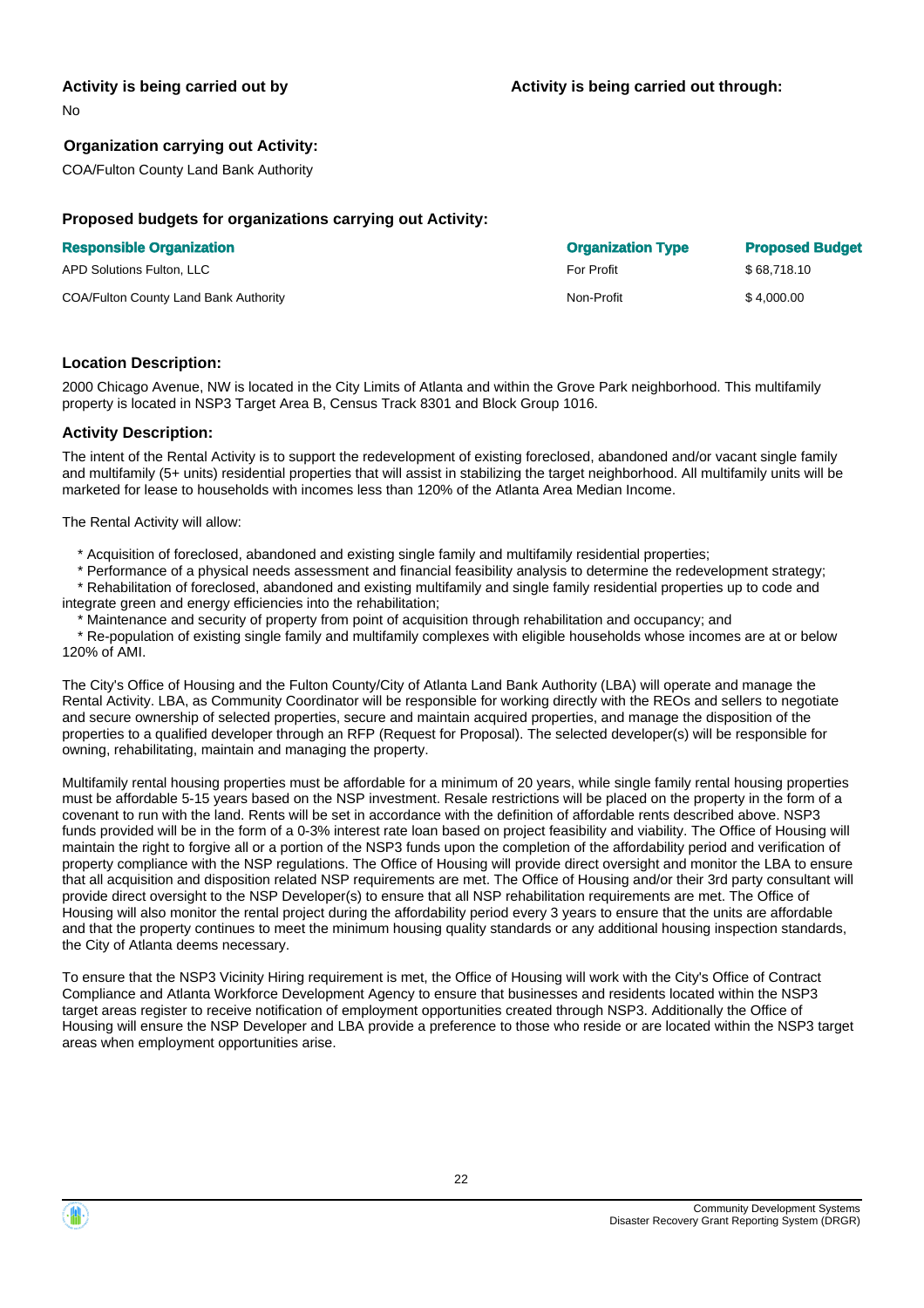To meet the condensed three-year timeline to expend 100% NSP3 funds, LBA, will primarily focus on the redevelopment efforts of existing NSP1 multifamily properties located in Target Areas B and C, however the Office of Housing and LBA will also examine the acquisition and redevelopment of additional multifamily properties that are located within all NSP3 target areas.

#### **Environmental Assessment:**



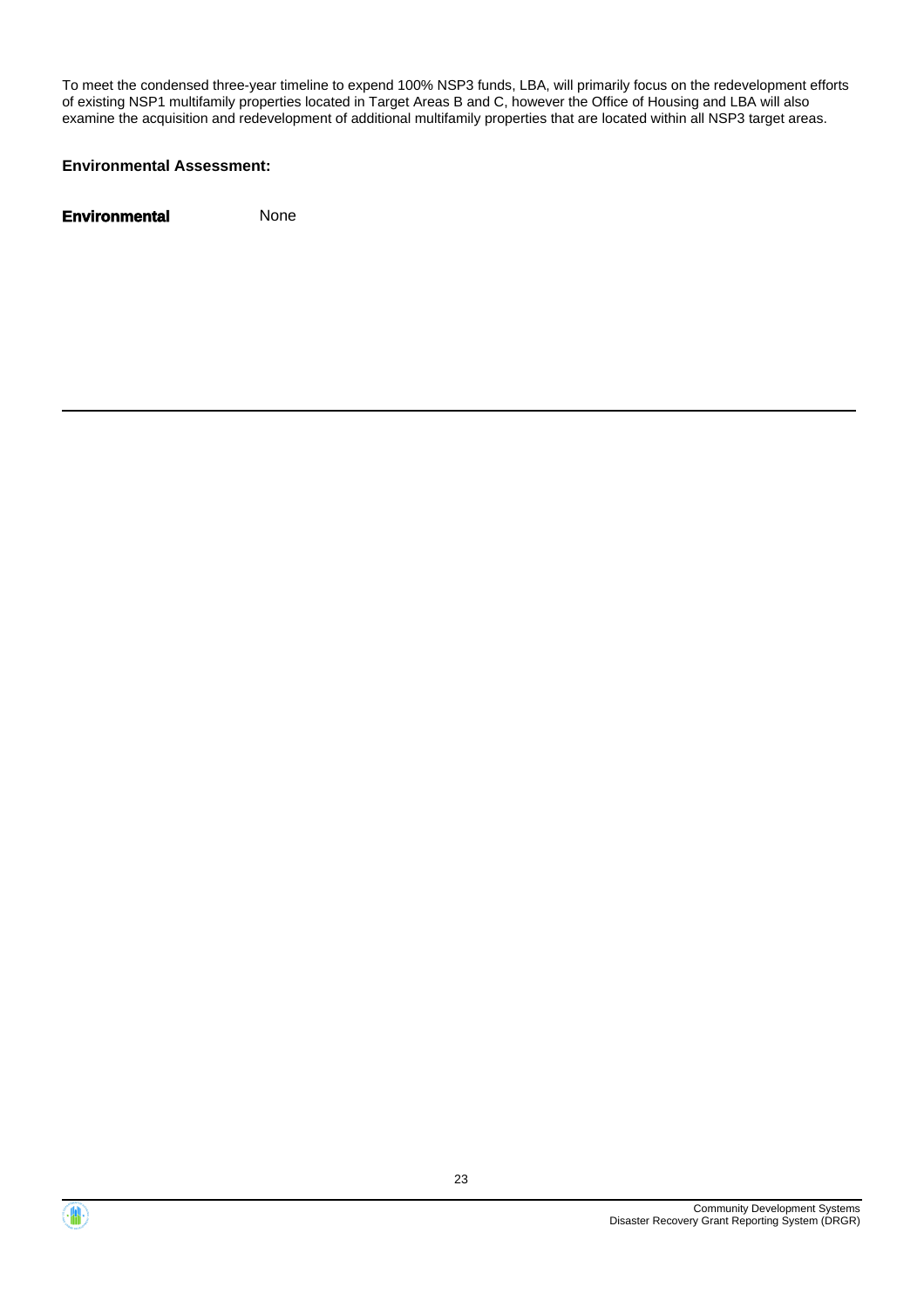**Grantee Activity Number:**

| <b>Activity Type:</b>                                         | <b>Activity Status:</b>                 |              |  |
|---------------------------------------------------------------|-----------------------------------------|--------------|--|
| Rehabilitation/reconstruction of residential structures       | Under Way                               |              |  |
| <b>Project Number:</b>                                        | <b>Project Title:</b>                   |              |  |
| 2011-NSP3-ARD                                                 | Acquisition/Rehab/Disposition           |              |  |
| <b>Projected Start Date:</b>                                  | <b>Projected End Date:</b>              |              |  |
| 03/04/2011                                                    | 12/31/2019                              |              |  |
| <b>Project Draw Block by HUD:</b>                             | Project Draw Block Date by HUD:         |              |  |
| Not Blocked                                                   |                                         |              |  |
| <b>Activity Draw Block by HUD:</b>                            | <b>Activity Draw Block Date by HUD:</b> |              |  |
| Not Blocked                                                   |                                         |              |  |
| <b>Block Drawdown By Grantee:</b>                             | <b>Total Budget:</b>                    | \$151,051.30 |  |
| Not Blocked                                                   | <b>Most Impacted and</b>                |              |  |
| <b>National Objective:</b>                                    | <b>Distressed Budget:</b>               | \$0.00       |  |
| LH25: Funds targeted for housing for households whose incomes | <b>Other Funds:</b>                     | \$0.00       |  |
| are at or under 50% Area Median Income.                       | <b>Total Funds:</b>                     | \$151,051.30 |  |

#### **Benefit Report Type:**

Direct (Households)

| <b>Proposed Beneficiaries</b>   | <b>Total</b> | Low | <b>Mod</b> | Low/Mod% |
|---------------------------------|--------------|-----|------------|----------|
| # Renter Households             | 4            | 4   |            | 100.00   |
| # of Households                 | 4            | 4   |            | 100.00   |
| <b>Proposed Accomplishments</b> | <b>Total</b> |     |            |          |
| # of Multifamily Units          | 4            |     |            |          |
| # of Housing Units              | 4            |     |            |          |
| #Units ¿ other green            | 4            |     |            |          |
| # of Properties                 | 1            |     |            |          |
|                                 |              |     |            |          |

#### **Activity is being carried out by**

No

#### **Organization carrying out Activity:**

COA/Fulton County Land Bank Authority

### **Proposed budgets for organizations carrying out Activity:**

| <b>Responsible Organization</b>       | <b>Organization Type</b> | <b>Proposed Budget</b> |
|---------------------------------------|--------------------------|------------------------|
| APD Solutions Fulton, LLC             | <b>For Profit</b>        | \$327,805.17           |
| COA/Fulton County Land Bank Authority | Non-Profit               | \$12,000.00            |

**Activity is being carried out through:**

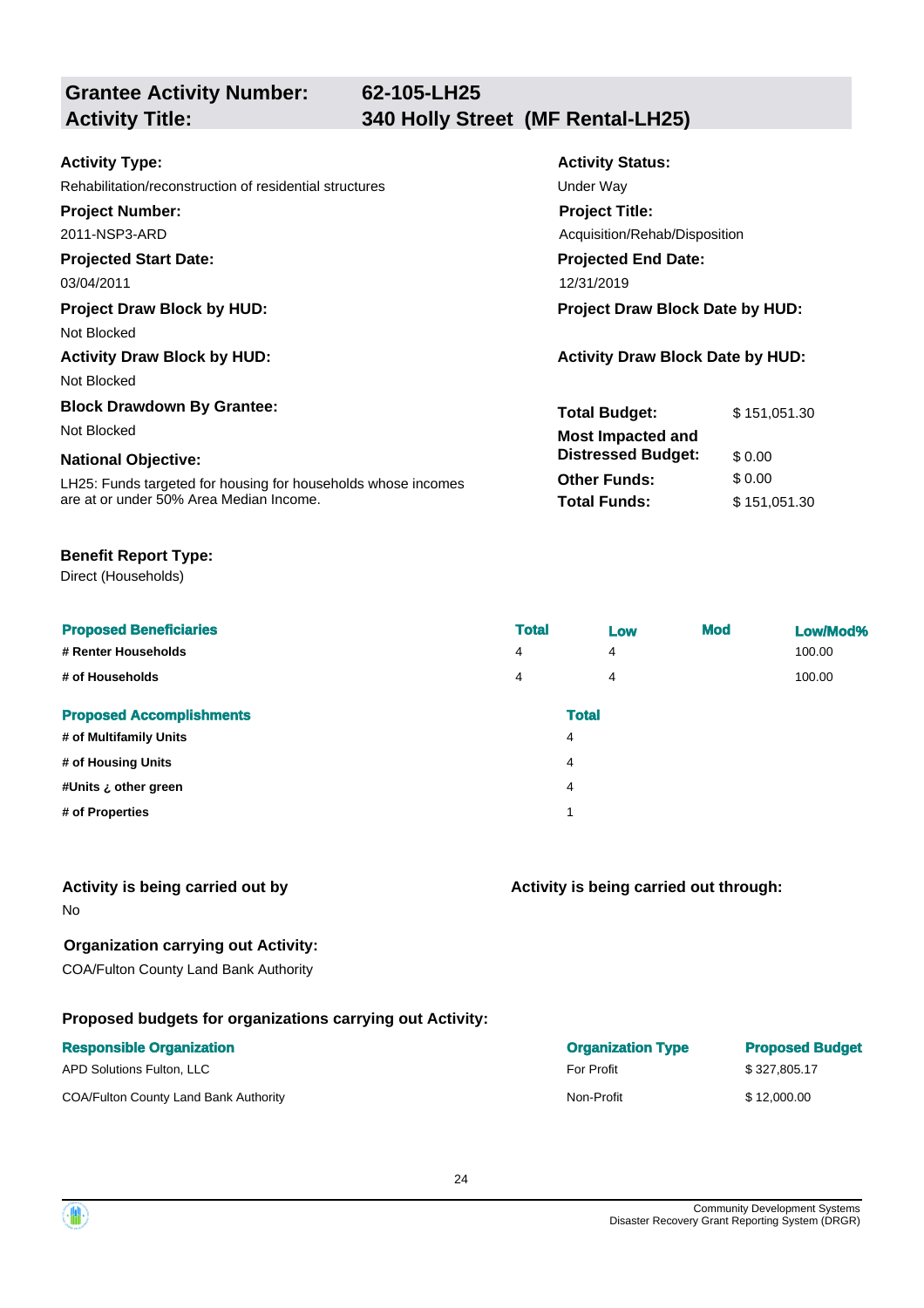#### **Location Description:**

340 Holly Street, NW is located in the City Limits of Atlanta and within the Grove Park neighborhood. This multifamily property is located in NSP3 Target Area B, Census Track 84 and Block Group 1003.

#### **Activity Description:**

The intent of the Rental Activity is to support the redevelopment of existing multifamily (5+ units) residential properties that will assist in stabilizing the target neighborhood. All multifamily units will be marketed for rent to households with incomes less than 120% of the Atlanta Area Median Income.

The Rental Activity will allow:

Acquisition of foreclosed, abandoned and existing multifamily and single family residential properties;

Performance of a physical needs assessment and financial feasibility analysis to determine the redevelopment strategy; Rehabilitation of foreclosed, abandoned and existing multifamily and single family residential properties up to code and integrate green and energy efficiencies into the rehabilitation;

Maintenance and security of property from point of acquisition through rehabilitation and occupancy; and

Re-population of existing multifamily and single family homes to eligible households whose incomes are at or below 120% of AMI

The City's Office of Housing and the Fulton County/City of Atlanta Land Bank Authority (LBA) will operate and manage the Rental Set-aside Activity. LBA, as Community Coordinator will be responsible for working directly with the REOs and sellers to negotiate and secure ownership of selected properties, secure and maintain acquired properties, and manage the disposition of the properties to a qualified developer through an RFP (Request for Proposal). The selected developer(s) will be responsible for owning, rehabilitating, maintain and managing the property.

Rental housing properties must be affordable for a minimum of 20 years, while single family properties must be affordable 5-15 years depending on NSP investment. Resale restrictions will be placed on the property in the form of a covenant to run with the land. Rents will be set in accordance with the definition of affordable rents described above. NSP3 funds provided will be in the form of a 0-3% interest rate loan based on project feasibility and viability. The Office of Housing will maintain the right to forgive all or a portion of the NSP3 funds upon the completion of the affordability period and verification of property compliance with the NSP regulations. The Office of Housing will provide direct oversight and monitor the LBA to ensure that all acquisition and disposition related NSP requirements are met. The Office of Housing will provide direct oversight to the NSP Developer(s) to ensure that all NSP rehabilitation requirements are met. The Office of Housing will also monitor the rental project during the affordability period every 3 years to ensure that the units are affordable and that the property continues to meet the minimum housing quality standards or any additional housing inspection standards, the City of Atlanta deems necessary.

To ensure that the NSP3 Vicinity Hiring requirement is met, the Office of Housing will work with the City's Office of Contract Compliance and Atlanta Workforce Development Agency to ensure that businesses and residents located within the NSP3 target areas register to receive notification of employment opportunities created through NSP3. Additionally the Office of Housing will ensure the NSP Developer and LBA provide a preference to those who reside or are located within the NSP3 target areas when employment opportunities arise.

To meet the condensed three-year timeline to expend 100% NSP3 funds, LBA, will primarily focus the Rental Set-aside Activity of existing NSP1 multifamily properties located in Target Areas B and C, however the Office of Housing and LBA will also examine the acquisition and redevelopment of additional multifamily properties that are located within all NSP3 target areas.

**Environmental Assessment:**

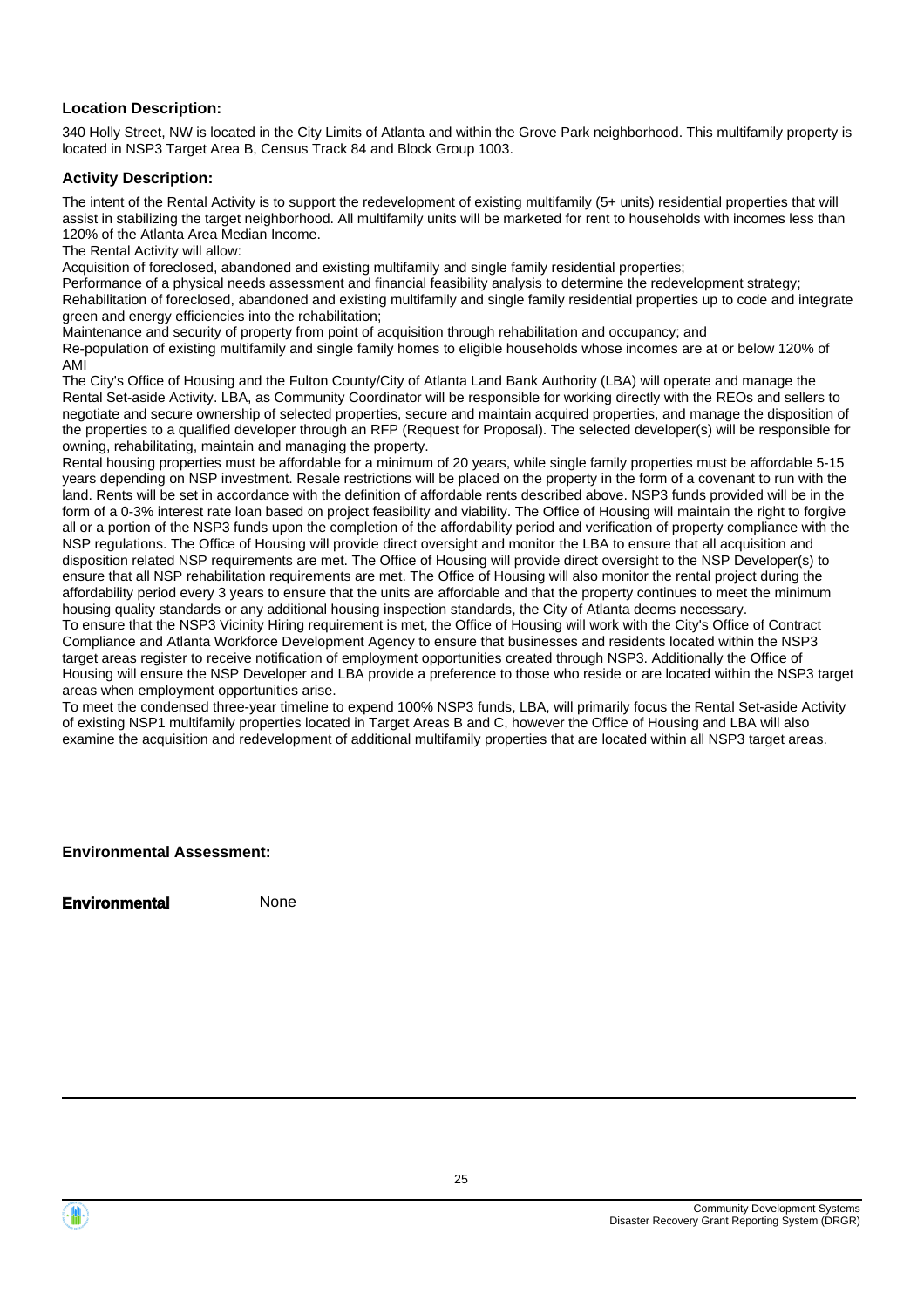**64-101-LMMI**

### **Grantee Activity Number: Activity Title: Homeownership**

#### **Activity Type:**

Rehabilitation/reconstruction of residential structures Theorem Construction of residential structures

**Project Number:**

2011-NSP3-ARD

#### **Projected Start Date:**

Not Blocked

Not Blocked

# **Block Drawdown By Grantee:**

#### **National Objective:**

Direct (Households)

#### **Proposed Beneficiaries**

**# Owner Households** 

**# of Households** 

#### **Proposed Accomplishments**

**# of Singlefamily Units** 8

- **# of Housing Units** 8
- **#Units ¿ other green** 8
- $#$  of Properties

### **Activity is being carried out by**

No

### **Organization carrying out Activity:**

COA/Fulton County Land Bank Authority

### **Proposed budgets for organizations carrying out Activity:**

#### **Responsible Organization**

COA/Fulton County Land Bank Authority Non-Profit \$ 1,035,418.14

# **Activity Status:**

**Projected End Date: Project Title:** Acquisition/Rehab/Disposition

03/08/2011 12/31/2019

#### **Project Draw Block by HUD: Project Draw Block Date by HUD:**

#### **Activity Draw Block by HUD: Activity Draw Block Date by HUD:**

| <b>Block Drawdown By Grantee:</b>                            | <b>Total Budget:</b>      | \$1,075,000.00 |
|--------------------------------------------------------------|---------------------------|----------------|
| Not Blocked                                                  | <b>Most Impacted and</b>  |                |
| <b>National Objective:</b>                                   | <b>Distressed Budget:</b> | \$ 0.00        |
| LMMI: Low, Moderate and Middle Income National Objective for | <b>Other Funds:</b>       | \$ 0.00        |
| NSP Only                                                     | <b>Total Funds:</b>       | \$1,075,000.00 |

### **Benefit Report Type: Program Income Account:**

NSP3 Cash on Hand

| <b>Total</b> |              | Low | <b>Mod</b> | Low/Mod% |
|--------------|--------------|-----|------------|----------|
| 8            |              |     |            | 0.00     |
| 8            |              |     |            | 0.00     |
|              | <b>Total</b> |     |            |          |
|              | 8            |     |            |          |
|              | 8            |     |            |          |
|              | 8            |     |            |          |
|              | 8            |     |            |          |
|              |              |     |            |          |

### **Activity is being carried out through:**

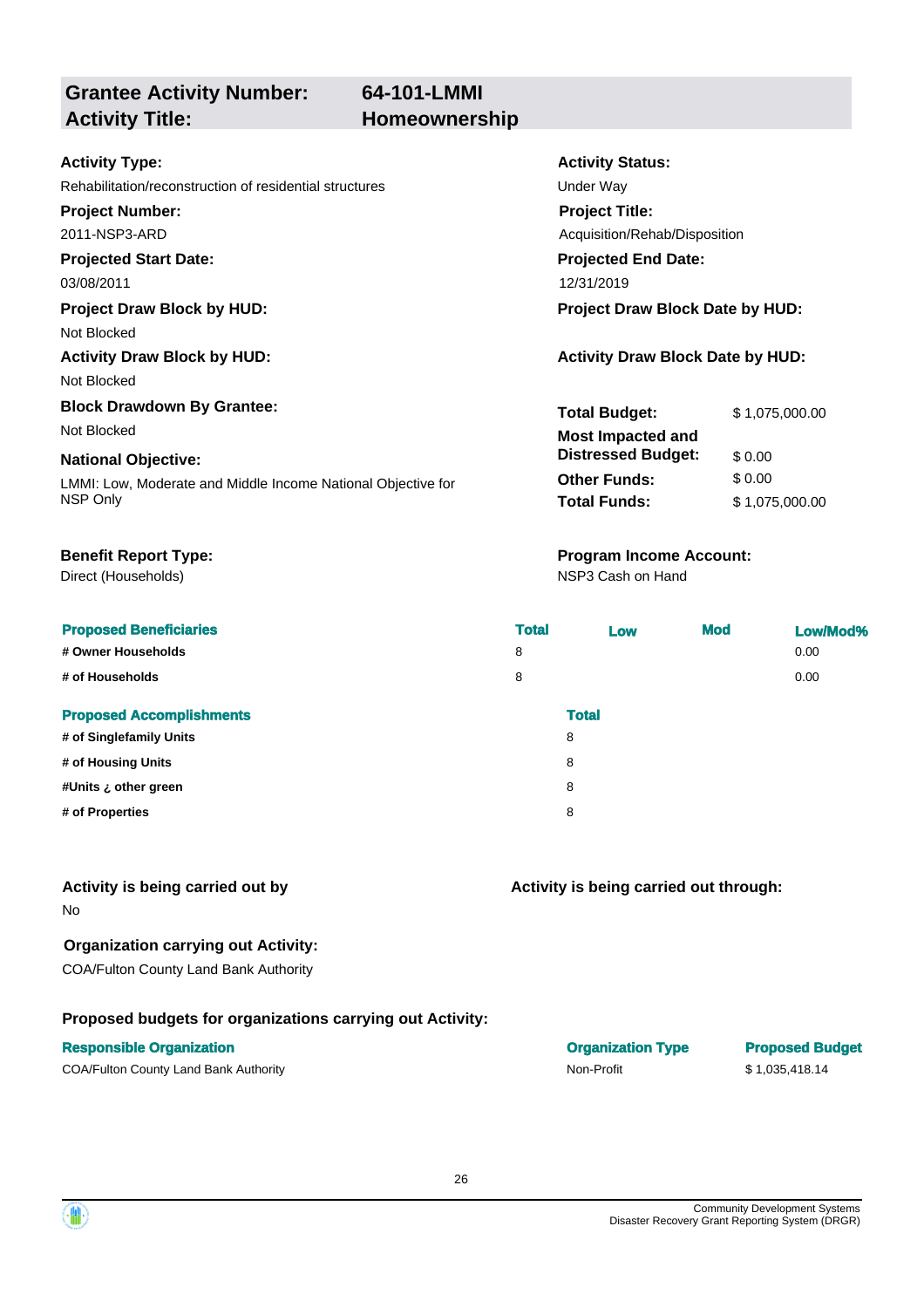#### **Location Description:**

All NSP3 target areas will be eligible for funding under this activity but the City will primarily focus its efforts in Target Area A (Census Tract 77.06), Target Area C (Census Tract 44, 46, 48, 49, 53, 55.01 and 56), Target Area D (Census Tract 17 and 18), Target Area E (Census Tract 31, 203, 205, 206, 207, and 209), and Target Area F (Census Tract 40, 41, 42, 60, and 62).

#### **Activity Description:**

The intent of the Homeownership Activity is to support the redevelopment, resale and occupancy of existing foreclosed, abandoned and/or vacant single-family residential properties in strengthening communities to prevent further decline. All single family units will be marketed for lease purchase or sale to households with incomes less than 120% of the Atlanta Area Median Income.

The Homeownership Activity will allow:

- Acquisition of foreclosed, abandoned or vacant single family properties;
- Performance of a physical needs assessment and financial feasibility analysis to determine the redevelopment strategy;

 • Rehabilitation of foreclosed, abandoned and existing multifamily residential properties up to code and integrate green and energy efficiencies into the rehabilitation;

- Maintenance and security of property from point of acquisition through rehabilitation and occupancy;
- Repopulate the homes with eligible households whose incomes are at or below 120% of AMI;
- Provide NSP second mortgage financing to homebuyers;
- Offer a Lease Purchase Program alternative for those that are not mortgage ready; and

 • Recycle NSP program income to redevelop and repopulate additional foreclosed, abandoned and vacant homes in targeted neighborhoods.

The City's Office of Housing and the Fulton County/City of Atlanta Land Bank Authority (LBA) will operate and manage the Homeownership Activity. LBA, as Community Coordinator will be responsible for working directly with the REOs and sellers to negotiate and secure ownership of selected properties, secure and maintain acquired properties, and manage the disposition of the properties to a qualified developer through an RFP (Request for Proposal). The selected developer(s) will be responsible rehabilitating, maintaining and selling of the homes to income-qualified buyers whose incomes do not exceed 120% of the Atlanta Area Median Income. The Office of Housing will provide direct oversight and monitor the LBA to ensure that all acquisition and disposition related NSP requirements are met. The Office of Housing will provide direct oversight to the NSP Developer(s) to ensure that all NSP rehabilitation requirements and sale requirements are met. To ensure that the NSP3 Vicinity Hiring requirement is met, the Office of Housing will work with the City's Office of Contract Compliance and Atlanta Workforce Development Agency to ensure that businesses and residents located within the NSP3 target areas register to receive notification of employment opportunities created through NSP3. Additionally the Office of Housing will ensure the NSP Developer and LBA provide a preference to those who reside or are located within the NSP3 target areas when employment opportunities arise.

The City will require the NSP developers to contribute some form investment (i.e., private debt, cash equity, grant funding) into the developments. The City will work with the NSP developers to identify alternative sources of development financing (i.e., AHP Funds, Housing Opportunity Funds, and HOME funds). NSP3 funds will be provided to the LBA and Developer in the form of a 0% interest loan to be repaid out of proceeds of sale to an income-qualified homebuyer. All homebuyers will receive a NSP Direct Homebuyer Subsidy Loan that can be used to cover principle reduction, down payment assistance, closing costs or interest rate buy down. The value of the NSP Direct Homebuyer Subsidy Loan will determine the affordability period of the NSP3 unit. The NSP Direct Homebuyer Subsidy Loan will range from \$3,000 to 20% of the sales price, and will be based on the income level of the homebuyer, final sales price and the homebuyer's financing gap. All homebuyer will be required to execute a Homebuyer Written Agreement and Security Deed to secure the NSP investment and affordability period is met. Homebuyers must also complete 8 hours of HUD approved Housing Counseling, in which at least 2 hours were provided in a one-on-one session. All homebuyer participating in a Post-purchase counseling session with a HUD approved Housing Counselor within the first 12 months of occupancy will also receive an accelerated pay-off of the NSP Loan.

The sales prices of NSP3 homes will be the lesser of the total development costs and the market value. NSP3 sales prices may not exceed the 2007 FHA 203(b) limit of \$252,890. Based on current market data, the City anticipates that the affordable sales price will range between \$85,000 and \$175,000. The City will work closely with the LBA and NSP developers to ensure the total development costs associated with each home are reasonable for their respective areas. It will be important that pricing is appropriately set and modified for fluctuations in the market; however, it is the intent of the Office of Housing to obtain the highest price feasible and allowable under the NSP3 guidelines in order to recycle the NSP3 program income.

#### **Environmental Assessment:**

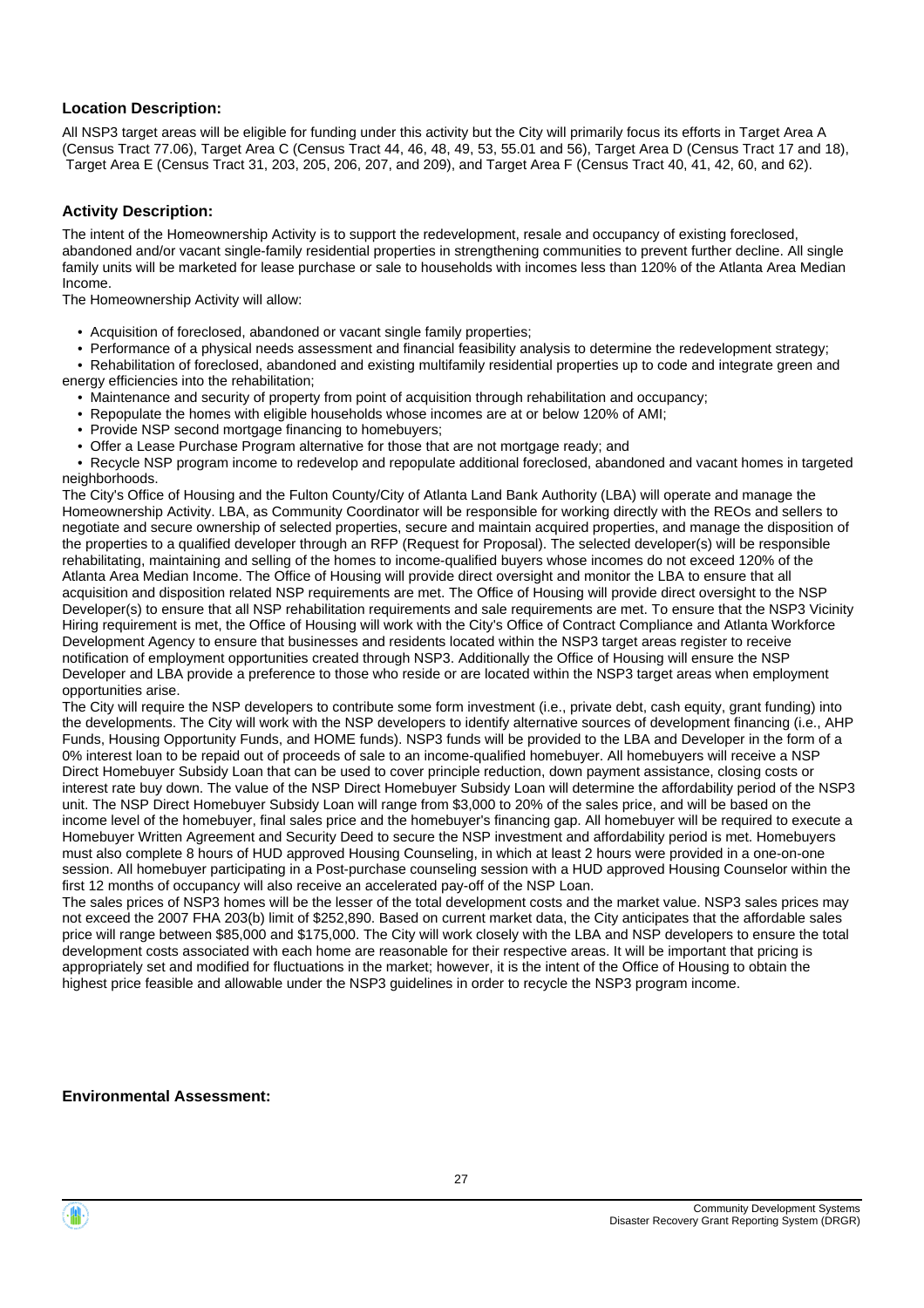| <b>Environmental</b> | None |
|----------------------|------|
|----------------------|------|

Community Development Systems Disaster Recovery Grant Reporting System (DRGR)

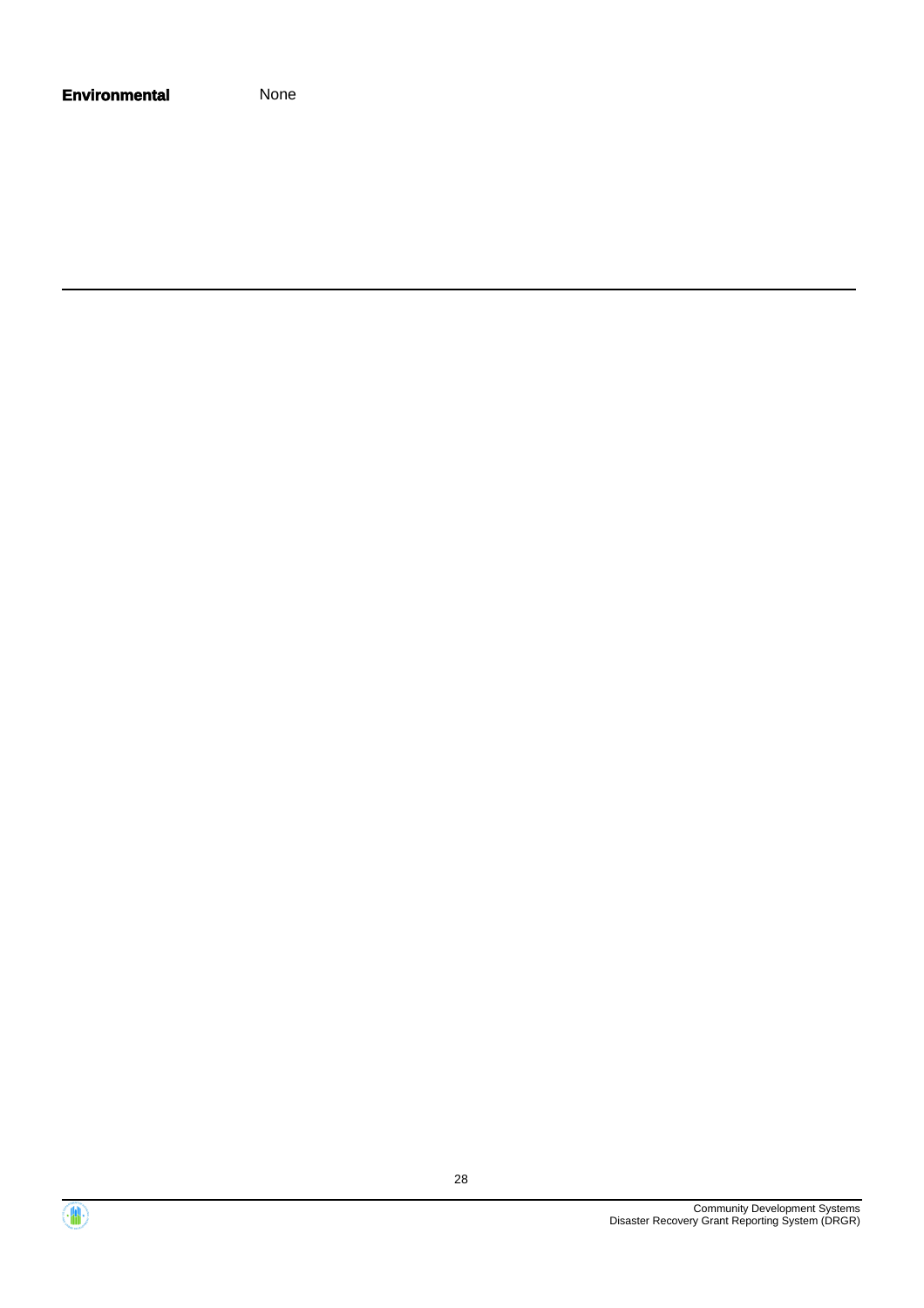**Grantee Activity Number:**

#### **Activity Type:**

#### **Projected Start Date:**

Not Blocked

Not Blocked

# **Block Drawdown By Grantee:**

#### **National Objective:**

Direct (Households)

|                    | <b>Proposed Beneficiaries</b> |
|--------------------|-------------------------------|
| # Owner Households |                               |

#### **Proposed Accomplishments**

| # of Singlefamily Units      |  |
|------------------------------|--|
| # of Housing Units           |  |
| # ELI Households (0-30% AMI) |  |

### **Activity is being carried out by**

No

#### **Organization carrying out Activity:**

COA/Fulton County Land Bank Authority

#### **Proposed budgets for organizations carrying out Activity:**

| <b>Activity Type:</b>                                   | <b>Activity Status:</b>       |
|---------------------------------------------------------|-------------------------------|
| Rehabilitation/reconstruction of residential structures | Under Way                     |
| <b>Project Number:</b>                                  | <b>Project Title:</b>         |
| 2011-NSP3-ARD                                           | Acquisition/Rehab/Disposition |
| <b>Projected Start Date:</b>                            | <b>Projected End Date:</b>    |
| 03/08/2011                                              | 12/31/2019                    |
|                                                         |                               |

**Project Draw Block by HUD: Project Draw Block Date by HUD:**

#### **Activity Draw Block by HUD: Activity Draw Block Date by HUD:**

| <b>Block Drawdown By Grantee:</b>                             | <b>Total Budget:</b>      | \$96.171.56 |
|---------------------------------------------------------------|---------------------------|-------------|
| Not Blocked                                                   | <b>Most Impacted and</b>  |             |
| <b>National Objective:</b>                                    | <b>Distressed Budget:</b> | \$0.00      |
| LH25: Funds targeted for housing for households whose incomes | <b>Other Funds:</b>       | \$ 0.00     |
| are at or under 50% Area Median Income.                       | <b>Total Funds:</b>       | \$96.171.56 |

### **Benefit Report Type: Program Income Account:**

NSP3 Cash on Hand

| <b>Proposed Beneficiaries</b>   | <b>Total</b>   | Low          | <b>Mod</b> | Low/Mod% |
|---------------------------------|----------------|--------------|------------|----------|
| # Owner Households              | $\overline{2}$ | 2            |            | 100.00   |
| # of Households                 | $\overline{2}$ | 2            |            | 100.00   |
| <b>Proposed Accomplishments</b> |                | <b>Total</b> |            |          |
| # of Singlefamily Units         | $\overline{2}$ |              |            |          |
| # of Housing Units              | 2              |              |            |          |
| # ELI Households (0-30% AMI)    |                |              |            |          |
| #Units ¿ other green            | 2              |              |            |          |
| # of Properties                 | 2              |              |            |          |

**Activity is being carried out through:**

**Responsible Organization Organization Type Proposed Budget** COA/Fulton County Land Bank Authority Non-Profit Non-Profit \$ 96,171.56

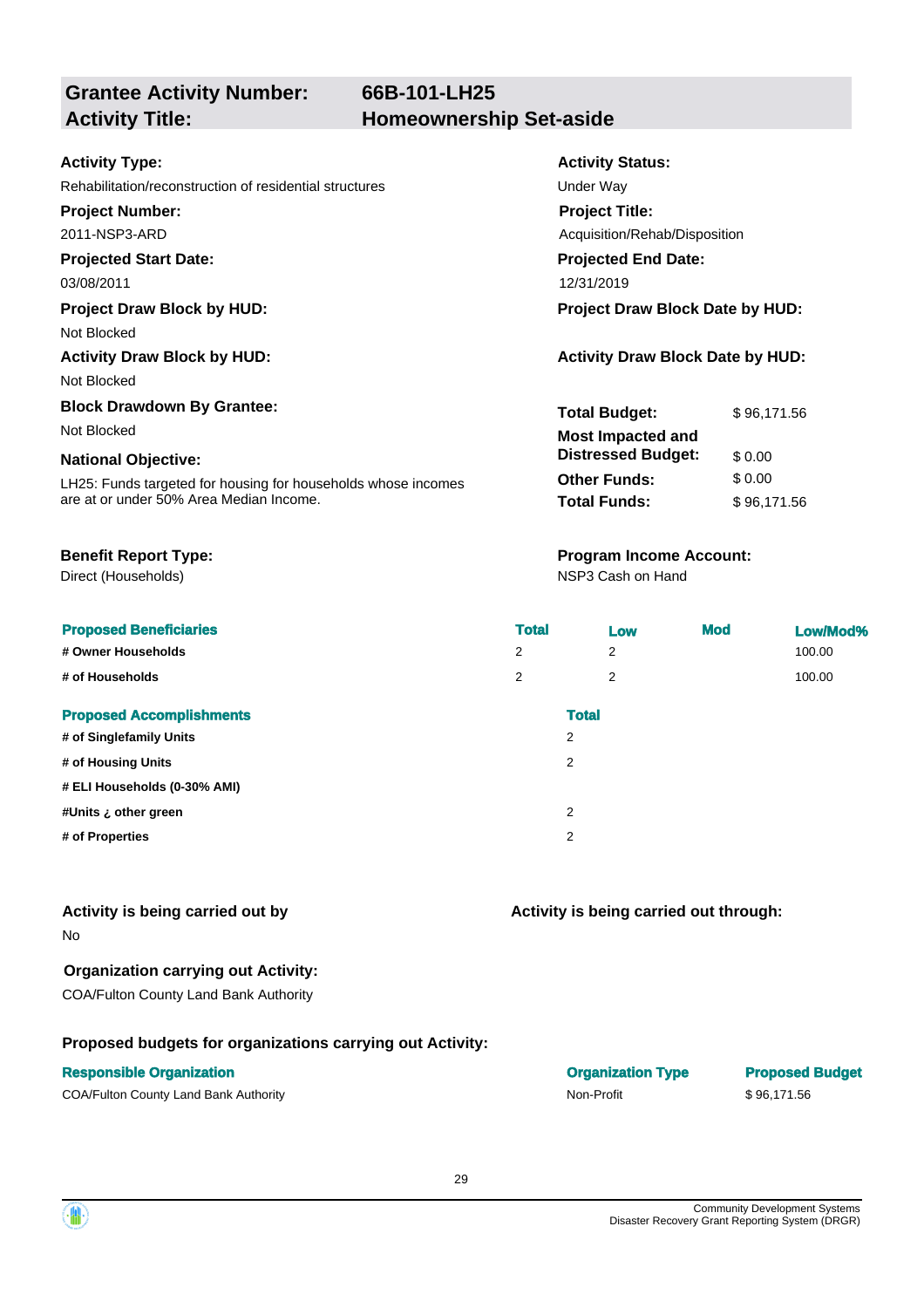#### **Location Description:**

All NSP3 target areas will be eligible for funding under this activity but the City will primarily focus its efforts in Target Area C (Census Tract 55.01 and 56), Target Area D (Census Tract 17 and 18) and Target Area E (Census Tract 205, 206 and 207).

#### **Activity Description:**

The intent of the Homeownership Set-aside Activity is to support the redevelopment, resale and occupancy of existing foreclosed, abandoned and/or vacant single-family residential properties to prevent further decline. All single family units will be marketed for lease purchase or sale to households with incomes less than 50% of the Atlanta Area Median Income. The Homeownership Set-aside Activity will allow:

- Acquisition of foreclosed, abandoned or vacant single family properties;
- Performance of a physical needs assessment and financial feasibility analysis to determine the redevelopment strategy;

 • Rehabilitation of foreclosed, abandoned and existing multifamily residential properties up to code and integrate green and energy efficiencies into the rehabilitation;

• Maintenance and security of property from point of acquisition through rehabilitation and occupancy ;

- Repopulate the homes with eligible households whose incomes are at or below 50% of AMI;
- Provide NSP second mortgage financing to homebuyers;
- Offer a Lease Purchase Program alternative for those that are not mortgage ready; and

 • Recycle NSP program income to redevelop and repopulate additional foreclosed, abandoned and vacant homes in targeted neighborhoods.

The City's Office of Housing and the Fulton County/City of Atlanta Land Bank Authority (LBA) will operate and manage the Homeownership Set-aside Activity. LBA, as Community Coordinator will be responsible for working directly with the REOs and sellers to negotiate and secure ownership of selected properties, secure and maintain acquired properties, and manage the disposition of the properties to a qualified developer through an RFP (Request for Proposal). The selected developer(s) will be responsible rehabilitating, maintaining and selling of the homes to income-qualified buyers whose incomes do not exceed 50% of the Atlanta Area Median Income. The Office of Housing will provide direct oversight and monitor the LBA to ensure that all acquisition and disposition related NSP requirements are met. The Office of Housing will provide direct oversight to the NSP Developer(s) to ensure that all NSP rehabilitation requirements and sale requirements are met.

To ensure that the NSP3 Vicinity Hiring requirement is met, the Office of Housing will work with the City's Office of Contract Compliance and Atlanta Workforce Development Agency to ensure that businesses and residents located within the NSP3 target areas register to receive notification of employment opportunities created through NSP3. Additionally the Office of Housing will ensure the NSP Developer and LBA provide a preference to those who reside or are located within the NSP3 target areas when employment opportunities arise.

The City will require the NSP developers to contribute some form investment (i.e., private debt, cash equity, grant funding) into the developments. The City will work with the NSP developers to identify alternate sources of development financing (i.e., AHP Funds, Housing Opportunity Funds, and HOME funds). NSP3 funds will be provided to the LBA and Developer in the form of a 0% interest loan to be repaid out of proceeds of sale to an income-qualified homebuyer. All homebuyers will receive a NSP Direct Homebuyer Subsidy Loan that can be used to cover principle reduction, down payment assistance, closing costs or interest rate buy down. The value of the NSP Direct Homebuyer Subsidy Loan will determine the affordability period of the NSP3 unit. The NSP Direct Homebuyer Subsidy Loan will range from 10% to 20% of the sales price, based on the homebuyer's financing gap. All homebuyer will be required to execute a Homebuyer Written Agreement and Security Deed to secure the NSP investment and affordability period is met. Homebuyers must also complete 8 hours of HUD approved Housing Counseling, in which at least 2 hours were provided in a one-on-one session. All homebuyer participating in a Post-purchase counseling session with a HUD approved Housing Counselor within the first 12 months of occupancy will also receive an accelerated payoff of the NSP Loan. The sales prices of NSP3 homes will be the lesser of the total development costs and the market value. NSP3 sales prices may not exceed the 2007 FHA 203(b) limit of \$252,890. Based on current market data, the City anticipates that the set-aside sales price will range between \$85,000 and \$125,000.

The City will work closely with the LBA and NSP developers to ensure the total development costs associated with each home are reasonable for their respective areas. It will be important that pricing is appropriately set and modified for fluctuations in the market; however, it is the intent of the Office of Housing to obtain the highest price feasible and allowable under the NSP3 guidelines in order to recycle the NSP3 program income.

#### **Environmental Assessment:**

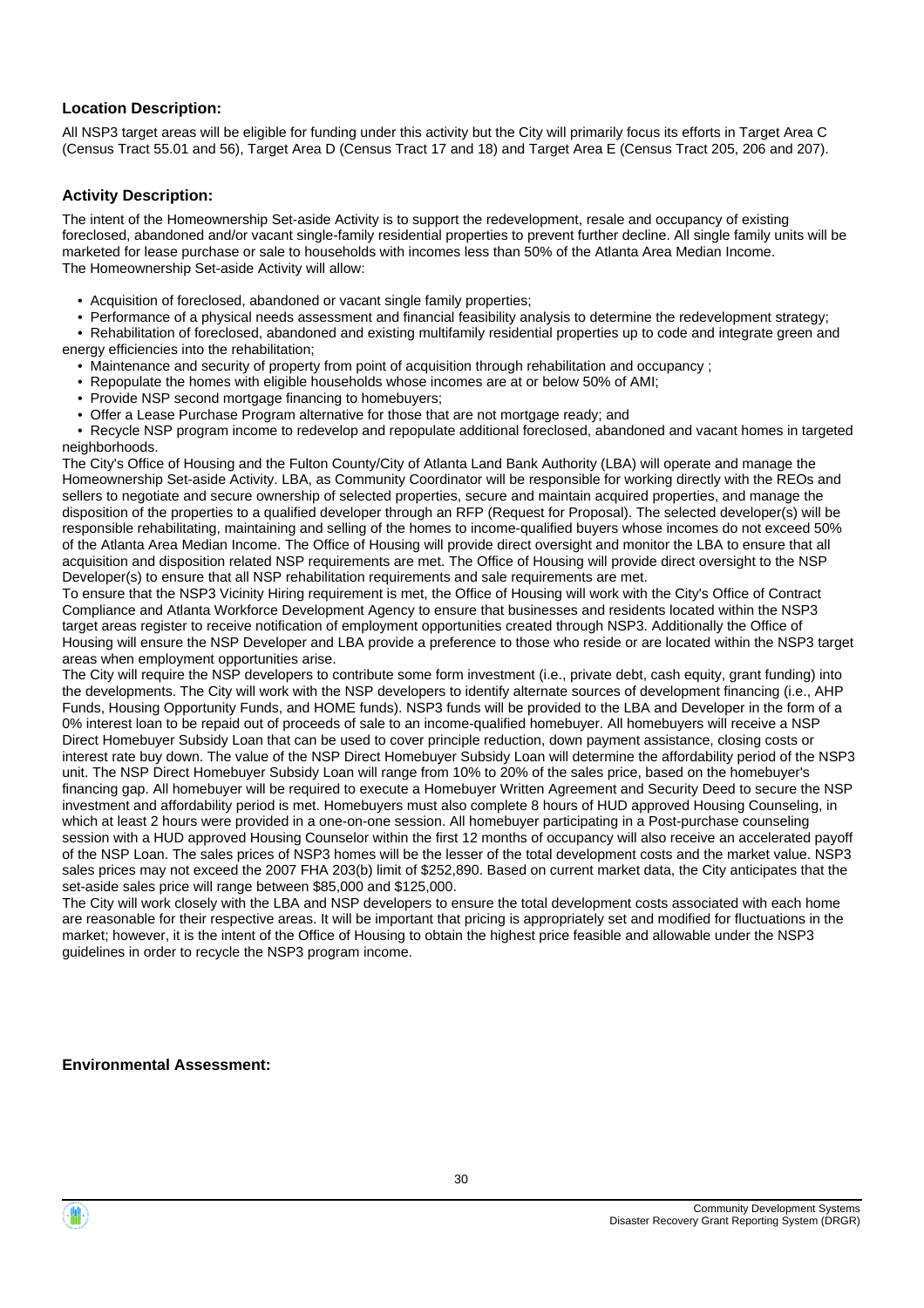# **Project # / 2011-NSP3-RDV / Redevelopment**

| <b>Grantee Activity Number:</b><br><b>Activity Title:</b>    | 61-102-LMMI<br>339 Holly Street (MF Rental-LMMI) |                                         |              |
|--------------------------------------------------------------|--------------------------------------------------|-----------------------------------------|--------------|
|                                                              |                                                  |                                         |              |
| <b>Activity Type:</b>                                        |                                                  | <b>Activity Status:</b>                 |              |
| Rehabilitation/reconstruction of residential structures      |                                                  | Under Way                               |              |
| <b>Project Number:</b>                                       |                                                  | <b>Project Title:</b>                   |              |
| 2011-NSP3-RDV                                                |                                                  | Redevelopment                           |              |
| <b>Projected Start Date:</b>                                 |                                                  | <b>Projected End Date:</b>              |              |
| 03/08/2011                                                   |                                                  | 12/31/2019                              |              |
| <b>Project Draw Block by HUD:</b>                            |                                                  | <b>Project Draw Block Date by HUD:</b>  |              |
| Not Blocked                                                  |                                                  |                                         |              |
| <b>Activity Draw Block by HUD:</b>                           |                                                  | <b>Activity Draw Block Date by HUD:</b> |              |
| Not Blocked                                                  |                                                  |                                         |              |
| <b>Block Drawdown By Grantee:</b>                            |                                                  | <b>Total Budget:</b>                    | \$181,487.17 |
| Not Blocked                                                  |                                                  | <b>Most Impacted and</b>                |              |
| <b>National Objective:</b>                                   |                                                  | <b>Distressed Budget:</b>               | \$0.00       |
| LMMI: Low, Moderate and Middle Income National Objective for |                                                  | <b>Other Funds:</b>                     | \$0.00       |
| NSP Only                                                     |                                                  | <b>Total Funds:</b>                     | \$181,487.17 |

### **Benefit Report Type:**

Direct (Households)

| <b>Proposed Beneficiaries</b><br># Renter Households<br># of Households | <b>Total</b><br>2<br>$\overline{2}$ | Low          | <b>Mod</b> | Low/Mod%<br>0.00<br>0.00 |
|-------------------------------------------------------------------------|-------------------------------------|--------------|------------|--------------------------|
| <b>Proposed Accomplishments</b>                                         |                                     | <b>Total</b> |            |                          |
| # of Multifamily Units                                                  |                                     | 2            |            |                          |
| # of Housing Units                                                      |                                     | 2            |            |                          |
| #Units ¿ other green                                                    |                                     | 2            |            |                          |
| # of Properties                                                         |                                     | 1            |            |                          |

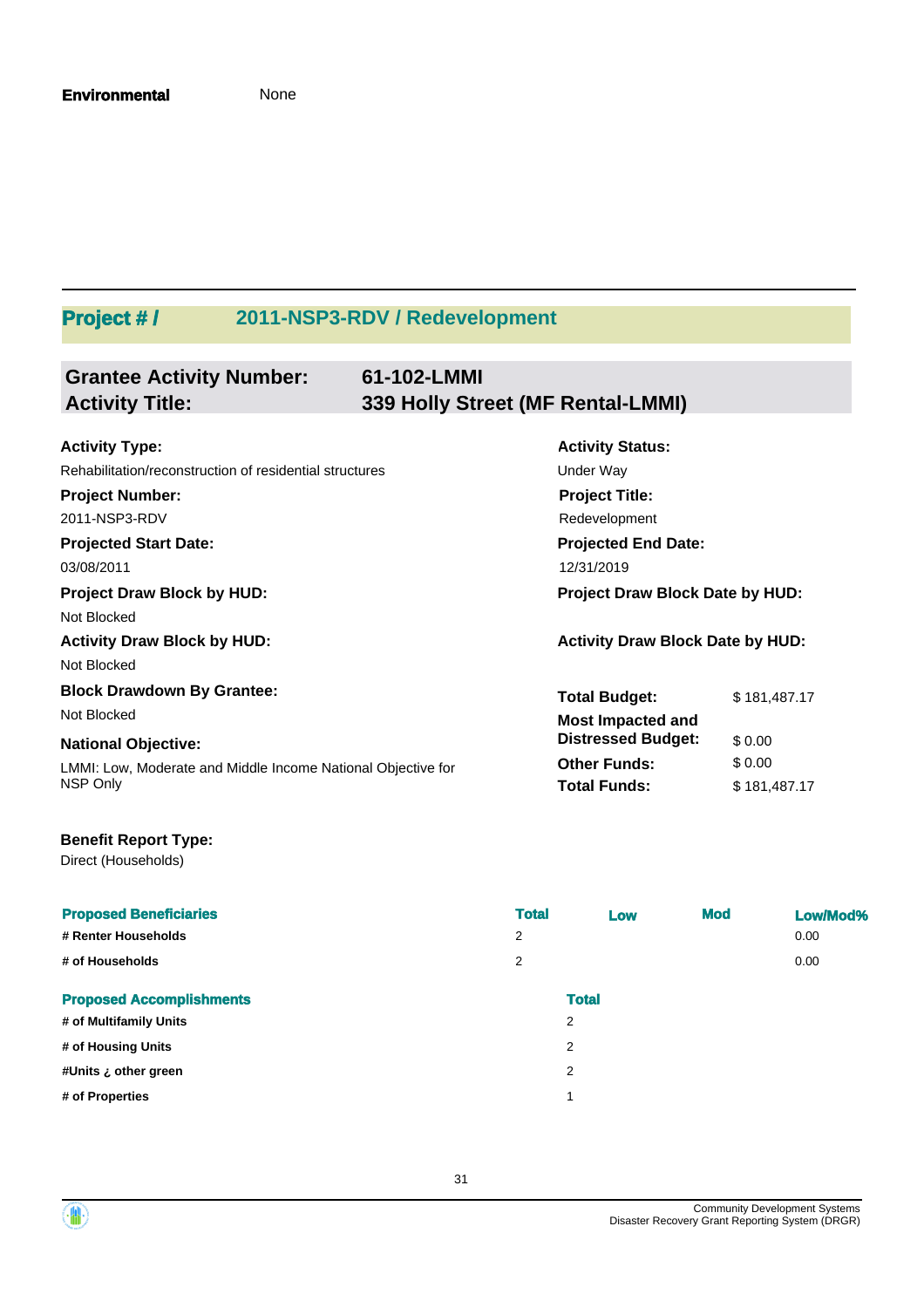#### **Activity is being carried out by**

No

#### **Organization carrying out Activity:**

COA/Fulton County Land Bank Authority

#### **Proposed budgets for organizations carrying out Activity:**

|  | <b>Responsible Organization</b> |  |
|--|---------------------------------|--|
|--|---------------------------------|--|

| APD Solutions Fulton. LLC             | <b>For Profit</b> | \$176,142.68 |
|---------------------------------------|-------------------|--------------|
| COA/Fulton County Land Bank Authority | Non-Profit        | \$5.344.49   |

# **Responsible Organization Organization Type Proposed Budget**

#### **Location Description:**

339 Holly Street, NW is located in the City Limits of Atlanta and within the Grove Park neighborhood. This multifamily property is located in NSP3 Target Area B, Census Track 84 and Block Group 1003.

#### **Activity Description:**

The intent of the Rental Activity is to support the redevelopment of existing multifamily (5+ units) residential properties that will assist in stabilizing the target neighborhood. All multifamily units will be marketed for rent to households with incomes less than 120% of the Atlanta Area Median Income.

The Rental Activity will allow:

• Acquisition of foreclosed, abandoned and existing multifamily and single family residential properties;

Performance of a physical needs assessment and financial feasibility analysis to determine the redevelopment strategy; • Rehabilitation of foreclosed, abandoned and existing multifamily and single family residential properties up to code and

integrate green and energy efficiencies into the rehabilitation;

• Maintenance and security of property from point of acquisition through rehabilitation and occupancy; and

 • Re-population of existing multifamily and single family homes to eligible households whose incomes are at or below 120% of AMI

The City's Office of Housing and the Fulton County/City of Atlanta Land Bank Authority (LBA) will operate and manage the Rental Set-aside Activity. LBA, as Community Coordinator will be responsible for working directly with the REOs and sellers to negotiate and secure ownership of selected properties, secure and maintain acquired properties, and manage the disposition of the properties to a qualified developer through an RFP (Request for Proposal). The selected developer(s) will be responsible for owning, rehabilitating, maintain and managing the property.

Rental housing properties must be affordable for a minimum of 20 years, while single family properties must be affordable 5-15 years depending on NSP investment. Resale restrictions will be placed on the property in the form of a covenant to run with the land. Rents will be set in accordance with the definition of affordable rents described above. NSP3 funds provided will be in the form of a 0-3% interest rate loan based on project feasibility and viability. The Office of Housing will maintain the right to forgive all or a portion of the NSP3 funds upon the completion of the affordability period and verification of property compliance with the NSP regulations. The Office of Housing will provide direct oversight and monitor the LBA to ensure that all acquisition and disposition related NSP requirements are met. The Office of Housing will provide direct oversight to the NSP Developer(s) to ensure that all NSP rehabilitation requirements are met. The Office of Housing will also monitor the rental project during the affordability period every 3 years to ensure that the units are affordable and that the property continues to meet the minimum housing quality standards or any additional housing inspection standards, the City of Atlanta deems necessary. To ensure that the NSP3 Vicinity Hiring requirement is met, the Office of Housing will work with the City's Office of Contract

Compliance and Atlanta Workforce Development Agency to ensure that businesses and residents located within the NSP3 target areas register to receive notification of employment opportunities created through NSP3. Additionally the Office of Housing will ensure the NSP Developer and LBA provide a preference to those who reside or are located within the NSP3 target areas when employment opportunities arise.

To meet the condensed three-year timeline to expend 100% NSP3 funds, LBA, will primarily focus the Rental Set-aside Activity of existing NSP1 multifamily properties located in Target Areas B and C, however the Office of Housing and LBA will also examine the acquisition and redevelopment of additional multifamily properties that are located within all NSP3 target areas.



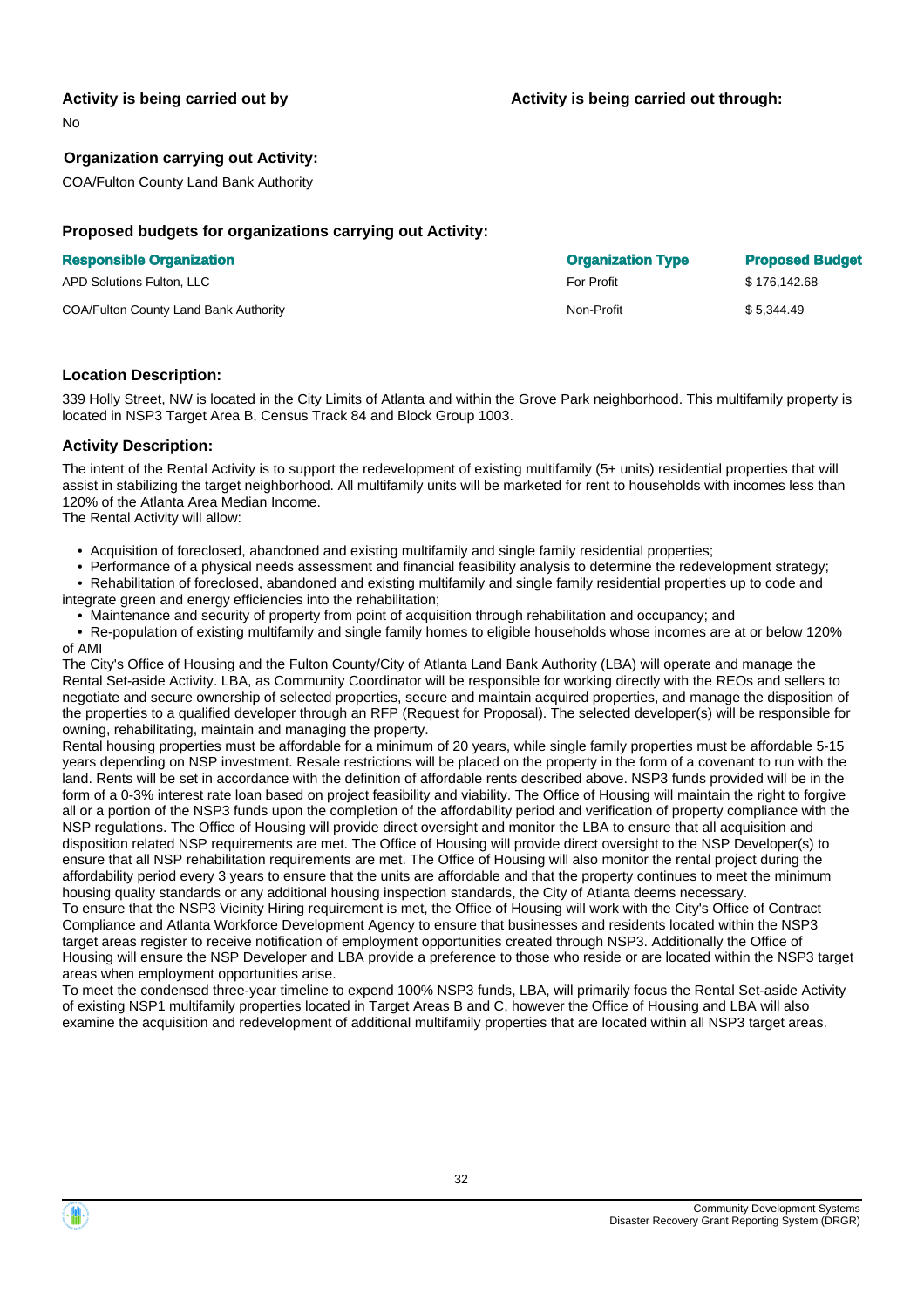#### **Environmental Assessment:**



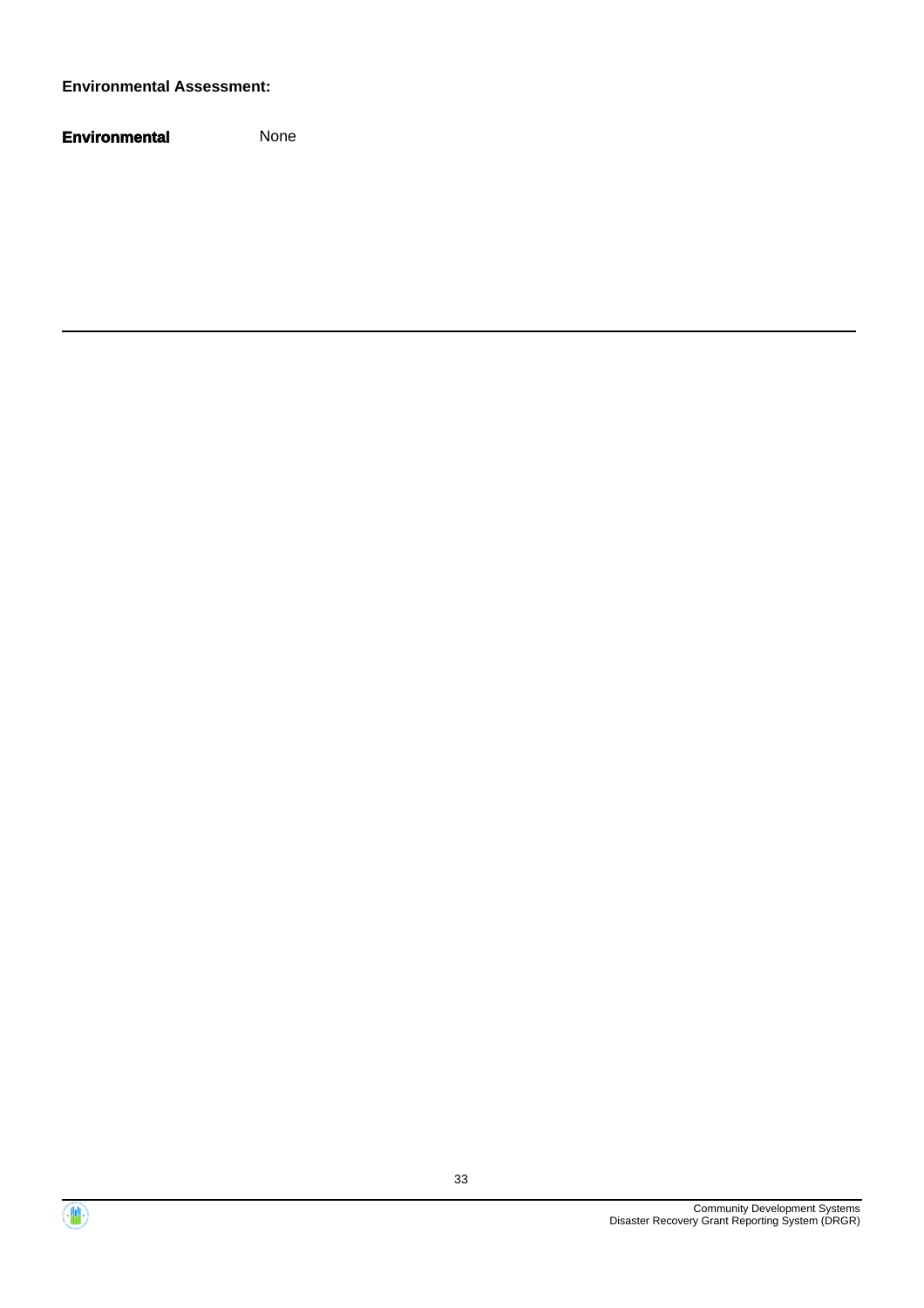**Grantee Activity Number: 63-102-LH-25 Synergy**

**Activity Title: Synergy 903 Smith**

| <b>Activity Type:</b>                                         | <b>Activity Status:</b>                 |             |  |
|---------------------------------------------------------------|-----------------------------------------|-------------|--|
| Rehabilitation/reconstruction of residential structures       | Planned                                 |             |  |
| <b>Project Number:</b>                                        | <b>Project Title:</b>                   |             |  |
| 2011-NSP3-RDV                                                 | Redevelopment                           |             |  |
| <b>Projected Start Date:</b>                                  | <b>Projected End Date:</b>              |             |  |
| 07/01/2019                                                    | 12/31/2019                              |             |  |
| <b>Project Draw Block by HUD:</b>                             | <b>Project Draw Block Date by HUD:</b>  |             |  |
| Not Blocked                                                   |                                         |             |  |
| <b>Activity Draw Block by HUD:</b>                            | <b>Activity Draw Block Date by HUD:</b> |             |  |
| Not Blocked                                                   |                                         |             |  |
| <b>Block Drawdown By Grantee:</b>                             | <b>Total Budget:</b>                    | \$46,087.16 |  |
| Not Blocked                                                   | <b>Most Impacted and</b>                |             |  |
| <b>National Objective:</b>                                    | <b>Distressed Budget:</b>               | \$0.00      |  |
| LH25: Funds targeted for housing for households whose incomes | <b>Other Funds:</b>                     | \$0.00      |  |
| are at or under 50% Area Median Income.                       | <b>Total Funds:</b>                     | \$46,087.16 |  |

#### **Benefit Report Type:**

Direct (Households)

| <b>Proposed Beneficiaries</b>   | <b>Total</b> | Low          | <b>Mod</b> | Low/Mod% |
|---------------------------------|--------------|--------------|------------|----------|
| # Owner Households              | 1            | 1            |            | 100.00   |
| # of Households                 | 1.           | 1            |            | 100.00   |
| <b>Proposed Accomplishments</b> |              | <b>Total</b> |            |          |
| # of Singlefamily Units         |              |              |            |          |
| # of Housing Units              |              |              |            |          |

No

#### **Organization carrying out Activity:**

Synergy Real Estate Developers, LLC

#### **Proposed budgets for organizations carrying out Activity:**

#### **Responsible Organization Organization Type Proposed Budget**

| Synergy Real Estate Developers, LLC | <b>For Profit</b> | \$46,087.16 |
|-------------------------------------|-------------------|-------------|
|-------------------------------------|-------------------|-------------|

**Location Description:**

**Activity is being carried out through:**

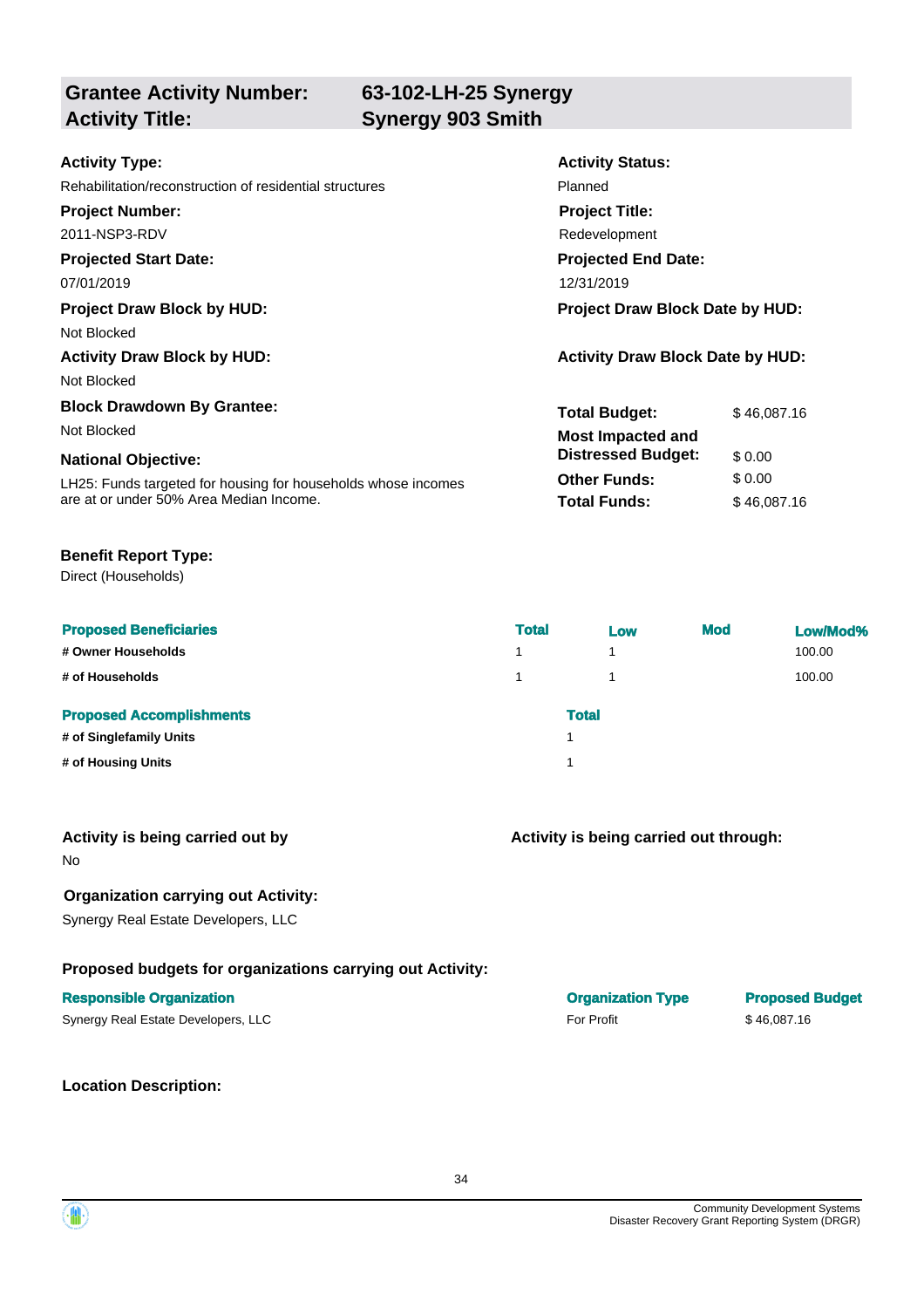903 Smith Street Atlanta, GA Pittsburgh Neighborhood

### **Activity Description:**

Rehab 1 SF home

**Environmental Assessment:** UNDERWAY



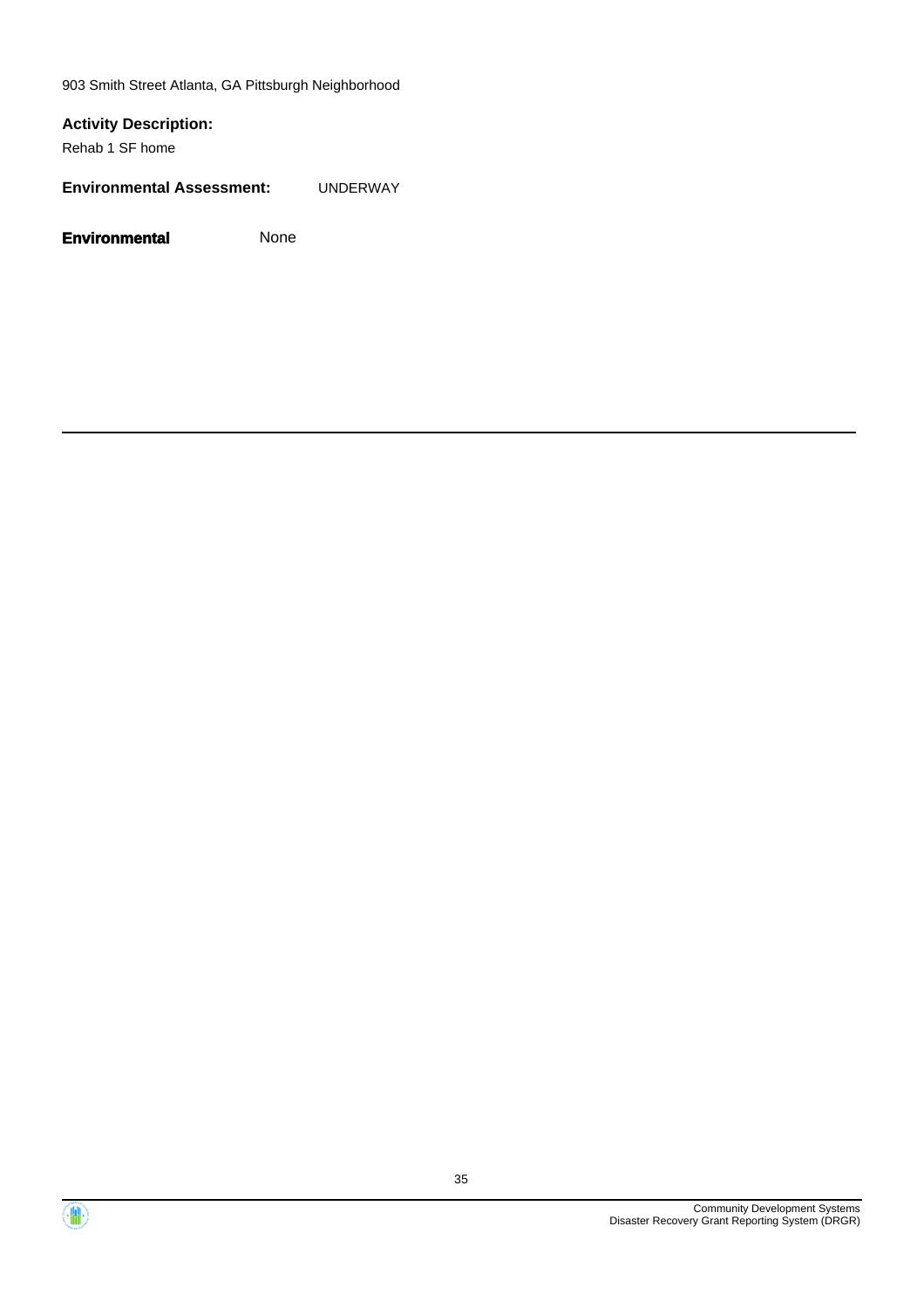**63-102-LH25**

**Grantee Activity Number:**

| <b>Activity Type:</b>                                         | <b>Activity Status:</b>                 |              |
|---------------------------------------------------------------|-----------------------------------------|--------------|
| Rehabilitation/reconstruction of residential structures       | Under Way                               |              |
| <b>Project Number:</b>                                        | <b>Project Title:</b>                   |              |
| 2011-NSP3-RDV                                                 | Redevelopment                           |              |
| <b>Projected Start Date:</b>                                  | <b>Projected End Date:</b>              |              |
| 03/08/2011                                                    | 12/31/2019                              |              |
| <b>Project Draw Block by HUD:</b>                             | <b>Project Draw Block Date by HUD:</b>  |              |
| Not Blocked                                                   |                                         |              |
| <b>Activity Draw Block by HUD:</b>                            | <b>Activity Draw Block Date by HUD:</b> |              |
| Not Blocked                                                   |                                         |              |
| <b>Block Drawdown By Grantee:</b>                             | <b>Total Budget:</b>                    | \$123,194.42 |
| Not Blocked                                                   | <b>Most Impacted and</b>                |              |
| <b>National Objective:</b>                                    | <b>Distressed Budget:</b>               | \$0.00       |
| LH25: Funds targeted for housing for households whose incomes | <b>Other Funds:</b>                     | \$0.00       |
| are at or under 50% Area Median Income.                       | <b>Total Funds:</b>                     | \$123,194.42 |
|                                                               |                                         |              |

#### **Benefit Report Type:**

Direct (Households)

| <b>Proposed Beneficiaries</b>   | <b>Total</b> | Low          | <b>Mod</b> | Low/Mod% |
|---------------------------------|--------------|--------------|------------|----------|
| # Renter Households             | 3            | 3            |            | 100.00   |
| # of Households                 | 3            | 3            |            | 100.00   |
| <b>Proposed Accomplishments</b> |              | <b>Total</b> |            |          |
| # of Multifamily Units          | 3            |              |            |          |
| # of Housing Units              | 3            |              |            |          |
| # ELI Households (0-30% AMI)    |              |              |            |          |
| #Units ¿ other green            | 3            |              |            |          |
|                                 |              |              |            |          |

#### **Activity is being carried out by**

No

#### **Organization carrying out Activity:**

COA/Fulton County Land Bank Authority

#### **Proposed budgets for organizations carrying out Activity:**

| <b>Responsible Organization</b>       | <b>Organization Type</b> | <b>Proposed Budget</b> |
|---------------------------------------|--------------------------|------------------------|
| APD Solutions Fulton, LLC             | <b>For Profit</b>        | \$191.535.48           |
| COA/Fulton County Land Bank Authority | Non-Profit               | \$6.655.51             |

**Activity is being carried out through:**

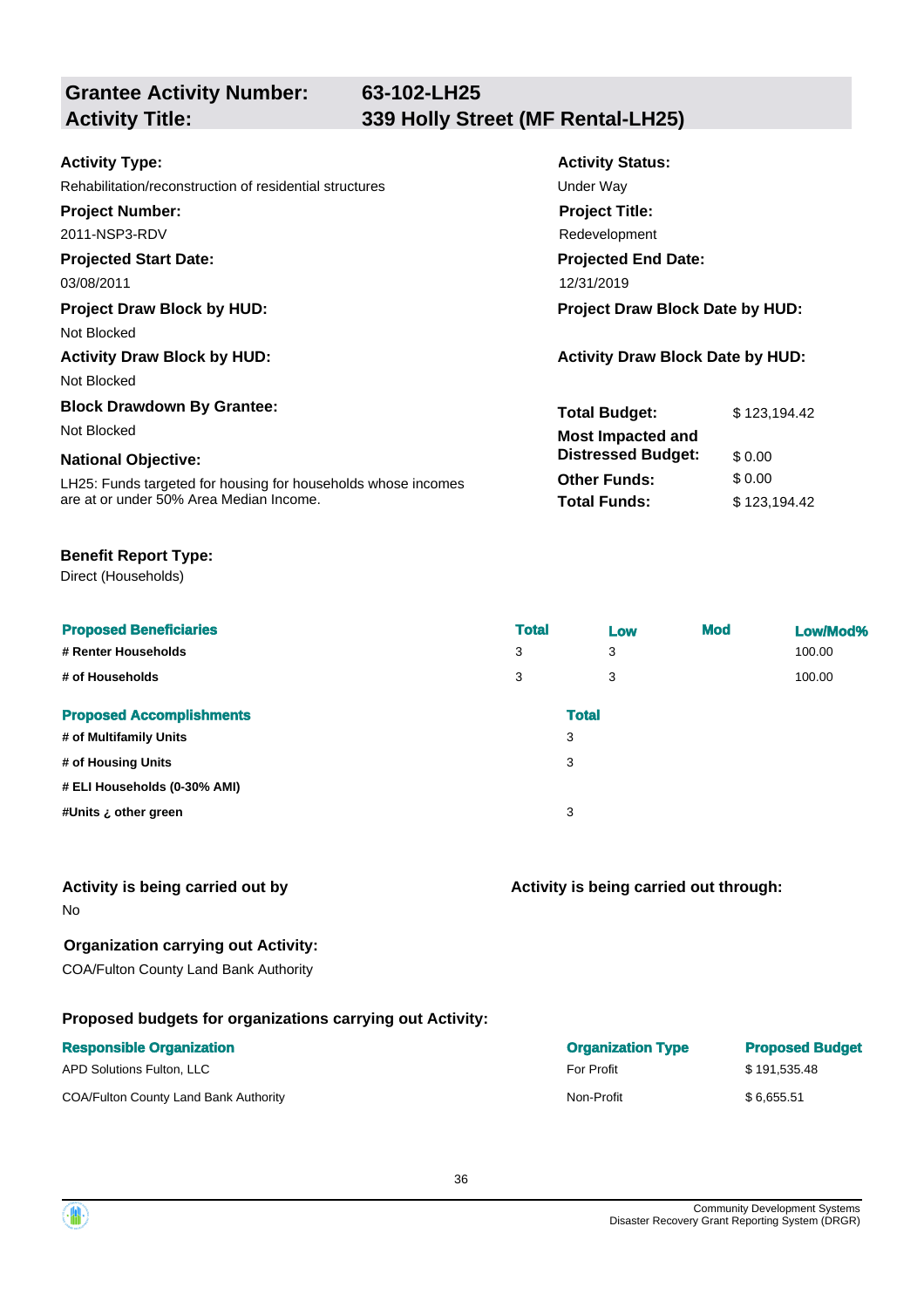#### **Location Description:**

339 Holly Street, NW is located in the City Limits of Atlanta and within the Grove Park neighborhood. This multifamily property is located in NSP3 Target Area B, Census Track 84 and Block Group 1003.

#### **Activity Description:**

The intent of the Rental Set-aside Activity is similar to that of the Rental Activity in that it will support the redevelopment of existing foreclosed, abandoned and/or vacant multifamily (5+ units) residential properties that will assist in stabilizing the target neighborhood. However, funding from this allocation of NSP3 funds will be used for the portion of multifamily and single family units, set-aside for rent to households with incomes less than 50% of the Atlanta Area Median Income. The Rental Activity will allow:

- Acquisition of existing multifamily and single family residential properties;
- Performance of a physical needs assessment and financial feasibility analysis to determine the redevelopment strategy;
- Rehabilitation of existing multifamily and single family residential properties up to code and integrate green and energy efficiencies into the rehabilitation;
	- Maintenance and security of property from point of acquisition through rehabilitation and occupancy; and

 • Re-population of existing multifamily and single family homes to eligible households whose incomes are at or below 50% of AMI

The City's Office of Housing and the Fulton County/City of Atlanta Land Bank Authority (LBA) will operate and manage the Rental Set-aside Activity. LBA, as Community Coordinator will be responsible for working directly with the REOs and sellers to negotiate and secure ownership of selected properties, secure and maintain acquired properties, and manage the disposition of the properties to a qualified developer through an RFP (Request for Proposal). The selected developer(s) will be responsible for owning, rehabilitating, maintain and managing the property.

Rental housing properties must be affordable for a minimum of 20 years, while single family properties must be affordable 5-15 years depending on NSP investment. Resale restrictions will be placed on the property in the form of a covenant to run with the land. Rents will be set in accordance with the definition of affordable rents described above. NSP3 funds provided will be in the form of a 0-3% interest rate loan based on project feasibility and viability. The Office of Housing will maintain the right to forgive all or a portion of the NSP3 funds upon the completion of the affordability period and verification of property compliance with the NSP regulations. The Office of Housing will provide direct oversight and monitor the LBA to ensure that all acquisition and disposition related NSP requirements are met. The Office of Housing will provide direct oversight to the NSP Developer(s) to ensure that all NSP rehabilitation requirements are met. The Office of Housing will also monitor the rental project during the affordability period every 3 years to ensure that the units are affordable and that the property continues to meet the minimum housing quality standards or any additional housing inspection standards, the City of Atlanta deems necessary.

To ensure that the NSP3 Vicinity Hiring requirement is met, the Office of Housing will work with the City's Office of Contract Compliance and Atlanta Workforce Development Agency to ensure that businesses and residents located within the NSP3 target areas register to receive notification of employment opportunities created through NSP3. Additionally the Office of Housing will ensure the NSP Developer and LBA provide a preference to those who reside or are located within the NSP3 target areas when employment opportunities arise.

To meet the condensed three-year timeline to expend 100% NSP3 funds, LBA, will primarily focus the Rental Set-aside Activity of existing NSP1 multifamily properties located in Target Areas B and C, however the Office of Housing and LBA will also examine the acquisition and redevelopment of additional multifamily properties that are located within all NSP3 target areas.

#### **Environmental Assessment:**

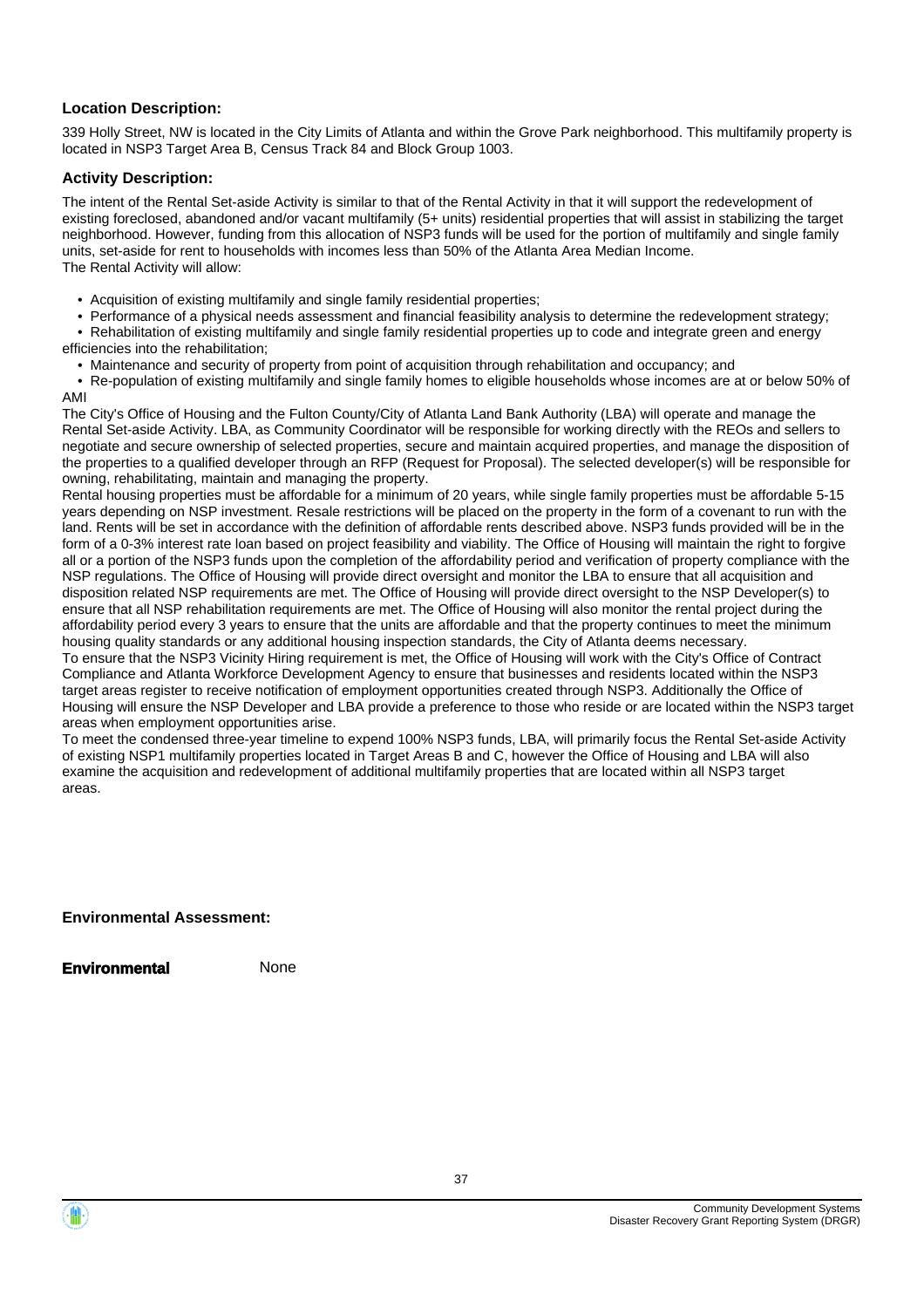# **Grantee Activity Number:** Activity Title: **Homeownership**

# **65-101-LMMI**

#### **Activity Type:**

#### Rehabilitation/reconstruction of residential structures

#### **Project Number:**

2011-NSP3-RDV

### **Projected Start Date:**

03/08/2011

#### **Project Draw Block by HUD: Project Draw Block Date by HUD:**

Not Blocked

Not Blocked

#### **Block Drawdown By Grantee:**

#### **National Objective:**

Direct (Households)

#### **Proposed Beneficiaries**

# **# Owner Households**

**# of Households** 

#### **Proposed Accomplishments**

- **# of Singlefamily Units # of Housing Units #Units ¿ other green** 10
- $#$  of Properties

# **Activity is being carried out by**

No

# **Organization carrying out Activity:**

COA/Fulton County Land Bank Authority

### **Proposed budgets for organizations carrying out Activity:**

| <b>Activity Status:</b>        |
|--------------------------------|
| Under Wav                      |
| <b>Project Title:</b>          |
| Redevelopment                  |
| <b>Projected End Date:</b>     |
| 12/31/2019                     |
| Desiaat Deau: Diaak Data ku Hi |

### **Activity Draw Block by HUD: Activity Draw Block Date by HUD:**

| <b>Total Budget:</b>      | \$1,800,000.00 |
|---------------------------|----------------|
| <b>Most Impacted and</b>  |                |
| <b>Distressed Budget:</b> | \$0.00         |
| <b>Other Funds:</b>       | \$ 0.00        |
| <b>Total Funds:</b>       | \$1,800,000.00 |
|                           |                |

# **Benefit Report Type: Program Income Account:**

NSP3 Cash on Hand

| <b>Total</b> | <b>Low</b>   | <b>Mod</b> | Low/Mod% |
|--------------|--------------|------------|----------|
| 10           |              |            | 0.00     |
| 10           |              |            | 0.00     |
|              | <b>Total</b> |            |          |
|              | 10           |            |          |
|              | 10           |            |          |
|              | 10           |            |          |
|              | 10           |            |          |
|              |              |            |          |

**Activity is being carried out through:**

| <b>Responsible Organization</b>       | <b>Organization Type</b> | <b>Proposed Budget</b> |
|---------------------------------------|--------------------------|------------------------|
| COA/Fulton County Land Bank Authority | Non-Profit               | \$1.155.079.17         |

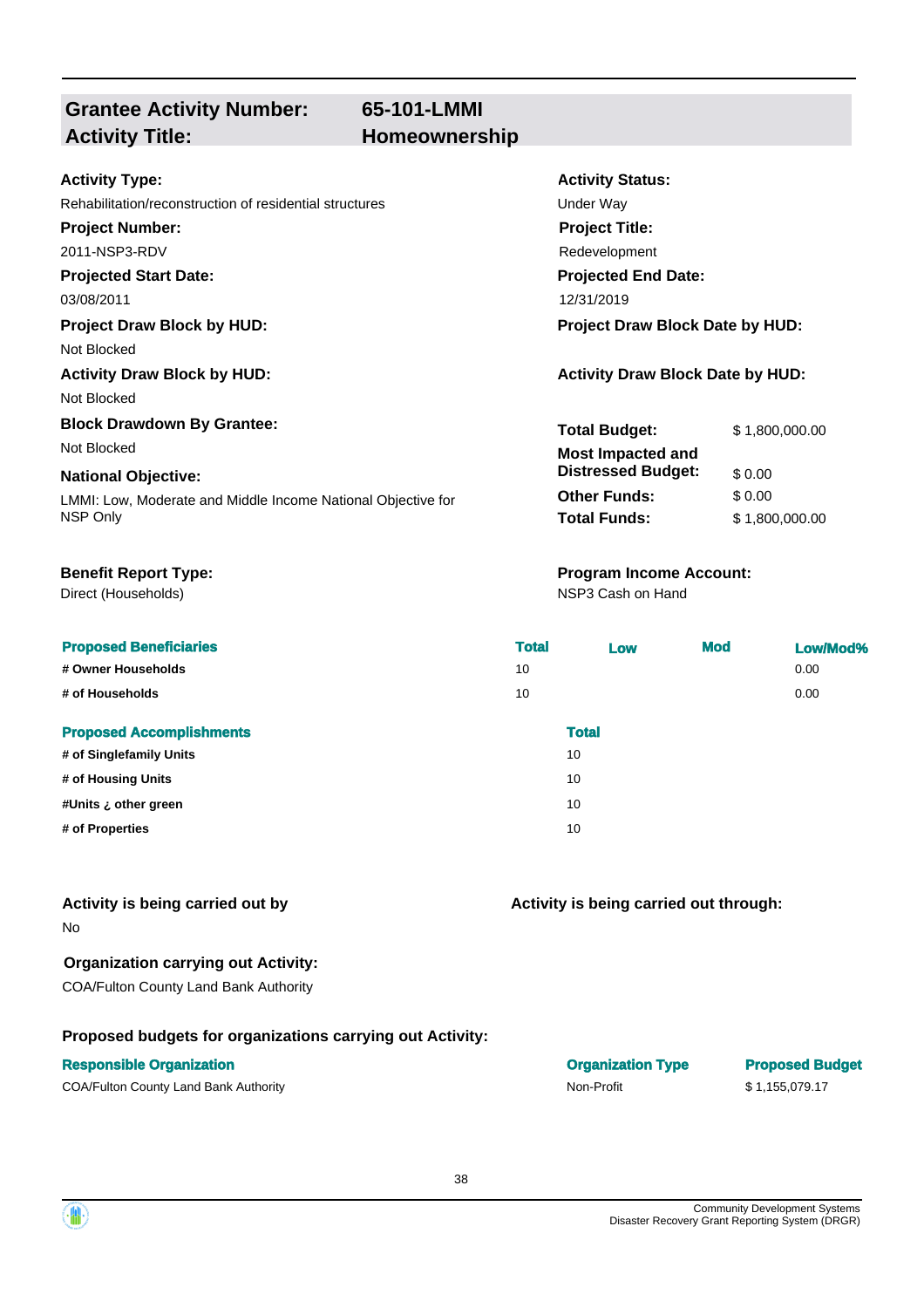#### **Location Description:**

All NSP3 target areas will be eligible for funding under this activity but the City will primarily focus its efforts in Target Area C (Census Tract 55.01 and 56), Target Area D (Census Tract 17 and 18) and Target Area E (Census Tract 205, 206 and 207).

#### **Activity Description:**

The intent of the Homeownership Activity is to support the redevelopment, resale and occupancy of existing single-family residential properties in strengthening communities to prevent further decline. All single family units will be marketed for lease purchase or sale to households with incomes less than 120% of the Atlanta Area Median Income. The Homeownership Activity will allow:

- Acquisition of foreclosed, abandoned or vacant single family properties;
- Performance of a physical needs assessment and financial feasibility analysis to determine the redevelopment strategy;

 • Rehabilitation of foreclosed, abandoned and existing multifamily residential properties up to code and integrate green and energy efficiencies into the rehabilitation;

- Maintenance and security of property from point of acquisition through rehabilitation and occupancy;
- Repopulate the homes with eligible households whose incomes are at or below 120% of AMI;
- Provide NSP second mortgage financing to homebuyers;
- Offer a Lease Purchase Program alternative for those that are not mortgage ready; and

 • Recycle NSP program income to redevelop and repopulate additional foreclosed, abandoned and vacant homes in targeted neighborhoods.

The City's Office of Housing and the Fulton County/City of Atlanta Land Bank Authority (LBA) will operate and manage the Homeownership Activity. LBA, as Community Coordinator will be responsible for working directly with the REOs and sellers to negotiate and secure ownership of selected properties, secure and maintain acquired properties, and manage the disposition of the properties to a qualified developer through an RFP (Request for Proposal). The selected developer(s) will be responsible rehabilitating, maintaining and selling of the homes to income-qualified buyers whose incomes do not exceed 120% of the Atlanta Area Median Income. The Office of Housing will provide direct oversight and monitor the LBA to ensure that all acquisition and disposition related NSP requirements are met. The Office of Housing will provide direct oversight to the NSP Developer(s) to ensure that all NSP rehabilitation requirements and sale requirements are met.

To ensure that the NSP3 Vicinity Hiring requirement is met, the Office of Housing will work with the City's Office of Contract Compliance and Atlanta Workforce Development Agency to ensure that businesses and residents located within the NSP3 target areas register to receive notification of employment opportunities created through NSP3. Additionally the Office of Housing will ensure the NSP Developer and LBA provide a preference to those who reside or are located within the NSP3 target areas when employment opportunities arise.

The City will require the NSP developers to contribute some form investment (i.e., private debt, cash equity, grant funding) into the developments. The City will work with the NSP developers to identify alternative sources of development financing (i.e., AHP Funds, Housing Opportunity Funds, and HOME funds). NSP3 funds will be provided to the LBA and Developer in the form of a 0% interest loan to be repaid out of proceeds of sale to an income-qualified homebuyer. All homebuyers will receive a NSP Direct Homebuyer Subsidy Loan that can be used to cover principle reduction, down payment assistance, closing costs or interest rate buy down. The value of the NSP Direct Homebuyer Subsidy Loan will determine the affordability period of the NSP3 unit. The NSP Direct Homebuyer Subsidy Loan will range from \$3,000 to 20% of the sales price, and will be based on the income level of the homebuyer, final sales price and the homebuyer's financing gap. All homebuyer will be required to execute a Homebuyer Written Agreement and Security Deed to secure the NSP investment and affordability period is met. Homebuyers must also complete 8 hours of HUD approved Housing Counseling, in which at least 2 hours were provided in a one-on-one session. All homebuyer participating in a Post-purchase counseling session with a HUD approved Housing Counselor within the first 12 months of occupancy will also receive an accelerated pay-off of the NSP Loan. The sales prices of NSP3 homes will be the lesser of the total development costs and the market value. NSP3 sales prices may not exceed the 2007 FHA 203(b) limit of \$252,890. Based on current market data, the City anticipates that the affordable sales price will range between \$85,000 and \$175,000. The City will work closely with the LBA and NSP developers to ensure the total development costs associated with each home are reasonable for their respective areas. It will be important that pricing is appropriately set and modified for fluctuations in the market; however, it is the intent of the Office of Housing to obtain the highest price feasible and allowable under the NSP3 guidelines in order to recycle the NSP3 program income.

#### **Environmental Assessment:**

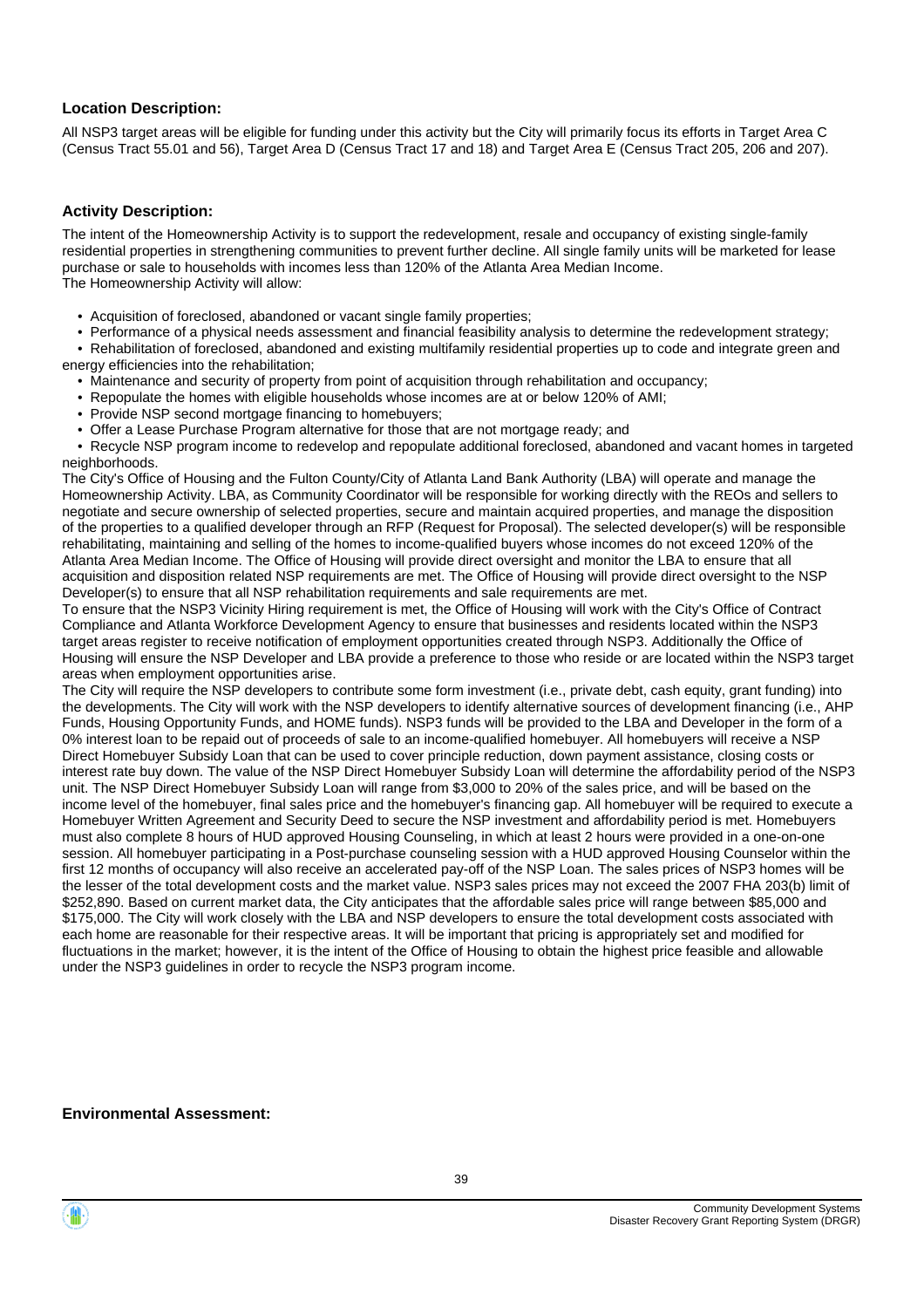| <b>Environmental</b> | None |
|----------------------|------|
|----------------------|------|

Community Development Systems Disaster Recovery Grant Reporting System (DRGR)

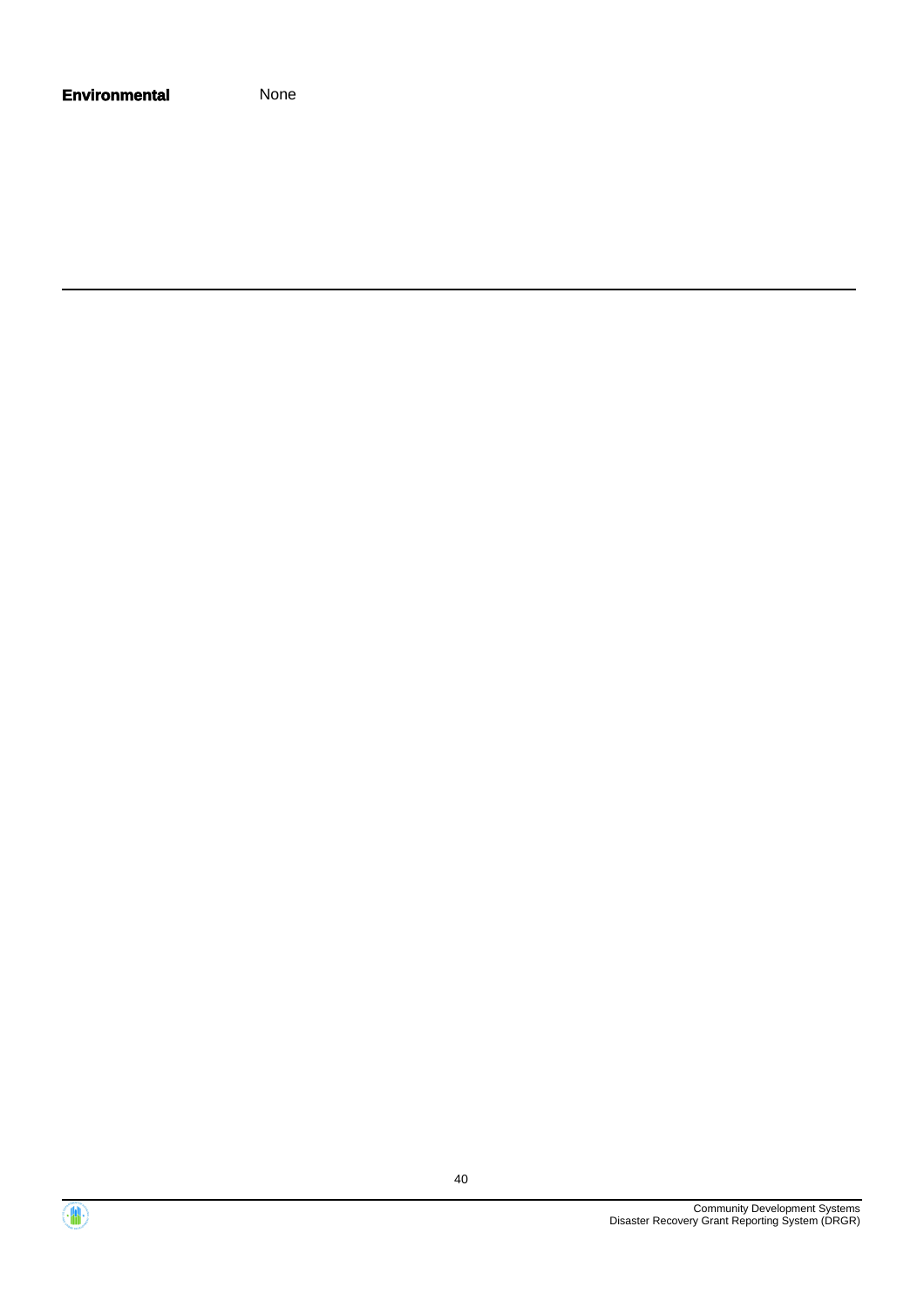**Grantee Activity Number:**

#### **Activity Type:**

Rehabilitation/reconstruction of residential structures Theorem Construction of residential structures

**Project Number:**

2011-NSP3-RDV

#### **Projected Start Date:**

Not Blocked

Not Blocked

# **Block Drawdown By Grantee:**

#### **National Objective:**

Direct (Households)

#### **Proposed Beneficiaries**

**# Owner Households** 2 2 100.00

**# of Households** 

#### **Proposed Accomplishments**

**#Units ¿ other green** 2 **# of Properties** 2

# **Activity Status: Projected End Date:** 03/08/2011 12/31/2019 **Project Title:** Redevelopment **Total Budget:**  $$ 138,675.26$ **Project Draw Block by HUD: Project Draw Block Date by HUD: Activity Draw Block by HUD: Activity Draw Block Date by HUD:**

|                                                               | Tulai Duuyel.             | <b>JUS.C</b> 100,000 |
|---------------------------------------------------------------|---------------------------|----------------------|
| Not Blocked                                                   | <b>Most Impacted and</b>  |                      |
| <b>National Objective:</b>                                    | <b>Distressed Budget:</b> | \$0.00               |
| LH25: Funds targeted for housing for households whose incomes | <b>Other Funds:</b>       | \$0.00               |
| are at or under 50% Area Median Income.                       | <b>Total Funds:</b>       | \$138,675,26         |

### **Benefit Report Type: Program Income Account:**

NSP3 Cash on Hand

| <b>Total</b> |              | Low | <b>Mod</b> | Low/Mod% |
|--------------|--------------|-----|------------|----------|
| 2            | 2            |     |            | 100.00   |
| 2            | 2            |     |            | 100.00   |
|              | <b>Total</b> |     |            |          |
|              | 2            |     |            |          |
|              | 2            |     |            |          |

# **Activity is being carried out by**

No

### **Organization carrying out Activity:**

COA/Fulton County Land Bank Authority

### **Proposed budgets for organizations carrying out Activity:**

### **Responsible Organization Organization Type Proposed Budget**

COA/Fulton County Land Bank Authority Non-Profit \$ 138,675.26

**Location Description:**

**Activity is being carried out through:**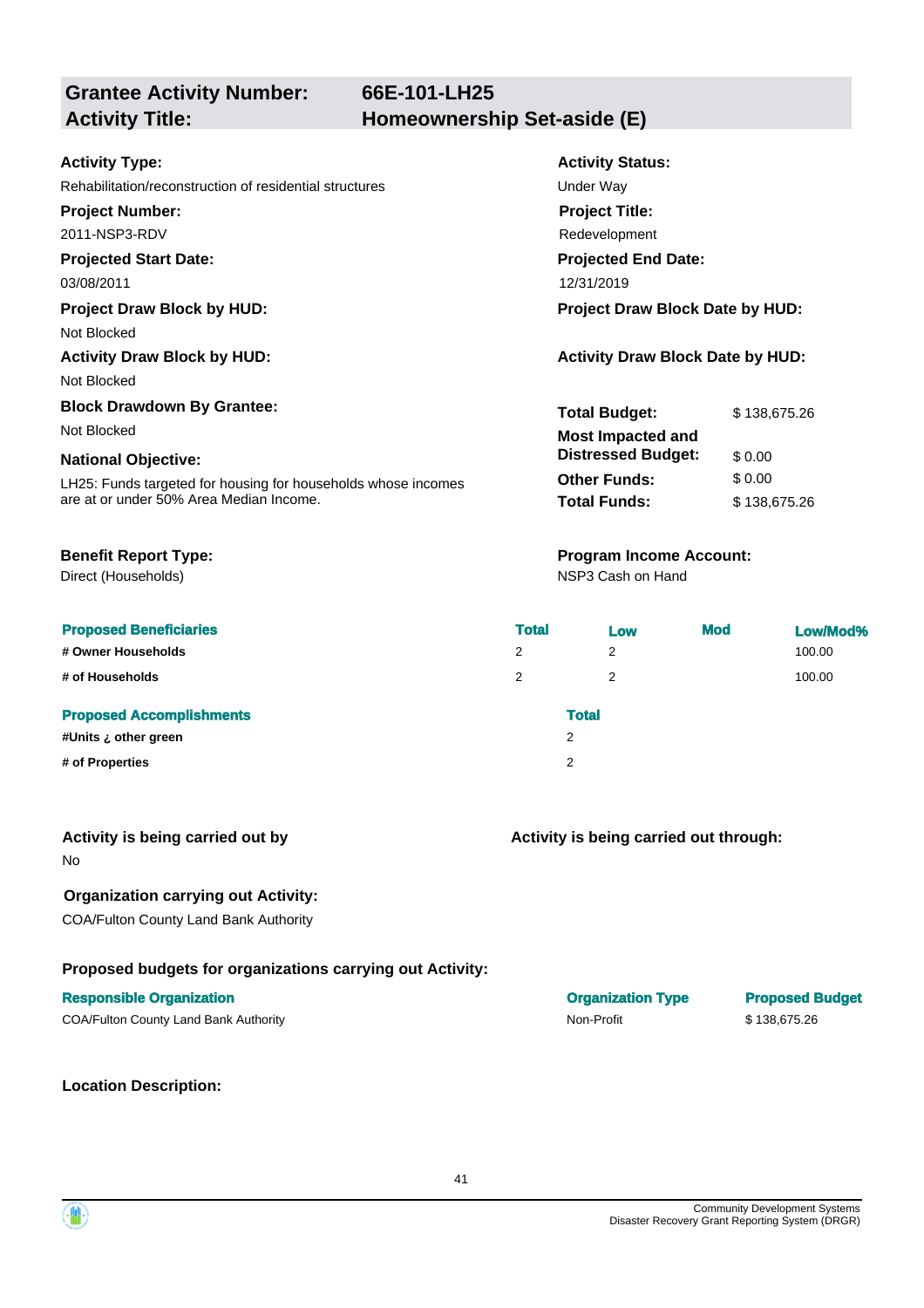All NSP3 target areas will be eligible for funding under this activity but the City will primarily focus its efforts in Target Area C (Census Tract 55.01 and 56), Target Area D (Census Tract 17 and 18) and Target Area E (Census Tract 205, 206 and 207).

#### **Activity Description:**

The intent of the Homeownership Activity is to support the redevelopment, resale and occupancy of existing single-family residential properties in strengthening communities to prevent further decline. All single family units will be marketed for lease purchase or sale to households with incomes less than 50% of the Atlanta Area Median Income. The Homeownership Activity will allow:

- Acquisition of foreclosed, abandoned or vacant single family properties;
- Performance of a physical needs assessment and financial feasibility analysis to determine the redevelopment strategy;

 • Rehabilitation of foreclosed, abandoned and existing multifamily residential properties up to code and integrate green and energy efficiencies into the rehabilitation;

- Maintenance and security of property from point of acquisition through rehabilitation and occupancy;
- Repopulate the homes with eligible households whose incomes are at or below 50% of AMI;
- Provide NSP second mortgage financing to homebuyers;
- Offer a Lease Purchase Program alternative for those that are not mortgage ready; and

 • Recycle NSP program income to redevelop and repopulate additional foreclosed, abandoned and vacant homes in targeted neighborhoods.

The City's Office of Housing and the Fulton County/City of Atlanta Land Bank Authority (LBA) will operate and manage the Homeownership Activity. LBA, as Community Coordinator will be responsible for working directly with the REOs and sellers to negotiate and secure ownership of selected properties, secure and maintain acquired properties, and manage the disposition of the properties to a qualified developer through an RFP (Request for Proposal). The selected developer(s) will be responsible rehabilitating, maintaining and selling of the homes to income-qualified buyers whose incomes do not exceed 120% of the Atlanta Area Median Income. The Office of Housing will provide direct oversight and monitor the LBA to ensure that all acquisition and disposition related NSP requirements are met. The Office of Housing will provide direct oversight to the NSP Developer(s) to ensure that all NSP rehabilitation requirements and sale requirements are met.

To ensure that the NSP3 Vicinity Hiring requirement is met, the Office of Housing will work with the City's Office of Contract Compliance and Atlanta Workforce Development Agency to ensure that businesses and residents located within the NSP3 target areas register to receive notification of employment opportunities created through NSP3. Additionally the Office of Housing will ensure the NSP Developer and LBA provide a preference to those who reside or are located within the NSP3 target areas when employment opportunities arise.

The City will require the NSP developers to contribute some form investment (i.e., private debt, cash equity, grant funding) into the developments. The City will work with the NSP developers to identify alternative sources of development financing (i.e., AHP Funds, Housing Opportunity Funds, and HOME funds). NSP3 funds will be provided to the LBA and Developer in the form of a 0% interest loan to be repaid out of proceeds of sale to an income-qualified homebuyer. All homebuyers will receive a NSP Direct Homebuyer Subsidy Loan that can be used to cover principle reduction, down payment assistance, closing costs or interest rate buy down. The value of the NSP Direct Homebuyer Subsidy Loan will determine the affordability period of the NSP3 unit. The NSP Direct Homebuyer Subsidy Loan will range from \$3,000 to 20% of the sales price, and will be based on the income level of the homebuyer, final sales price and the homebuyer's financing gap. All homebuyer will be required to execute a Homebuyer Written Agreement and Security Deed to secure the NSP investment and affordability period is met. Homebuyers must also complete 8 hours of HUD approved Housing Counseling, in which at least 2 hours were provided in a one-on-one session. All homebuyer participating in a Post-purchase counseling session with a HUD approved Housing Counselor within the first 12 months of occupancy will also receive an accelerated pay-off of the NSP Loan. The sales prices of NSP3 homes will be the lesser of the total development costs and the market value. NSP3 sales prices may not exceed the 2007 FHA 203(b) limit of \$252,890. Based on current market data, the City anticipates that the affordable sales price will range between \$85,000 and \$175,000. The City will work closely with the LBA and NSP developers to ensure the total development costs associated with each home are reasonable for their respective areas. It will be important that pricing is appropriately set and modified for fluctuations in the market; however, it is the intent of the Office of Housing to obtain the highest price feasible and allowable under the NSP3 guidelines in order to recycle the NSP3 program income.

#### **Environmental Assessment:**

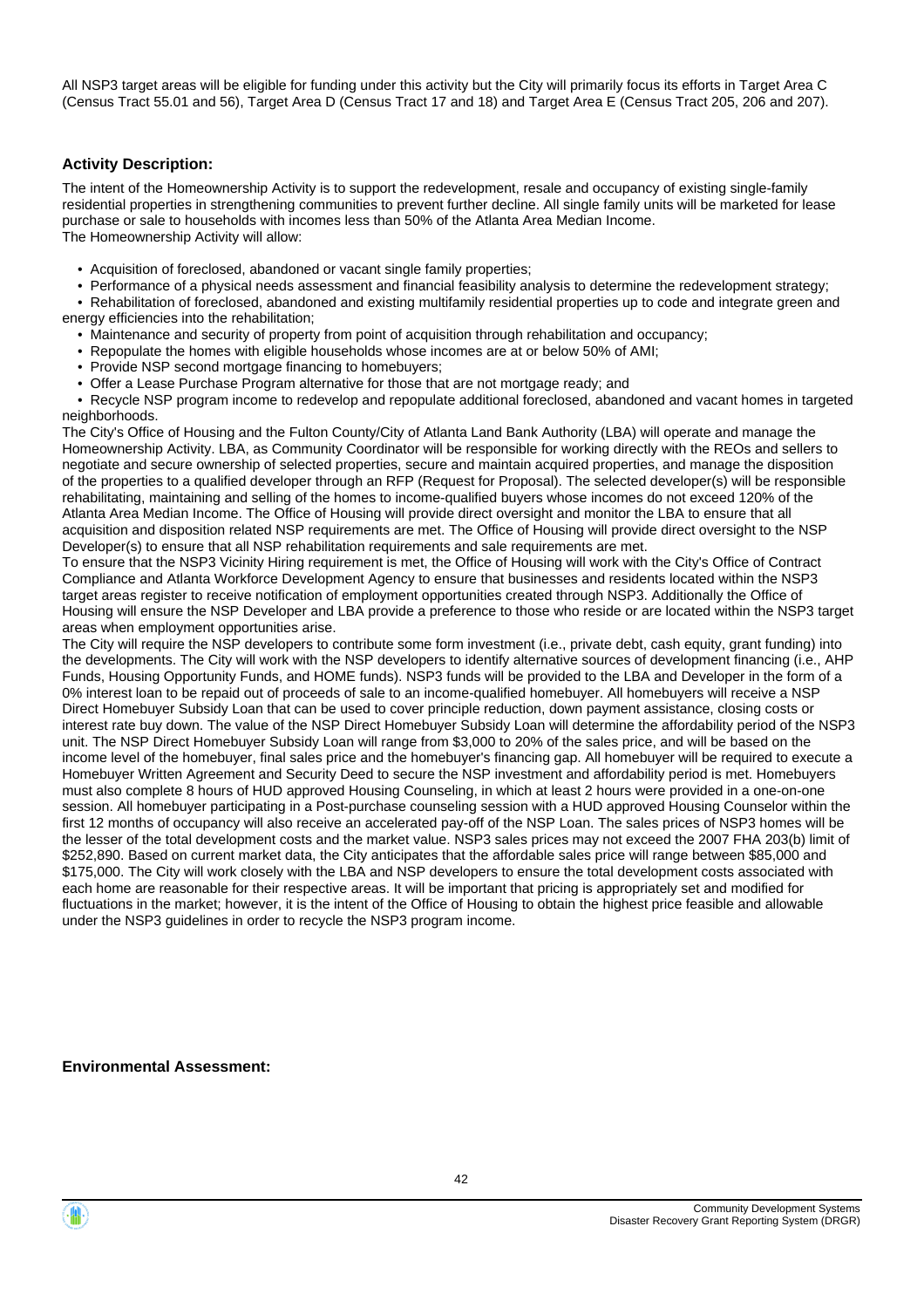# **Project # / DELETED-ACTIVITIES / DELETED-ACTIVITIES (Temporary)**

#### **Grantee Activity Number: 59-105-LMMI-11192018180808 Activity Title: 340 Holly Street (MF Rental-LMMI)**

| <b>Activity Type:</b>                                        | <b>Activity Status:</b>                 |        |  |
|--------------------------------------------------------------|-----------------------------------------|--------|--|
| Rehabilitation/reconstruction of residential structures      | Cancelled                               |        |  |
| <b>Project Number:</b>                                       | <b>Project Title:</b>                   |        |  |
| DELETED-ACTIVITIES                                           | DELETED-ACTIVITIES (Temporary)          |        |  |
| <b>Projected Start Date:</b>                                 | <b>Projected End Date:</b>              |        |  |
| 03/08/2011                                                   | 03/08/2014                              |        |  |
| <b>Project Draw Block by HUD:</b>                            | Project Draw Block Date by HUD:         |        |  |
| <b>Activity Draw Block by HUD:</b>                           | <b>Activity Draw Block Date by HUD:</b> |        |  |
| Not Blocked                                                  |                                         |        |  |
| <b>Block Drawdown By Grantee:</b>                            | <b>Total Budget:</b>                    | \$0.00 |  |
| Not Blocked                                                  | <b>Most Impacted and</b>                |        |  |
| <b>National Objective:</b>                                   | <b>Distressed Budget:</b>               | \$0.00 |  |
| LMMI: Low, Moderate and Middle Income National Objective for | <b>Other Funds:</b>                     | \$0.00 |  |
| NSP Only                                                     | <b>Total Funds:</b>                     | \$0.00 |  |

### **Benefit Report Type:**

Direct (Households)

| <b>Proposed Beneficiaries</b>   | <b>Total</b> | Low          | <b>Mod</b> | Low/Mod% |
|---------------------------------|--------------|--------------|------------|----------|
| # Renter Households             |              |              |            | 0.0      |
| # of Households                 |              |              |            | 0.0      |
| <b>Proposed Accomplishments</b> |              | <b>Total</b> |            |          |
| # of Multifamily Units          |              |              |            |          |
| # of Housing Units              |              |              |            |          |



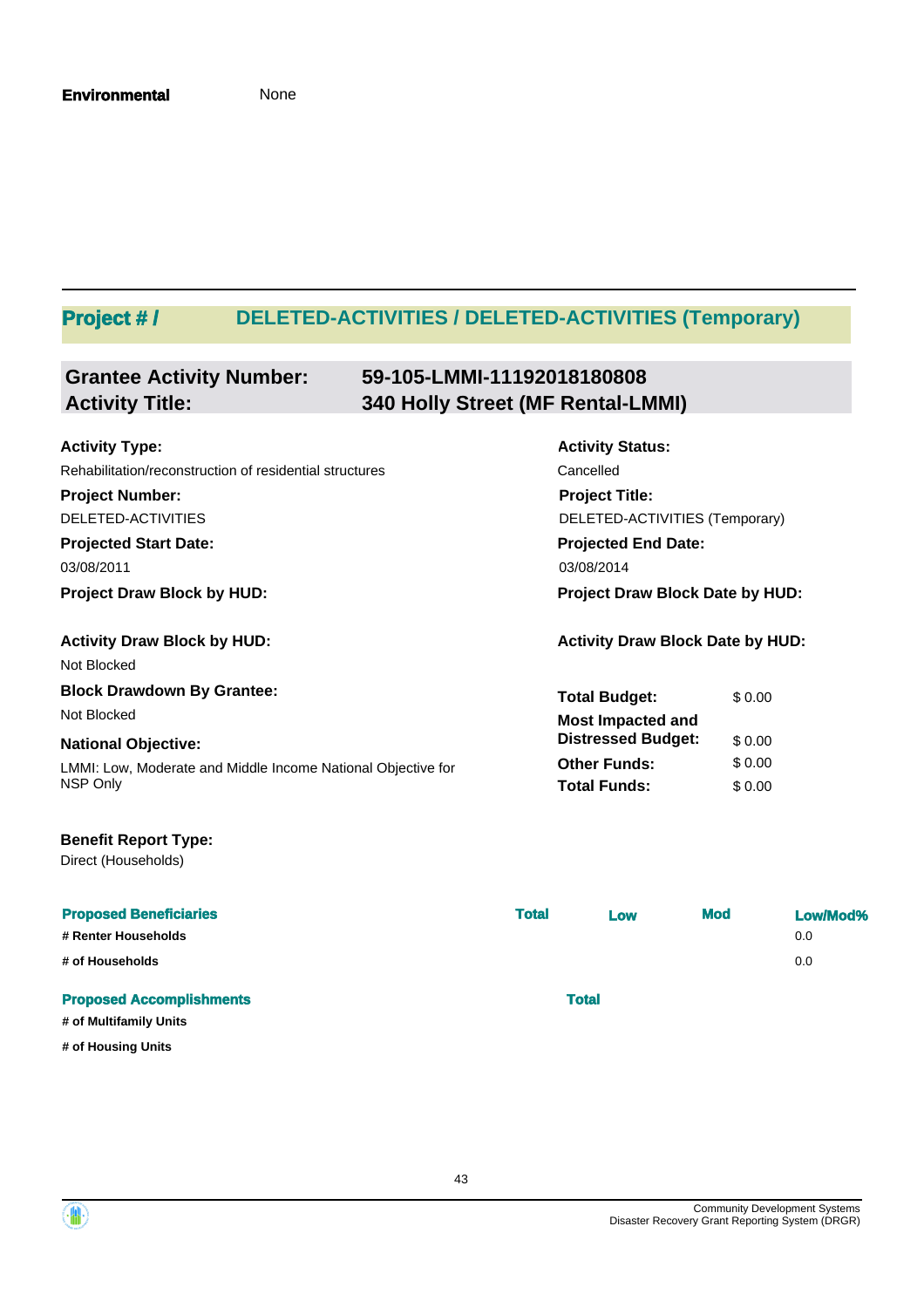#### **Activity is being carried out by**

#### No

#### **Organization carrying out Activity:**

COA/Fulton County Land Bank Authority

#### **Proposed budgets for organizations carrying out Activity:**

| <b>Responsible Organization</b>              | <b>Organization Type</b> | <b>Proposed Budget</b> |
|----------------------------------------------|--------------------------|------------------------|
| APD Solutions Fulton, LLC                    | For Profit               | \$ 0.00                |
| <b>COA/Fulton County Land Bank Authority</b> | Non-Profit               | \$0.00                 |

#### **Location Description:**

**Activity Description:**

#### **Environmental Assessment:**



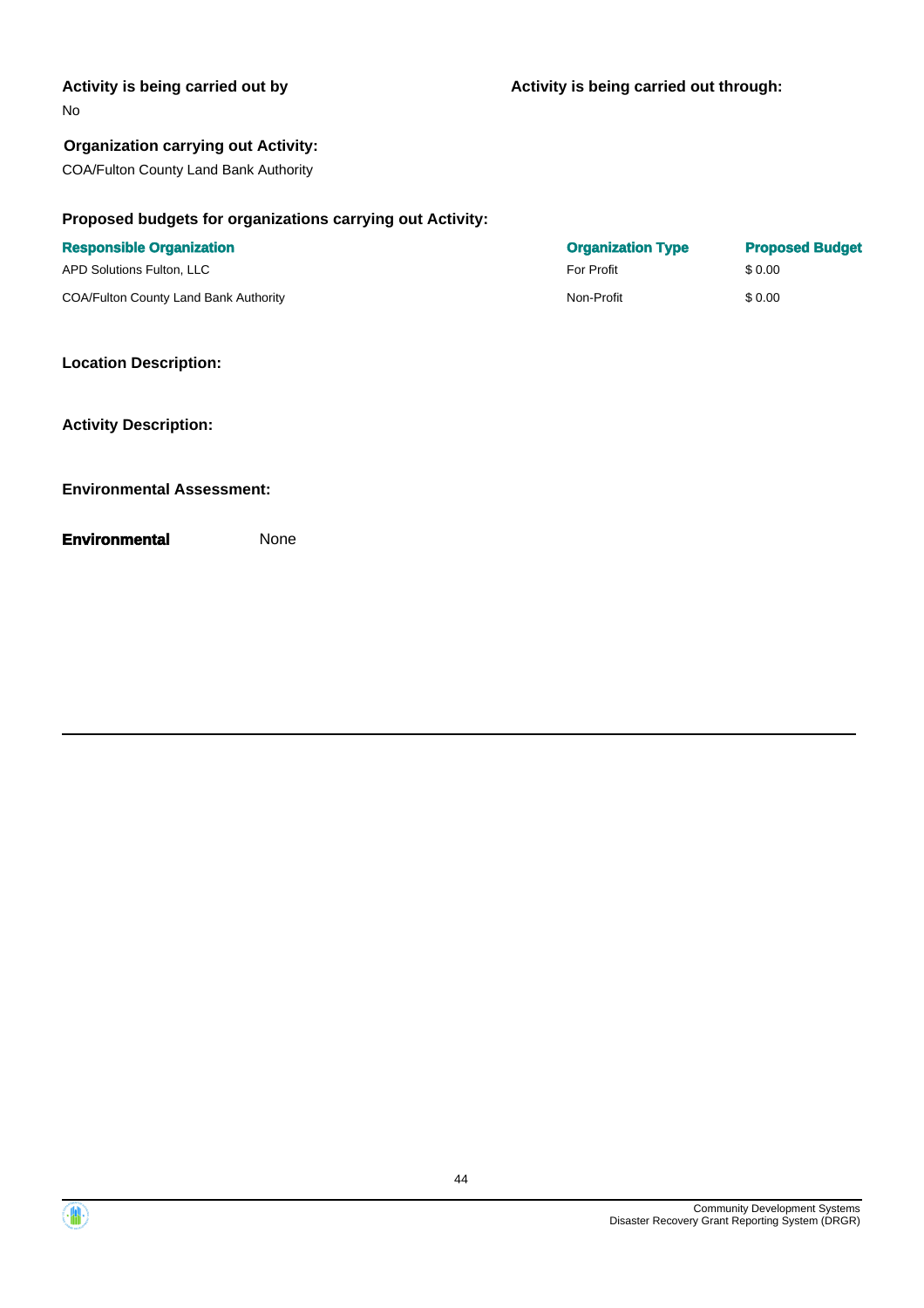**67-101-LB-11192018180909**

**Land Banking** 

| <b>Grantee Activity Number:</b> |
|---------------------------------|
| <b>Activity Title:</b>          |

| <b>Activity Type:</b>                                        | <b>Activity Status:</b>                 |        |
|--------------------------------------------------------------|-----------------------------------------|--------|
| Land Banking - Acquisition (NSP Only)                        | Cancelled                               |        |
| <b>Project Number:</b>                                       | <b>Project Title:</b>                   |        |
| DELETED-ACTIVITIES                                           | DELETED-ACTIVITIES (Temporary)          |        |
| <b>Projected Start Date:</b>                                 | <b>Projected End Date:</b>              |        |
| 03/08/2011                                                   | 03/08/2014                              |        |
| <b>Project Draw Block by HUD:</b>                            | <b>Project Draw Block Date by HUD:</b>  |        |
| <b>Activity Draw Block by HUD:</b>                           | <b>Activity Draw Block Date by HUD:</b> |        |
| Not Blocked                                                  |                                         |        |
| <b>Block Drawdown By Grantee:</b>                            | <b>Total Budget:</b>                    | \$0.00 |
| Not Blocked                                                  | <b>Most Impacted and</b>                |        |
| <b>National Objective:</b>                                   | <b>Distressed Budget:</b>               | \$0.00 |
| LMMI: Low, Moderate and Middle Income National Objective for | <b>Other Funds:</b>                     | \$0.00 |
| NSP Only                                                     | <b>Total Funds:</b>                     | \$0.00 |
|                                                              |                                         |        |

#### **Benefit Report Type:**

Area Benefit (Census)

#### **Proposed Accomplishments Total**

**# of Singlefamily Units**

**# of Housing Units**

**# of Properties**

#### **LMI%:**

#### **Activity is being carried out by**

No

#### **Organization carrying out Activity:**

COA/Fulton County Land Bank Authority

#### **Proposed budgets for organizations carrying out Activity:**

#### **Responsible Organization Organization Type Proposed Budget**

COA/Fulton County Land Bank Authority **Non-Profit** Non-Profit \$ 0.00

### **Location Description:**

All NSP3 target areas will be eligible for funding under this activity but the City will primarily focus its efforts in Target Area A (Census Tract 78.05 and 78.06).

45

**Activity is being carried out through:**

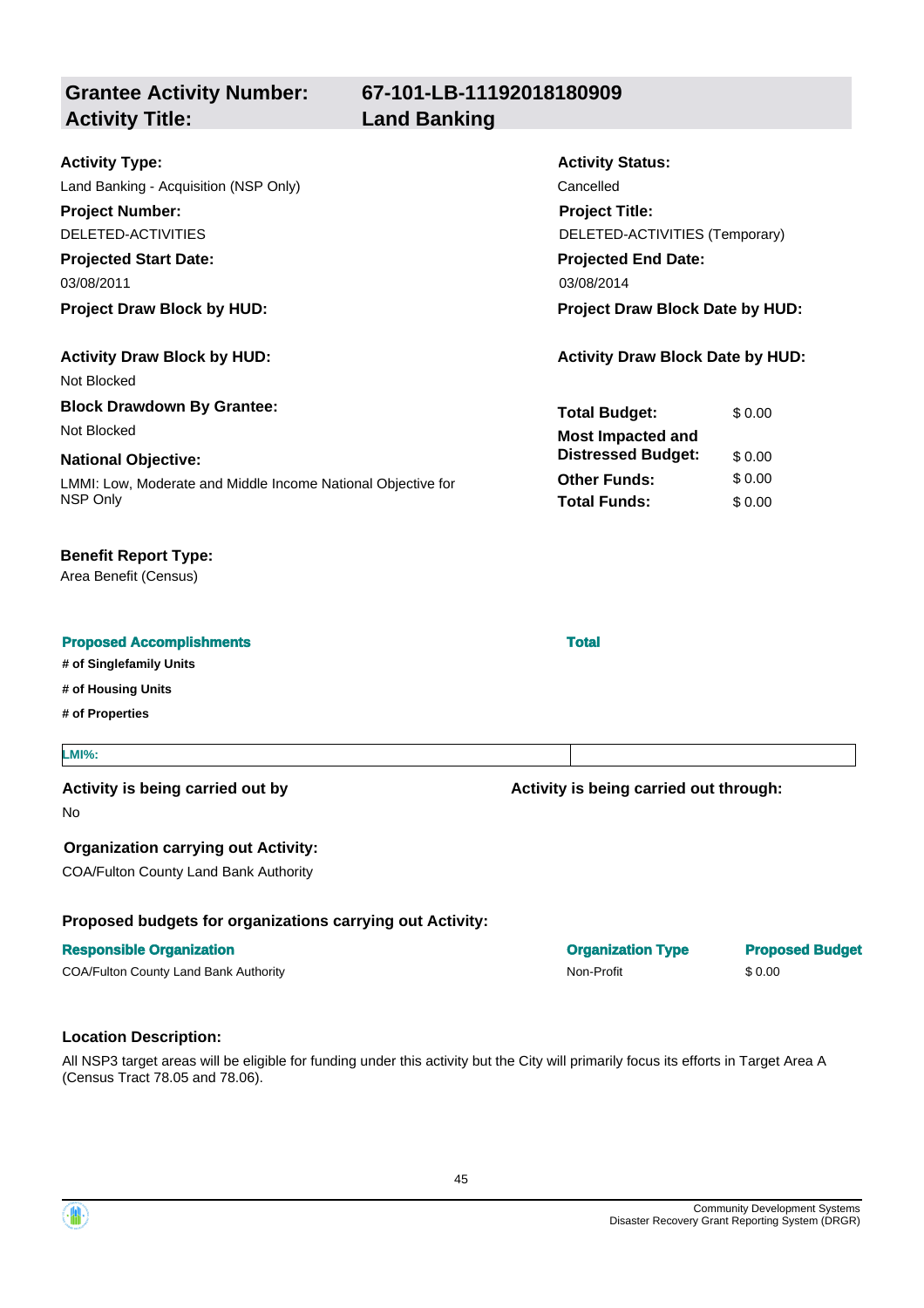#### **Activity Description:**

The intent of the Land Banking Activity is to acquire foreclosed upon vacant lots and/or houses that will create value for the target area by facilitating an assemblage for future housing development. All properties acquired will be maintained and secured until disposition, not to exceed 10 years, to a qualified developer.

The Land Bank Activity will allow:

• Acquisition of foreclosed residential properties ;

 • Performance of a physical needs assessment and financial feasibility analysis to determine the redevelopment strategy; and

• Maintenance and security of property from point of acquisition through disposition.

The City's Office of Housing and the Fulton County/City of Atlanta Land Bank Authority (LBA) will operate and manage the Land Banking Activity. The Fulton County/City of Atlanta Land Bank Authority (LBA) is an existing public authority chartered by the State of Georgia for establishing a land-banking program for Fulton County and the City of Atlanta. LBA, as Community Coordinator will be responsible for working directly with the REOs to negotiate and secure ownership of selected properties, secure and maintain acquired properties, and manage the disposition of the properties to a qualified developer through an RFP (Request for Proposal). The Office of Housing will provide direct oversight and monitor the LBA to ensure that all acquisition and disposition related NSP requirements are met.

To ensure that the NSP3 Vicinity Hiring requirement is met, the Office of Housing will work with the City's Office of Contract Compliance and Atlanta Workforce Development Agency to ensure that businesses and residents located within the NSP3 target areas register to receive notification of employment opportunities created through NSP3. Additionally the Office of Housing will ensure the LBA provide a preference to those who reside or are located within the NSP3 target areas when employment opportunities arise.

The City will provide LBA with NSP3 funds in the form of a 0% loan and/or forgivable loan to be assumed by the Developer upon transfer of the NSP3 land banked property from the LBA to the selected developer. The City, LBA and selected developer(s) will execute a development agreement containing specific timelines and performance measurements the developer must meet. Should the developer fail to meet the agreed upon timeline or performance measurement, reversion of the asset and/or repayment of the NSP investment shall be required.

While land banked properties can be banked for up to 10 years, it is our goal to hold properties no longer than 4 years, unless the target market cannot absorb the development of new housing units for sale or lease purchase. LBA will primarily focus its acquisitions on undeveloped or partially developed subdivisions, but will also consider the acquisition of strategic foreclosed multifamily properties in all NSP3 target areas.

| <b>Environmental Assessment:</b> |  |
|----------------------------------|--|
|----------------------------------|--|

**Environmental** None

# **Action Plan Comments:**